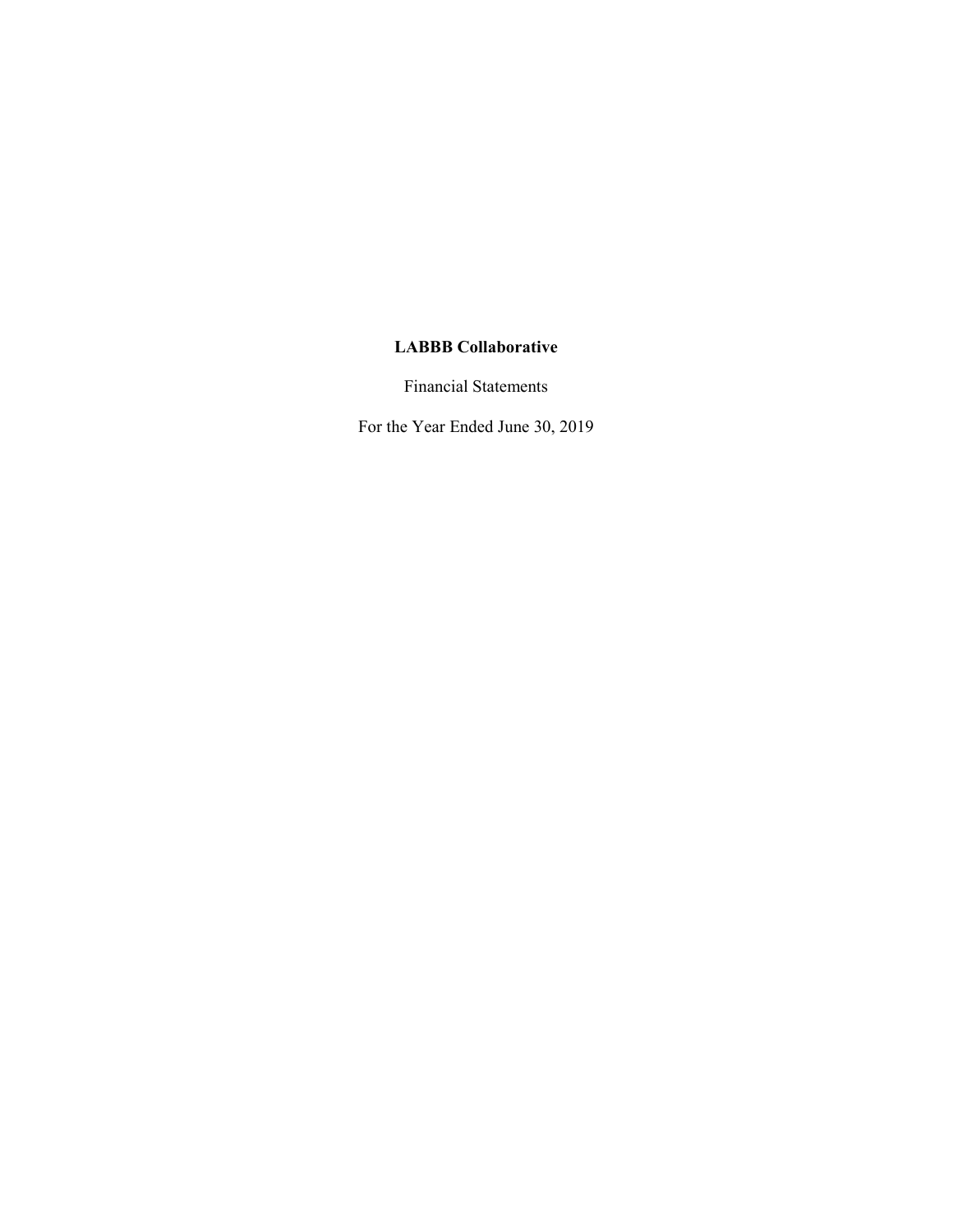## **LABBB Collaborative** Contents For the Year Ended June 30, 2019

|                                                                                                                                                                                                                          | Page      |
|--------------------------------------------------------------------------------------------------------------------------------------------------------------------------------------------------------------------------|-----------|
| Independent Auditor's Report                                                                                                                                                                                             | $1 - 2$   |
| Management's Discussion and Analysis                                                                                                                                                                                     | $3-6$     |
| <b>Financial Statements:</b>                                                                                                                                                                                             |           |
| Government-Wide Financial Statements:                                                                                                                                                                                    |           |
| <b>Statement of Net Position</b>                                                                                                                                                                                         | 7         |
| <b>Statements of Activities</b>                                                                                                                                                                                          | 8         |
| <b>Fund Financial Statements:</b>                                                                                                                                                                                        |           |
| Governmental Funds:                                                                                                                                                                                                      |           |
| <b>Balance Sheet</b>                                                                                                                                                                                                     | 9         |
| Reconciliation of the Governmental Funds Balance Sheet to the<br><b>Statement of Net Position</b>                                                                                                                        | 10        |
| Statement of Revenues, Expenditures and Changes in Fund Balances                                                                                                                                                         | 11        |
| Reconciliation of the Statement of Revenues, Expenditures and Changes<br>in Fund Balances of Governmental Funds to the Statement of Activities                                                                           | 12        |
| Other Postemployment Benefits Trust (Fiduciary Fund)                                                                                                                                                                     |           |
| <b>Statement of Fiduciary Net Position</b>                                                                                                                                                                               | 13        |
| Statement of Changes in Fiduciary Net Position                                                                                                                                                                           | 14        |
| <b>Notes to Financial Statements</b>                                                                                                                                                                                     | $15-29$   |
| Required Supplementary Information:                                                                                                                                                                                      |           |
| Statement of Revenues, Expenditures and Changes in Fund Balance of<br>the General Fund – Budget to Actual – Budgetary Basis                                                                                              | 30        |
| <b>OPEB Plan – Required Supplementary Information</b>                                                                                                                                                                    | $31 - 34$ |
| Schedule of the Collaborative's Proportionate Share of Net Pension<br>Liability                                                                                                                                          | 35        |
| <b>Schedule of Pension Contributions</b>                                                                                                                                                                                 | 36        |
| Independent Auditor's Report on Internal Control over Financial Reporting<br>and on Compliance and Other Matters Based on an Audit of Financial<br>Statements Performed in Accordance With Government Auditing Standards | 37-38     |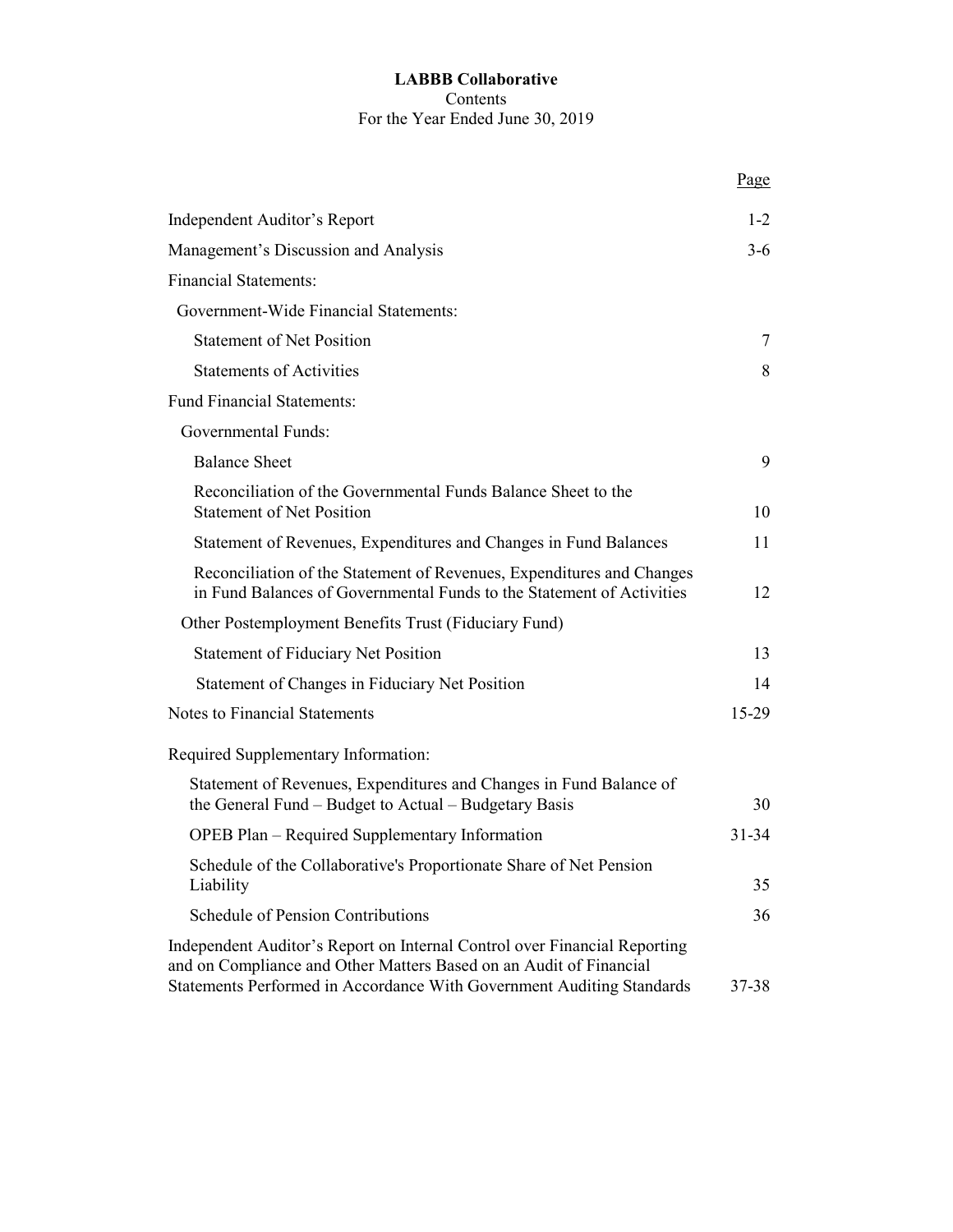

## **INDEPENDENT AUDITOR'S REPORT**

To the Board of Directors of **LABBB Collaborative** Burlington, Massachusetts

## **Report on the Financial Statements**

We have audited the accompanying financial statements of the governmental activities, each major fund, and the aggregate remaining fund information of LABBB Collaborative (a collaborative organized under the Laws of the Commonwealth of Massachusetts), as of and for the year ended June 30, 2019, and the related notes to the financial statements, which collectively comprise LABBB Collaborative's basic financial statements as listed in the table of contents.

## **Management's Responsibility for the Financial Statements**

Management is responsible for the preparation and fair presentation of these financial statements in accordance with accounting principles generally accepted in the United States of America; this includes the design, implementation, and maintenance of internal control relevant to the preparation and fair presentation of financial statements that are free from material misstatement, whether due to fraud or error.

## **Auditor's Responsibility**

Our responsibility is to express opinions on these financial statements based on our audit. We conducted our audit in accordance with auditing standards generally accepted in the United States of America and the standards applicable to financial audits contained in Government Auditing Standards, issued by the Comptroller General of the United States. Those standards require that we plan and perform the audit to obtain reasonable assurance about whether the financial statements are free from material misstatement.

An audit involves performing procedures to obtain audit evidence about the amounts and disclosures in the financial statements. The procedures selected depend on the auditor's judgment, including the assessment of the risks of material misstatement of the financial statements, whether due to fraud or error. In making those risk assessments, the auditor considers internal control relevant to the entity's preparation and fair presentation of the financial statements in order to design audit procedures that are appropriate in the circumstances, but not for the purpose of expressing an opinion on the effectiveness of the entity's internal control. Accordingly, we express no such opinion. An audit also includes evaluating the appropriateness of accounting policies used and the reasonableness of significant accounting estimates made by management, as well as evaluating the overall presentation of the financial statements.

We believe that the audit evidence we have obtained is sufficient and appropriate to provide a basis for our audit opinions.

## **Opinions**

In our opinion, the financial statements referred to above present fairly, in all material respects, the respective financial position of the governmental activities, each major fund, and the aggregate remaining fund information of LABBB Collaborative, as of June 30, 2019, and the respective changes in financial position and, where applicable, cash flows thereof for the year then ended in accordance with accounting principles generally accepted in the United States of America.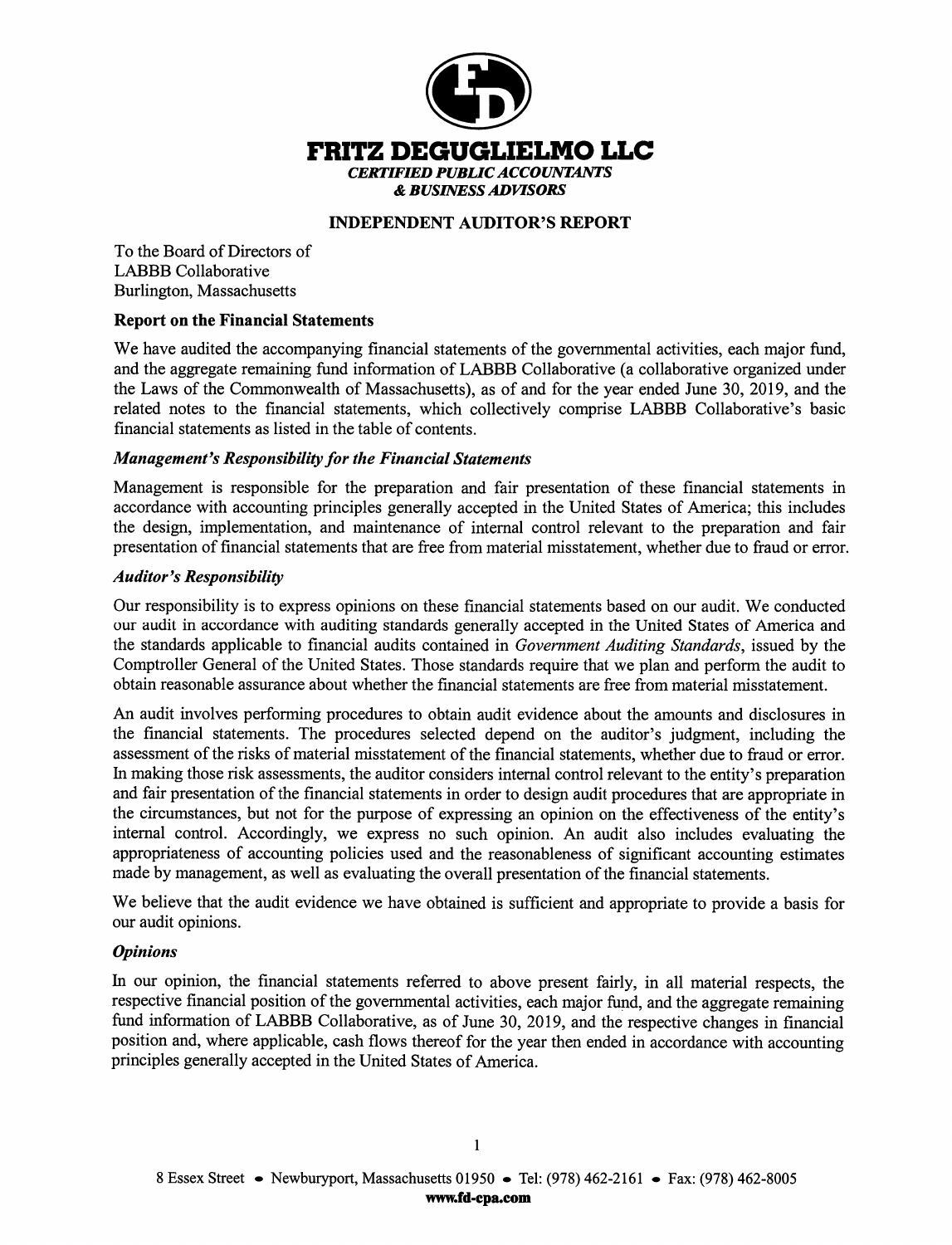#### **Other Matters**

#### **Required Supplementary Information**

Accounting principles generally accepted in the United States of America require that the management's discussion and analysis, budgetary comparison information, and pension schedules on pages 3-6 and 30-36 be presented to supplement the basic financial statements. Such information, although not part of the basic financial statements, is required by the Governmental Accounting Standards Board, who considers it to be an essential part of financial reporting for placing the basic financial statements in an appropriate operational, economic, or historical context. We have applied certain limited procedures to the required supplementary information in accordance with auditing standards generally accepted in the United States of America, which consisted of inquiries of management about the methods of preparing the information and comparing the information for consistency with management's responses to our inquiries, the basic financial statements, and other knowledge we obtained during the audit of the basic financial statements. We do not express an opinion or provide any assurance on the information because the limited procedures do not provide us with sufficient evidence to express an opinion or provide any assurance.

#### **Other Reporting Required by Government Auditing Standards**

In accordance with Government Auditing Standards, we have also issued our report dated December 19, 2019, on our consideration of LABBB Collaborative's internal control over financial reporting and on our tests of its compliance with certain provisions of laws, regulations, contracts, and grant agreements and other matters. The purpose of that report is to describe the scope of our testing of internal control over financial reporting and compliance and the results of that testing, and not to provide an opinion on the effectiveness of LABBB Collaborative's internal control over financial reporting or on compliance. That report is an integral part of an audit performed in accordance with Government Auditing Standards in considering LABBB Collaborative's internal control over financial reporting and compliance.

Fitz Osbylidoro LC

**Certified Public Accountants** Newburyport, Massachusetts December 19, 2019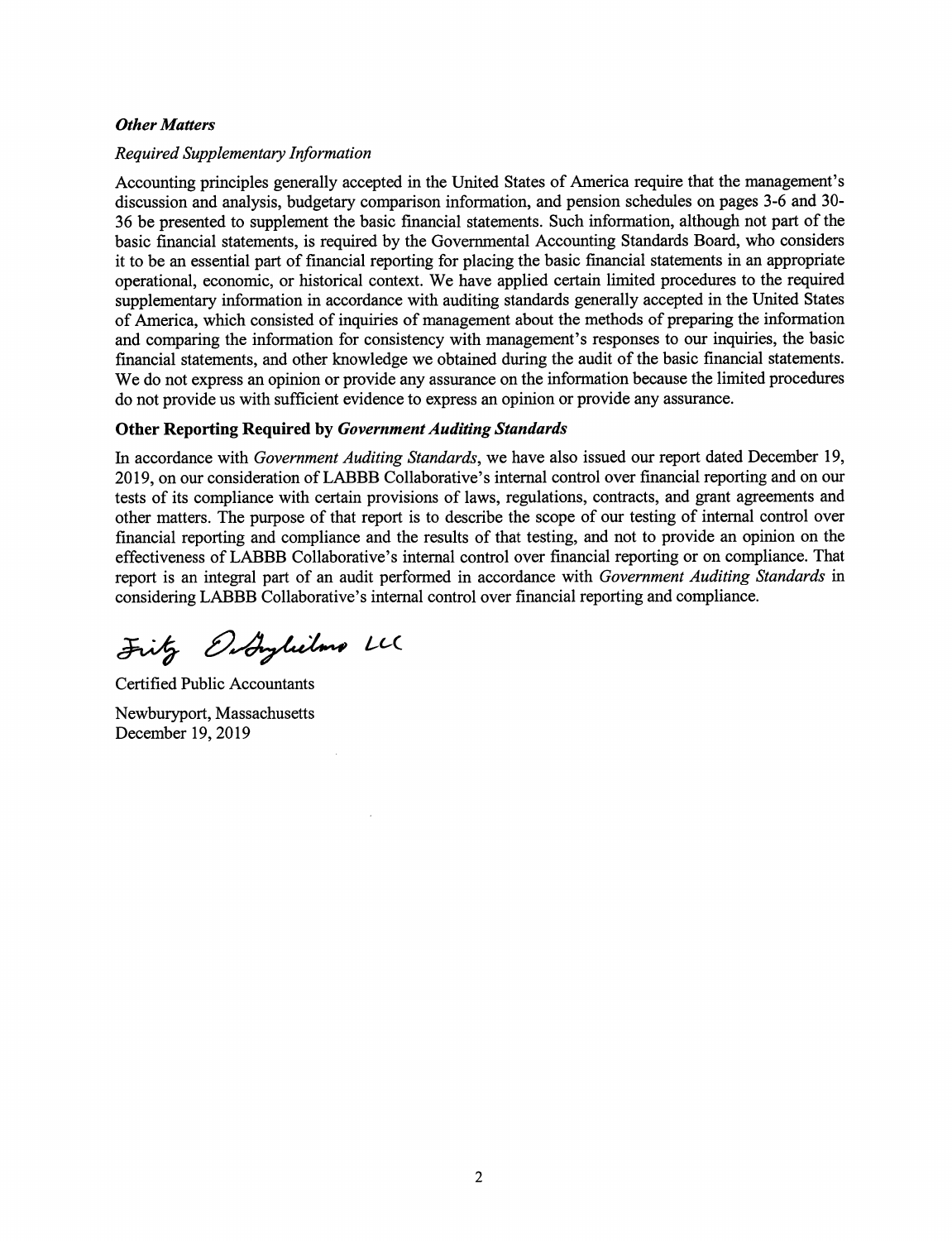#### **LABBB Collaborative** Management's Discussion & Analysis June 30, 2019

The following discussion and analysis of the LABBB Collaborative's ("LABBB") financial performance provides and overview of LABBB's financial activities for the fiscal year ended June 30, 2019 and summarized comparative information for 2018. Please read it in conjunction with LABBB's financial statements, which follow.

## **OVERVIEW OF THE FINANCIAL REPORTS**

This discussion and analysis is intended to serve as an introduction to LABBB's financial statements. LABBB's financial statements comprise three components: 1) government-wide financial statements; 2) fund financial statements; and 3) notes to the financial statements. This report also contains other supplementary information in addition to the basic financial statements themselves.

#### **Government-wide Statements:**

The government-wide financial statements report information about LABBB as a whole using accounting methods similar to those used by private sector companies.

- The **Statement of Net Position** presents information on all of LABBB's assets and liabilities with the difference between the two reported as net position. It is one way of measuring LABBB's financial health or position.
- The **Statement of Activities** presents information showing how LABBB's net position changed during the most recent fiscal year. All of the current year's revenues and expenditures are accounted for in the Statement of Activities regardless of when cash is received or paid.

Over time, increases or decreases in LABBB's net position is an indicator of whether its financial position is improving or deteriorating. The reader will also need to consider other non-financial factors such as changes in economic conditions when evaluating the overall financial health of LABBB.

## **Fund Financial Statements:**

Funds are accounting devices used to keep track of specific sources of funding and spending in particular categories: governmental funds, proprietary funds, and fiduciary funds. Presently, LABBB has only governmental and fiduciary funds.

- **Governmental funds –** LABBB's basic services are included in governmental funds, which generally focus on: 1) how cash and other financial assets that can readily be converted to cash flow in and out, and 2) the balances left at year-end that are available for spending. Consequently, the governmental funds statements provide a detailed short-term view that helps to determine whether there are more or fewer financial resources that can be spent in the near future to finance LABBB's programs. Because this information does not encompass the additional long-term focus of the government-wide statements, additional information (reconciliation schedules) is provided following the governmental funds statements that explains the relationship (or differences) between these two types of financial statement presentations.
- **Fiduciary fund** Fiduciary funds are used to account for resources held for the benefit of parties outside the government. Fiduciary funds are not reflected in the government-wide financial statements because the resources of those funds are not available to support LABBB's own programs.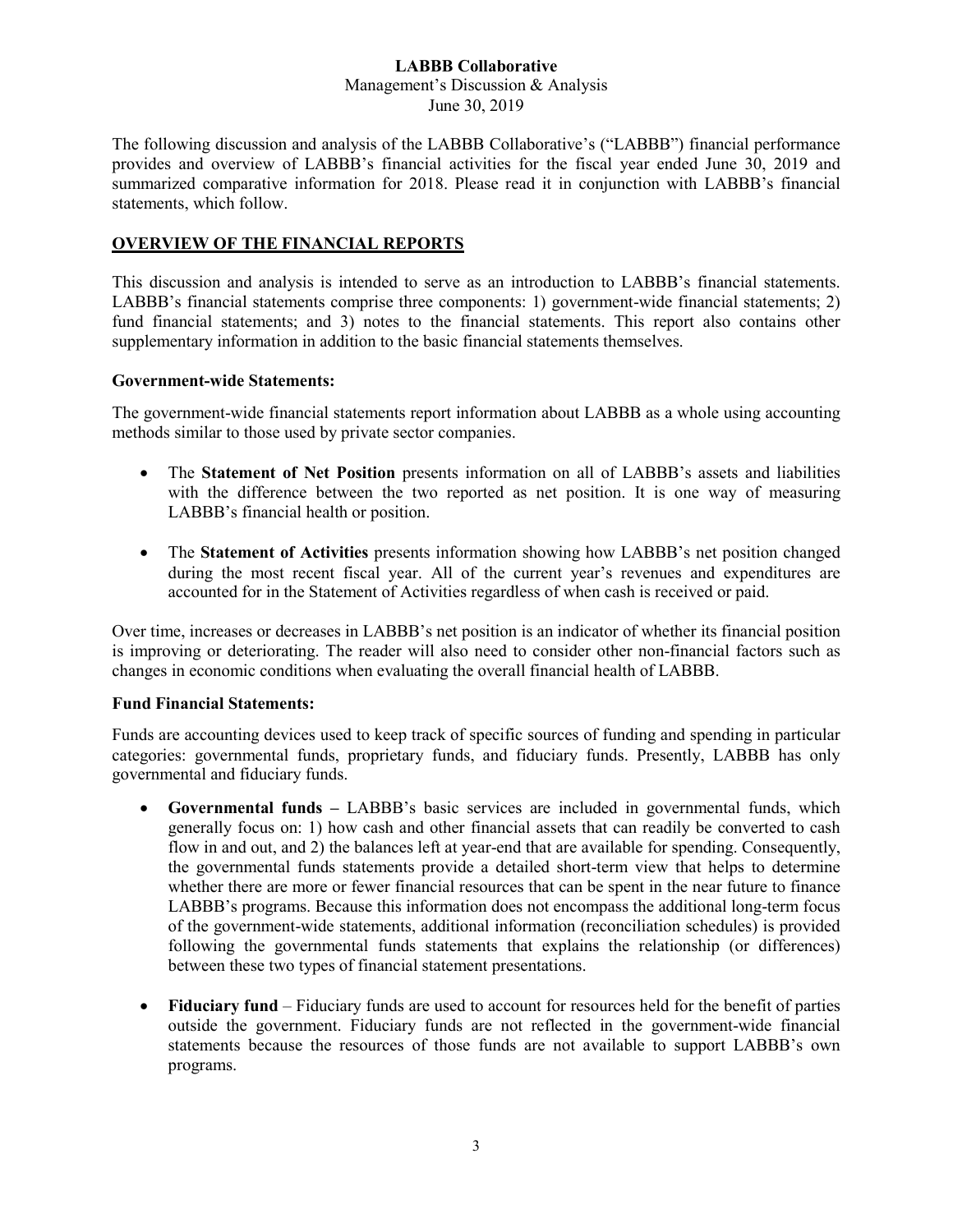### **LABBB Collaborative** Management's Discussion & Analysis June 30, 2019

#### **Notes to the Financial Statements:**

The Notes to the Financial Statements provide additional information that is essential to a full understanding of the information provided in LABBB's financial statements.

#### **Supplementary Information:**

In addition to the basic financial statements and accompanying notes, this report also presents certain required supplementary information which is required to be disclosed by accounting principles generally accepted in the United States of America.

## **GOVERNMENT-WIDE FINANCIAL HIGHLIGHTS**

#### **Revenue and Other Support**

Operating revenue and other support for the fiscal year ended June 30, 2019 decreased \$344,023 or 1.3% from the prior fiscal year, excluding retirement systems on-behalf revenue. The decrease is primarily due to decreases in tuitions, net of increases in transportation revenue. The tuition, industry, recreation, contributions, and home services experienced decreases in revenue, while transportation revenue increased.

Member credits can be used to reduce amounts due to LABBB Collaborative from member districts for special education services provided by LABBB. Member credits of \$2,788,629 were issued in fiscal year 2019. At June 30, 2019, five member districts had available unapplied credits totaling \$2,788,247.

Interest income increased \$46,463. The increase is related to the increase of average funds held in deposit as well as the increase in the interest rate at the Massachusetts Municipal Depository Trust (MMDT) during fiscal year 2019.

## **Expenditures**

Expenditures for the fiscal year ended June 30, 2019 increased \$52,696 or 0.2% from the prior fiscal year, excluding retirement systems on-behalf expense and the annual post-employment benefit cost ("OPEB expense"). Instructional and other program expenditures increased due to higher personnel costs.

OPEB expense was \$1,120,797 in fiscal year 2019 and \$1,182,678 in fiscal year 2018. The amounts were determined by an actuarial study, under Governmental Accounting Standards Board ("GASB") Statement No. 75 as of June 30, 2017 and under GASB Statement No. 45 as of July 1, 2014, respectively. The plan is offered to retired LABBB employees who meet specific eligibility requirements.

#### **Change in Net Position**

The change in net position for the fiscal year ended June 30, 2019 was a deficit of \$2,152,168, a decrease of \$1,815,578 from the prior fiscal year change in net position. The deficit is due primarily to the issuance of \$2,788,629 in member credits and \$1,120,797 of net OPEB expense. The remaining change in net position is a result of revenues exceeding expenditures in the current fiscal year.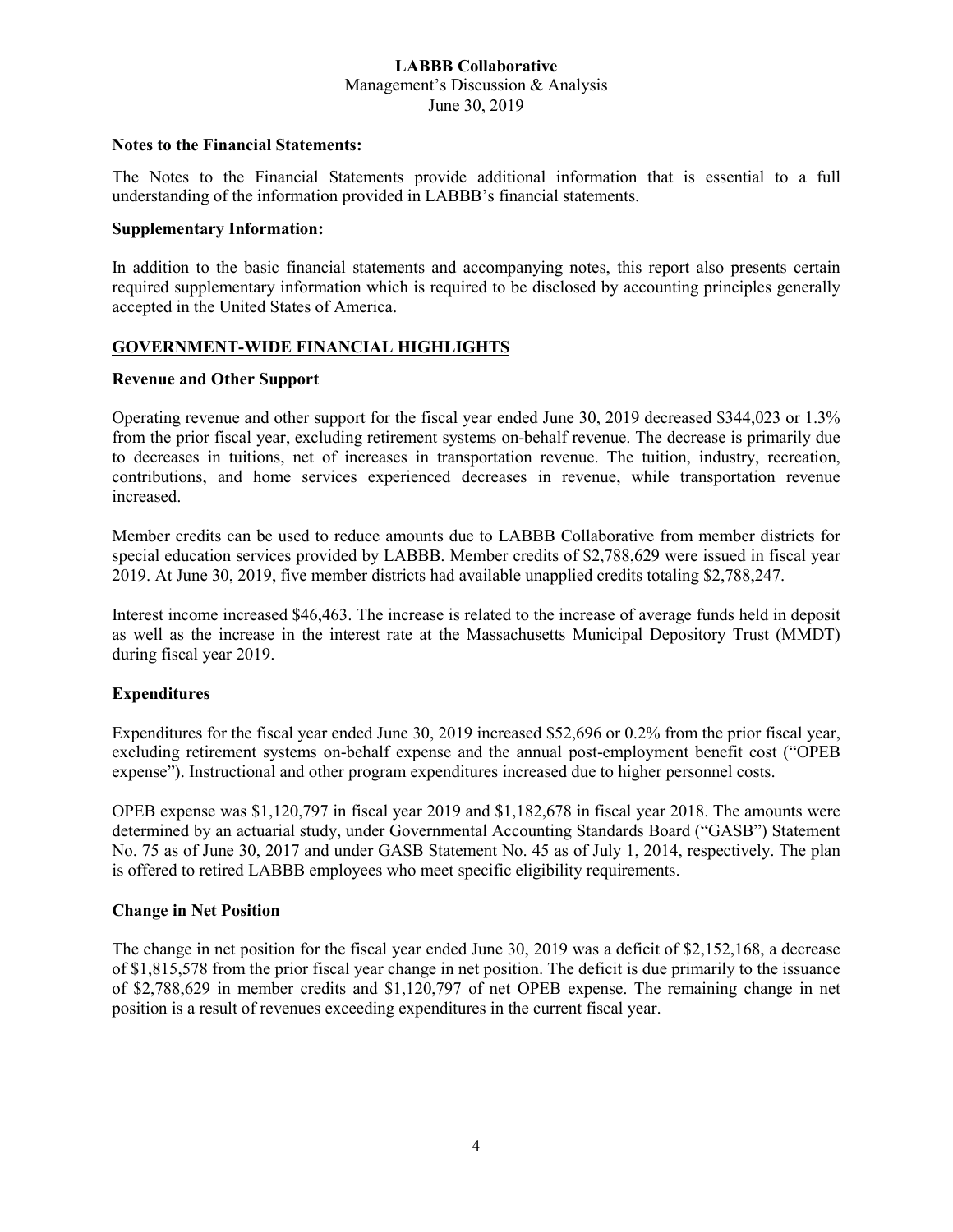## **LABBB Collaborative** Management's Discussion & Analysis June 30, 2019

## **Total Assets**

Total assets as of June 30, 2019 decreased \$470,440 or 3.2% from June 30, 2018. Cash increased \$285,049, accounts receivable decreased \$586,118, and prepaid expense decreased by \$172,092. The primary increase in cash is due to operations net of a transfer of \$591,472 to a PARS OPEB Trust Fund. The decrease in accounts receivable is due to sending out activity statements on the  $15<sup>th</sup>$  of each month, resulting in better collections during the fiscal year. LABBB maintains cash balances with Brookline Bank and the MMDT. Cash balances at Brookline Bank are maintained at levels that at times exceed FDIC protection. However, Brookline Bank is a member of the Depositor's Insurance Fund which insures all cash balances in full. Cash balances at the MMDT are not FDIC insured.

The MMDT is managed by the Massachusetts State Treasurer and Federated Investors, Inc. and offers investors a stable investment option, competitive yields, low cost, liquidity, and professional management. The MMDT investment objectives are the preservation of capital, maintaining a high level of portfolio liquidity, and to attain the highest level of current income consistent with the objectives of preservation of capital and liquidity. To achieve the investment objectives the MMDT limits investments to the highest quality U.S. dollar-denominated money market instruments of domestic and foreign issuers, U.S. government securities, and repurchase agreements. LABBB had an average of \$4,675,795 invested with the MMDT during fiscal year 2019 and the largest investment during that period was \$4,766,499.

Prepaid expenditures decreased \$172,092 from the prior year. The decrease is related primarily to not having a prepaid amount for workers' compensation insurance compared to the prior fiscal year.

LABBB capitalizes assets purchased which equal or exceed \$5,000 in value. These assets are depreciated over lives of three to five years on the straight-line method. During fiscal year 2019, assets were purchased in the amount of \$26,643. Depreciation expense for the year ended June 30, 2019 was \$23,922.

## **Liabilities and Net Position**

Total liabilities as of June 30, 2019 increased \$1,681,728 or 8.8% from June 30, 2018. All liabilities are considered to be current with the exception of the accrued compensated absences and the accrued postemployment obligation. Accounts payable decreased \$523,394. The decrease relates primarily to transportation network activity. All accounts payable in fiscal year 2019 and fiscal year 2018 were current. Accrued expenditures increased \$86,236. The increase relates to a higher amount in wages payable than accrued in fiscal 2018.

Member credits increased \$1,763,250. The increase is related to an issuance of \$2,788,629 in member credits net of the use of \$1,025,379 in member credits by member districts.

The OPEB liability increased \$529,325 as a result of OPEB expense of \$1,120,797, net of funding the OPEB Trust \$591,472.

## **GENERAL FUND BUDGETARY HIGHLIGHTS**

LABBB's annual budget for fiscal 2019 was approved by its Board of Directors. During fiscal 2019, actual revenues, excluding retirement systems on-behalf revenue, exceeded the budget by \$1,347,943. The tuition revenue was higher than projected by \$1,189,318, due to higher than projected enrollments. Also, the budget excluded some non-tuition based revenues, including contributions and interest, which totaled \$123,185 for the year ended June 30, 2019.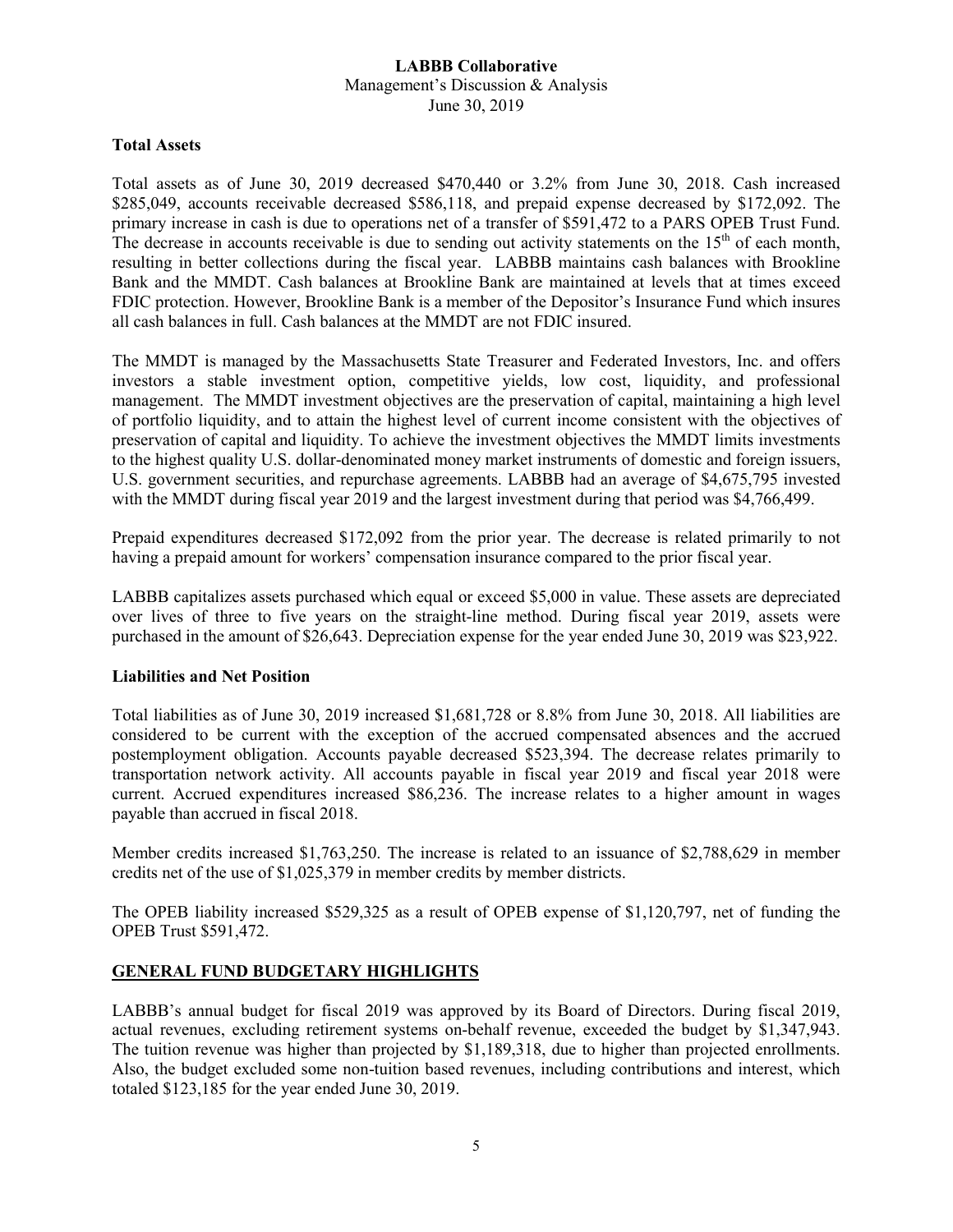Management's Discussion & Analysis June 30, 2019

During fiscal 2019, LABBB incurred actual expenditures, excluding retirement systems on-behalf expense, of \$25,184,232 compared to budgeted expenditures of \$25,400,279. The difference between budgeted and actual expenditures is due mainly to lower than expected educational and instructional costs.

## **KNOWN FACTS, DECISIONS, OR CONDITIONS**

LABBB implemented a new standard from the GASB, Statement No. 75, in fiscal year 2018. The standard relates to the accounting and reporting by employers for postemployment benefits other than pensions. The new standard requires that the post-employment health benefits obligation be recorded at the full allocation amount, no longer as a portion of the obligation. This change significantly increases and accelerates the recording of these costs and significantly impacted LABBB's operating results in fiscal year 2018. The opening balance in the government-wide net position as a result of this change in accounting principle was \$10,072,092 and was reported of the fiscal year 2018 Statement of Activities.

LABBB historically recorded the cost of the postemployment health benefits on a "pay as you go" basis. The new standard requires these costs be recorded on an accrual basis and requires the disclosure of the post-employment health benefit plan's accumulated liabilities in the footnotes to the financial statements. This change significantly increased and accelerated the recording of these costs and significantly impacted LABBB's operating results in fiscal years 2019 and 2018. LABBB recorded a charge in each fiscal year for the estimated annual cost of the program, plus the unfunded prior costs that have accumulated to date. The total charge for fiscal years 2019 and 2018 are \$1,120,797 and \$1,182,678 respectively.

LABBB implemented GASB Statement No. 68 in fiscal year 2015. The standard relates to the accounting and financial reporting for pensions. LABBB's employees participate in the Massachusetts Teachers' (MTRS) or State Employees' Retirement System (MSERS), statewide cost-sharing multi-employer defined benefit plans public employee retirement systems (PERS) covering all employees of local school districts within the Commonwealth of Massachusetts ("the Commonwealth").

Educational collaboratives contribute amounts equal to the normal cost of employees' benefits participating in MSERS at a rate established by the Public Employees' Retirement Administration Commission (PERAC), currently 6.1% of covered payroll. The Commonwealth is a nonemployer contributor in MTRS and MSERS and is required by statute to make all actuarially determined employer contributions on behalf of the member employers participating in MTRS. Therefore, LABBB is considered to be in a 100% special funding situation as defined by GASB Statement No. 68. Since the employers do not contribute directly to each system beyond the MSERS annual normal cost, there is no net pension liability to recognize. However, the notes to the financial statements must disclose the portion of the nonemployer contributing entities' share of the collective net pension liability that is associated with the employer. In addition, LABBB must recognize its portion of the collective pension expense as both revenue and pension expense.

## **REQUESTS FOR INFORMATION**

The financial report is designed to provide the reader with a general overview of LABBB's financial activities. If you have questions in regard to this report, contact Patric Barbieri, 123 Cambridge Street, Burlington, MA 01803, or at 339-222-5615.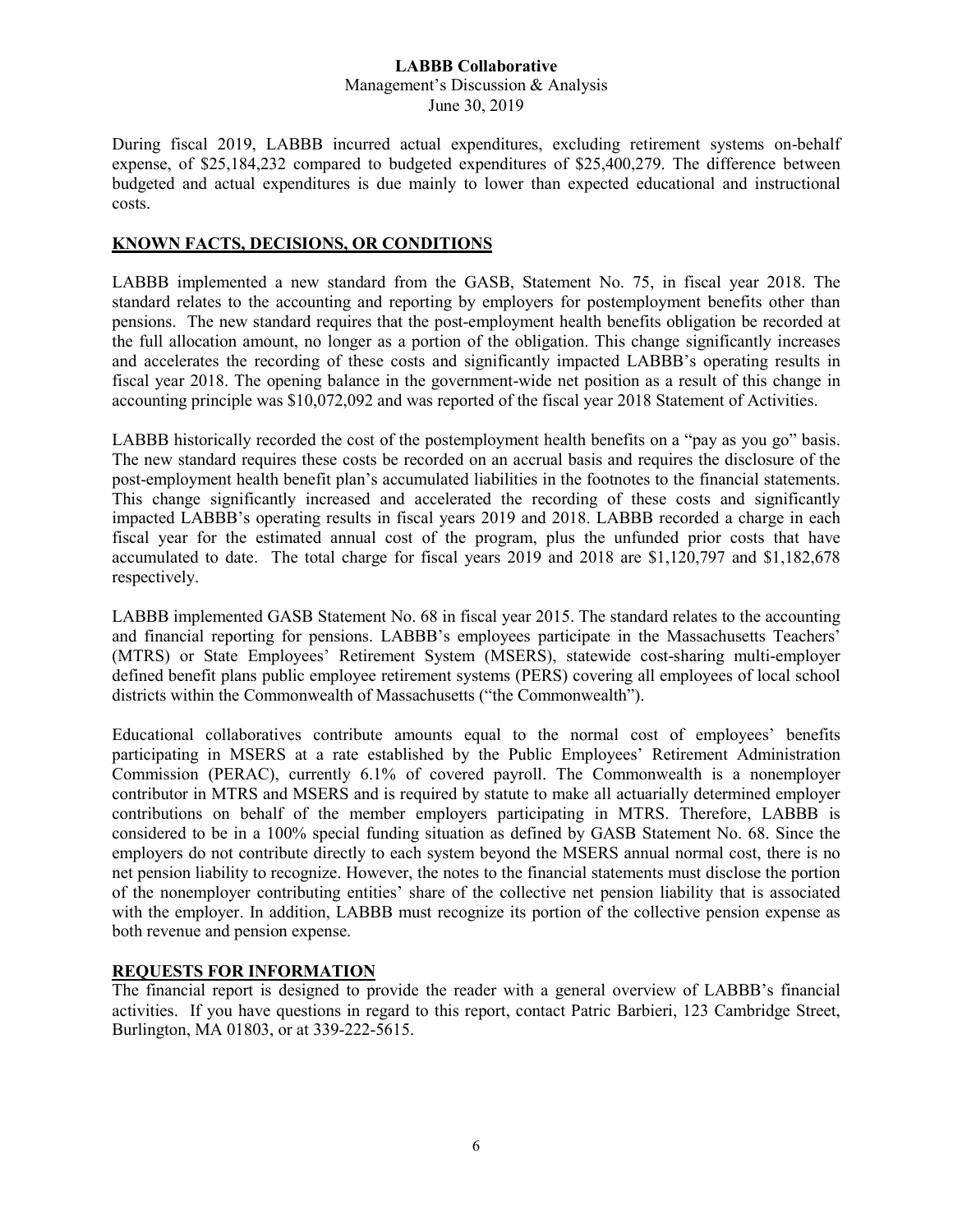## Statement of Net Position June 30, 2019

|                                           | Governmental<br><b>Activities</b> |             |  |
|-------------------------------------------|-----------------------------------|-------------|--|
| <b>ASSETS</b>                             |                                   |             |  |
| <b>Current Assets</b>                     |                                   |             |  |
| Cash and cash equivalents                 |                                   |             |  |
| Cash available for operations             | \$                                | 6,893,533   |  |
| Cash restricted for capital fund          |                                   | 2,600,000   |  |
| Cash assigned as reserve for operations   |                                   | 2,583,917   |  |
| Accounts receivable, net                  |                                   | 2,156,527   |  |
| Prepaid expenses                          |                                   | 31,340      |  |
| <b>Total Current Assets</b>               |                                   | 14,265,317  |  |
| <b>Non-current Assets</b>                 |                                   |             |  |
| Equipment and improvements, net           |                                   | 82,847      |  |
| <b>Total Non-current Assets</b>           |                                   | 82,847      |  |
| <b>Total Assets</b>                       | \$                                | 14,348,164  |  |
| <b>LIABILITIES AND NET POSITION</b>       |                                   |             |  |
| <b>Current Liabilities</b>                |                                   |             |  |
| Accounts payable                          | \$                                | 548,438     |  |
| Accrued expenses                          |                                   | 1,017,413   |  |
| Deferred revenue                          |                                   | 16,363      |  |
| Member credits                            |                                   | 2,788,247   |  |
| <b>Total Current Liabilities</b>          |                                   | 4,370,461   |  |
| <b>Non-current Liabilities:</b>           |                                   |             |  |
| Compensated absences                      |                                   | 55,586      |  |
| Other postemployment benefits             |                                   | 16,308,023  |  |
| <b>Total Long Term Liabilities</b>        |                                   | 16,363,609  |  |
| <b>Total Liabilities</b>                  |                                   | 20,734,070  |  |
| <b>Net Position</b>                       |                                   |             |  |
| Unrestricted net position:                |                                   |             |  |
| General and other purposes                |                                   | (9,068,753) |  |
| Net position invested in capital assets   |                                   | 82,847      |  |
| Restricted - capital reserve fund         |                                   | 2,600,000   |  |
| <b>Total Net Position</b>                 |                                   | (6,385,906) |  |
| <b>Total Liabilities and Net Position</b> | \$                                | 14,348,164  |  |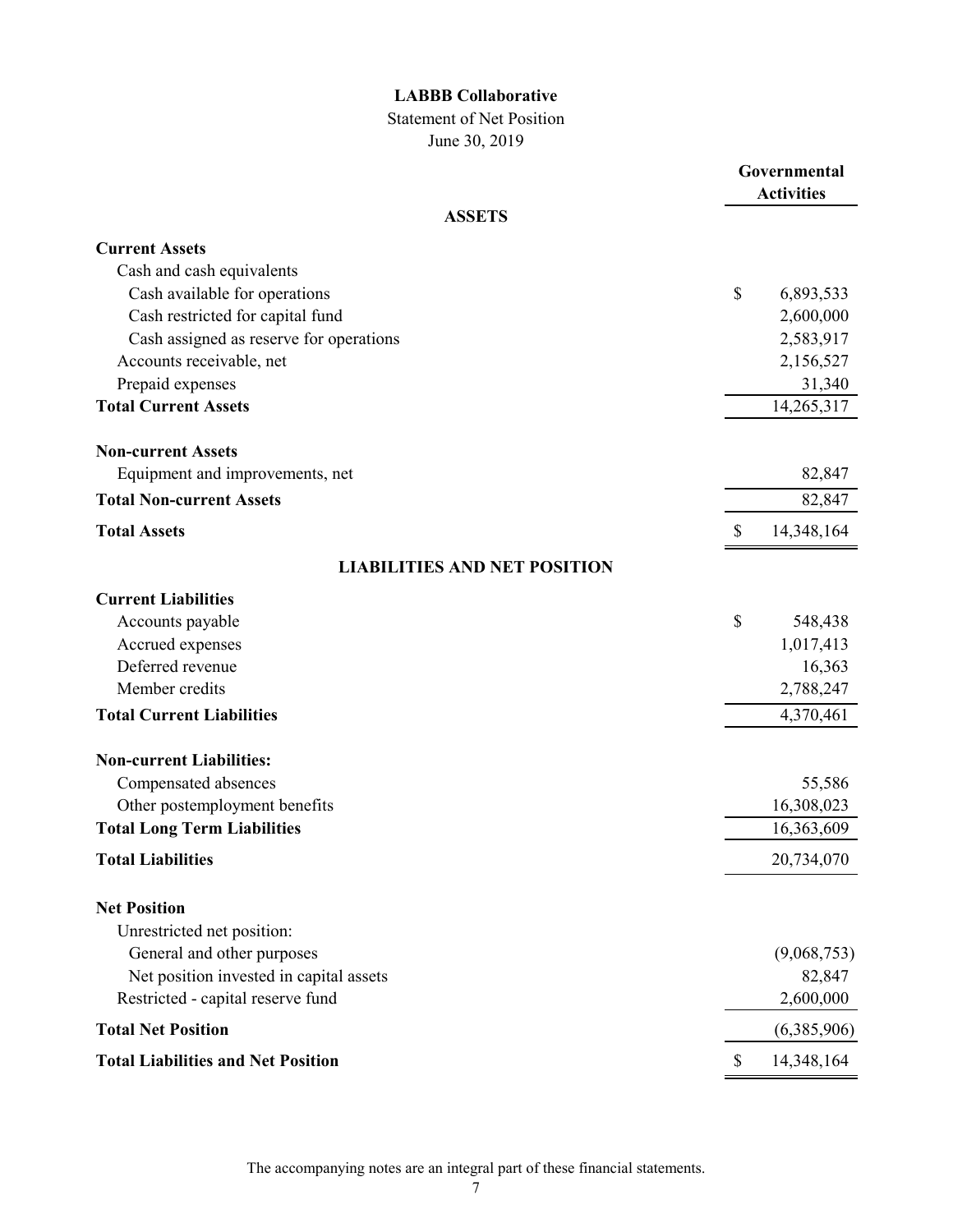## Statement of Activities For the Year Ended June 30, 2019

|                                         |                 | <b>Program Revenues</b>               |                                                        |                                                                                 |
|-----------------------------------------|-----------------|---------------------------------------|--------------------------------------------------------|---------------------------------------------------------------------------------|
| <b>Functions/Programs</b>               | <b>Expenses</b> | <b>Charges for</b><br><b>Services</b> | Operating<br><b>Grants</b> and<br><b>Contributions</b> | Net (Expense)<br><b>Revenue and</b><br><b>Changes in Net</b><br><b>Position</b> |
| <b>Governmental Activities:</b>         |                 |                                       |                                                        |                                                                                 |
| Administration                          | 1,288,732<br>S  | <sup>\$</sup>                         | \$                                                     | \$<br>(1,288,732)                                                               |
| Educational and instructional           | 17,042,736      | 19,958,616                            | 1,500                                                  | 2,917,380                                                                       |
| Transportation                          | 6,841,588       | 6,832,780                             |                                                        | (8,808)                                                                         |
| Intergovernmental revenue and expense   | 4,256,267       |                                       | 4,256,267                                              |                                                                                 |
| Other postemployment benefits           | 1,120,797       |                                       |                                                        | (1,120,797)                                                                     |
| Depreciation and amortization           | 23,922          |                                       |                                                        | (23, 922)                                                                       |
| <b>Total Governmental Activities</b>    | \$30,574,042    | \$26,791,396                          | 4,257,767<br>\$                                        | 475,121                                                                         |
| <b>General Revenue and Other:</b>       |                 |                                       |                                                        |                                                                                 |
| Interest                                |                 |                                       |                                                        | 121,685                                                                         |
| Other                                   |                 |                                       |                                                        | 39,655                                                                          |
| Credits to member districts             |                 |                                       |                                                        | (2,788,629)                                                                     |
| <b>Total General Revenue and Other</b>  |                 |                                       |                                                        | (2,627,289)                                                                     |
| <b>Change in Net Position</b>           |                 |                                       |                                                        | (2,152,168)                                                                     |
| <b>Net Position, Beginning of Year:</b> |                 |                                       |                                                        | (4,233,738)                                                                     |
| <b>Net Position, End of Year</b>        |                 |                                       |                                                        | (6,385,906)                                                                     |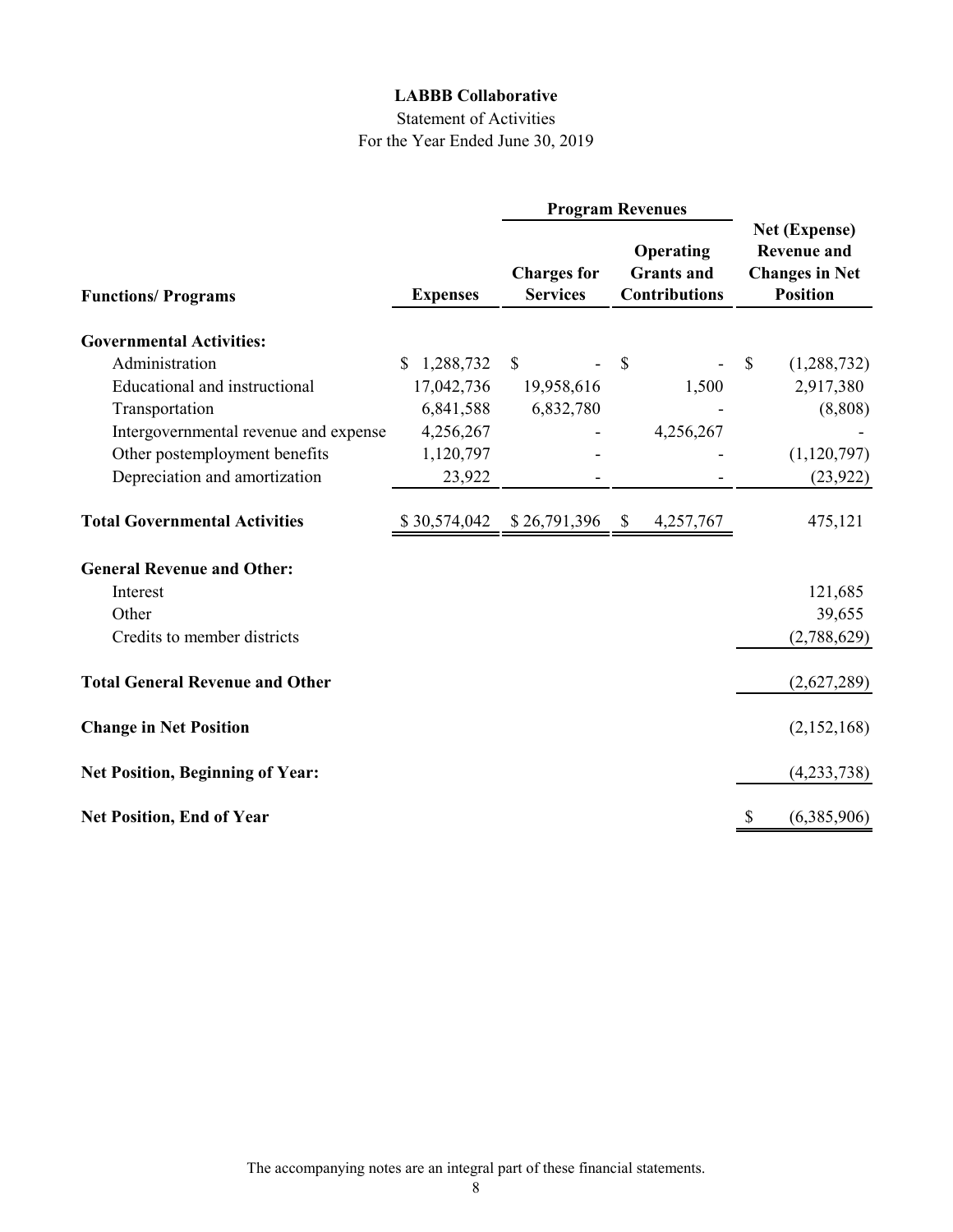## Balance Sheet Governmental Funds June 30, 2019

|                                            | <b>General Fund</b> | Capital<br><b>Reserve</b><br>Fund    |              | Nonmajor<br>Governmental<br><b>Funds</b> | <b>Total</b><br>Governmental<br><b>Funds</b> |
|--------------------------------------------|---------------------|--------------------------------------|--------------|------------------------------------------|----------------------------------------------|
|                                            | <b>ASSETS</b>       |                                      |              |                                          |                                              |
| Cash and cash equivalents                  |                     |                                      |              |                                          |                                              |
| Cash available for operations              | \$<br>6,893,533     | \$                                   | \$           |                                          | \$<br>6,893,533                              |
| Cash restricted for capital fund           |                     | 2,600,000                            |              |                                          | 2,600,000                                    |
| Cash assigned as reserve for operations    | 2,583,917           |                                      |              |                                          | 2,583,917                                    |
| Accounts receivable, net                   | 2,156,527           |                                      |              |                                          | 2,156,527                                    |
| Prepaid expenses                           | 31,340              |                                      |              |                                          | 31,340                                       |
| <b>Total Assets</b>                        | \$<br>11,665,317    | \$2,600,000                          | \$           |                                          | \$<br>14,265,317                             |
|                                            |                     | <b>LIABILITIES AND FUND BALANCES</b> |              |                                          |                                              |
| <b>Liabilities:</b>                        |                     |                                      |              |                                          |                                              |
| Accounts payable                           | \$<br>548,438       | \$                                   | $\mathbb{S}$ |                                          | \$<br>548,438                                |
| Accrued expenses                           | 1,017,413           |                                      |              |                                          | 1,017,413                                    |
| Deferred revenue                           | 16,363              |                                      |              |                                          | 16,363                                       |
| Member credits                             | 2,788,247           |                                      |              |                                          | 2,788,247                                    |
| <b>Total Liabilities</b>                   | 4,370,461           |                                      |              |                                          | 4,370,461                                    |
| <b>Fund Balances:</b>                      |                     |                                      |              |                                          |                                              |
| Nonspendable                               | 31,340              |                                      |              |                                          | 31,340                                       |
| Restricted                                 |                     | 2,600,000                            |              |                                          | 2,600,000                                    |
| Committed                                  |                     |                                      |              |                                          |                                              |
| Assigned                                   | 2,583,917           |                                      |              |                                          | 2,583,917                                    |
| Unassigned                                 | 4,679,599           |                                      |              |                                          | 4,679,599                                    |
| <b>Total Fund Balances</b>                 | 7,294,856           | 2,600,000                            |              |                                          | 9,894,856                                    |
| <b>Total Liabilities and Fund Balances</b> | \$<br>11,665,317    | \$2,600,000                          | \$           |                                          | \$<br>14,265,317                             |

The accompanying notes are an integral part of these financial statements.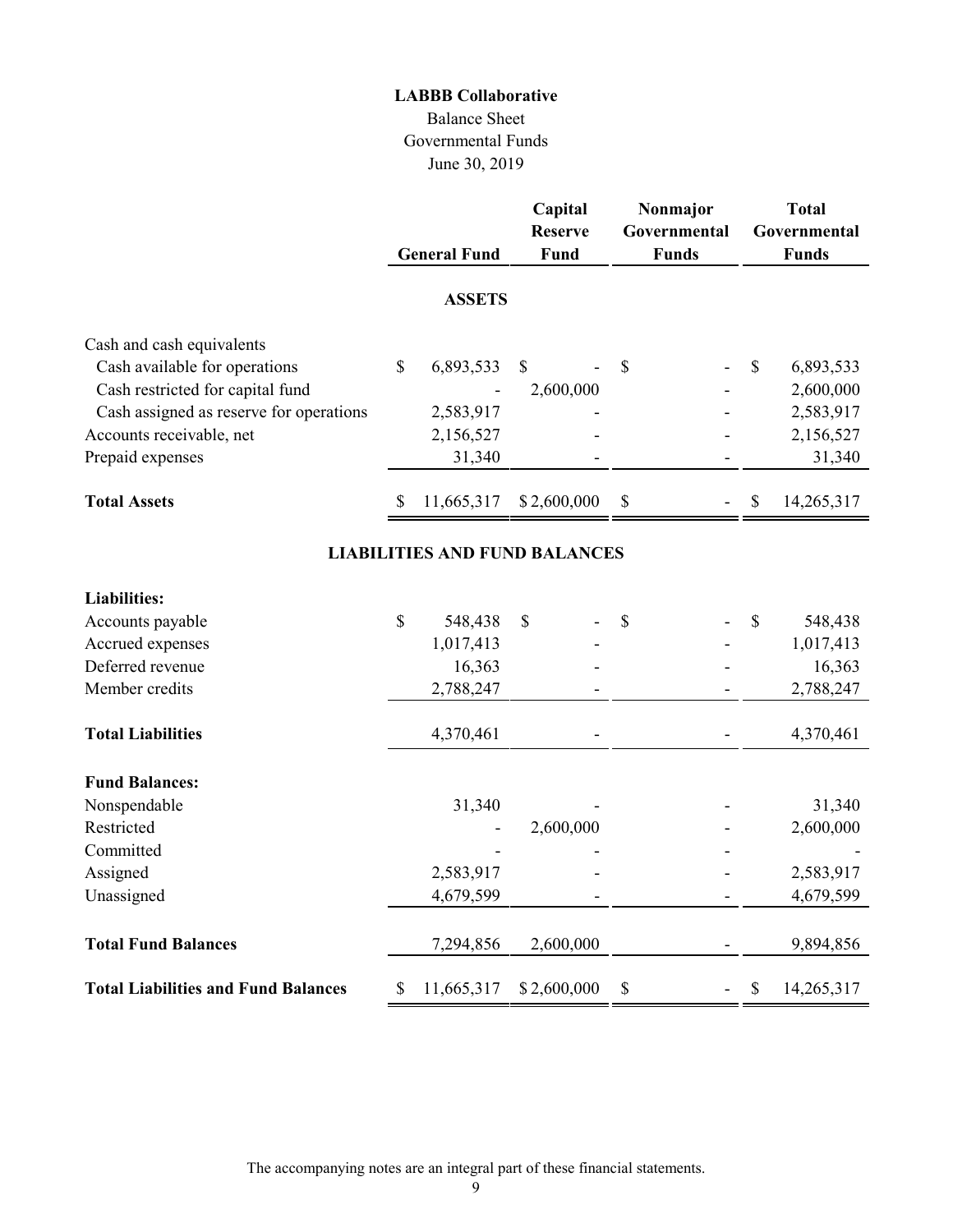Reconciliation of the Governmental Funds Balance Sheet to the Statement of Net Position June 30, 2019

| Total fund balances, governmental funds                                                                                                                                                                                                                          | \$9,894,856    |
|------------------------------------------------------------------------------------------------------------------------------------------------------------------------------------------------------------------------------------------------------------------|----------------|
| Amounts reported for governmental activities in the Statement of Net Position are<br>different because:                                                                                                                                                          |                |
| Capital assets, net of related debt, used in governmental activities are not current<br>financial resources and therefore are not reported in this fund financial statement,<br>but are reported in the governmental activities of the Statement of Net Position | 82,847         |
| The compensated absences liability is not a current obligation and therefore is not<br>reported in this fund financial statement, but is reported in the governmental activities<br>of the Statement of Net Position.                                            | (55, 586)      |
| The Other postemployment benefit (OPEB) liability is not a current obligation and<br>therefore is not reported in this fund financial statement, but is reported in the<br>governmental activities of the Statement of Net Position.                             | (16,308,023)   |
| <b>Net Position of Governmental Activities</b>                                                                                                                                                                                                                   | \$ (6,385,906) |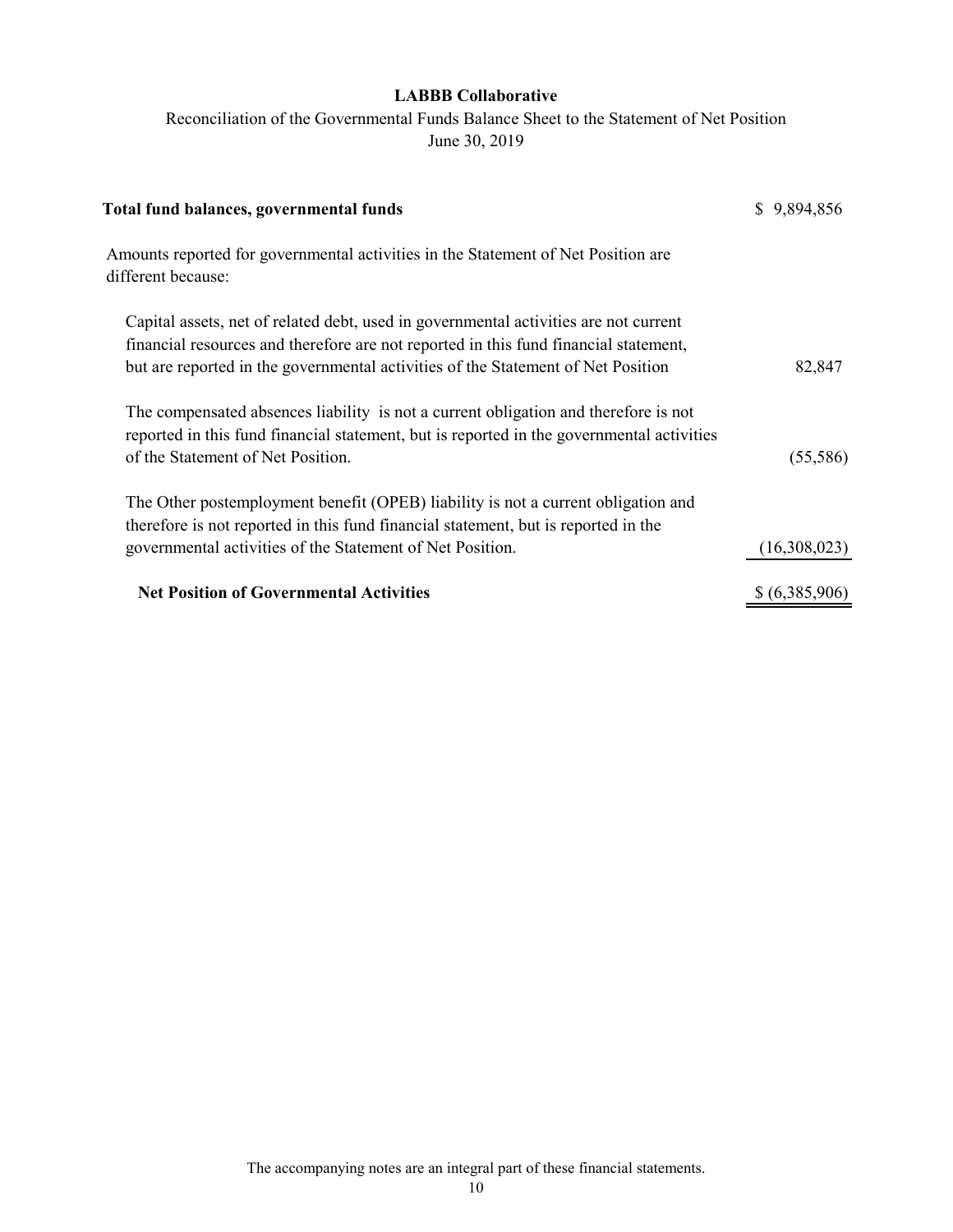## Statement of Revenues, Expenditures and Changes in Fund Balances Governmental Funds For the Year Ended June 30, 2019

|                                             |                     |              | Capital<br><b>Reserve</b> | Nonmajor<br>Governmental |                                                                       | <b>Total</b><br>Governmental |
|---------------------------------------------|---------------------|--------------|---------------------------|--------------------------|-----------------------------------------------------------------------|------------------------------|
|                                             | <b>General Fund</b> |              | <b>Fund</b>               | <b>Funds</b>             |                                                                       | <b>Funds</b>                 |
| <b>Revenues:</b>                            |                     |              |                           |                          |                                                                       |                              |
| Tuition and services revenue                | \$<br>19,532,236    | $\mathbb{S}$ |                           | \$                       | \$                                                                    | 19,532,236                   |
| Industry revenue                            | 77,196              |              |                           |                          |                                                                       | 77,196                       |
| Recreation revenue                          | 154,244             |              |                           |                          |                                                                       | 154,244                      |
| Transportation revenue                      | 6,832,780           |              |                           |                          |                                                                       | 6,832,780                    |
| Contributions                               | 1,500               |              |                           |                          |                                                                       | 1,500                        |
| Home services revenue                       | 194,940             |              |                           |                          |                                                                       | 194,940                      |
| Intergovernmental revenue                   | 4,256,267           |              |                           |                          |                                                                       | 4,256,267                    |
| Interest                                    | 121,685             |              |                           |                          |                                                                       | 121,685                      |
| Other                                       | 39,655              |              |                           |                          |                                                                       | 39,655                       |
| Credits to member districts                 | (2,788,629)         |              |                           |                          |                                                                       | (2,788,629)                  |
| <b>Total Revenues</b>                       | 28,421,874          |              | $\overline{\phantom{a}}$  | $\mathbf{r}$             |                                                                       | 28,421,874                   |
| <b>Expenditures:</b>                        |                     |              |                           |                          |                                                                       |                              |
| Administration                              | 1,288,732           |              |                           |                          |                                                                       | 1,288,732                    |
| Educational and instructional               | 17,027,269          |              |                           |                          |                                                                       | 17,027,269                   |
| Transportation expense                      | 6,841,588           |              |                           |                          |                                                                       | 6,841,588                    |
| Intergovernmental expense                   | 4,256,267           |              |                           |                          |                                                                       | 4,256,267                    |
| Capital outlay, net of debt incurred        | 26,643              |              |                           |                          |                                                                       | 26,643                       |
| <b>Total Expenditures</b>                   | 29,440,499          |              |                           |                          |                                                                       | 29,440,499                   |
| <b>Excess of Revenues over Expenditures</b> | (1,018,625)         |              |                           |                          |                                                                       | (1,018,625)                  |
| <b>Other Financing Sources:</b>             |                     |              |                           |                          |                                                                       |                              |
| OPEB obligation funding                     | (591, 472)          |              |                           |                          |                                                                       | (591, 472)                   |
| Transfer to restricted funds                | (600, 000)          |              | 600,000                   |                          |                                                                       |                              |
| <b>Net Change in Fund Balances</b>          | (2,210,097)         |              | 600,000                   |                          |                                                                       | (1,610,097)                  |
| <b>Fund Balances, Beginning of Year</b>     | 9,504,953           |              | 2,000,000                 |                          |                                                                       | 11,504,953                   |
| <b>Fund Balances, End of Year</b>           | \$<br>7,294,856     | $\$$         | 2,600,000                 | $\mathbb{S}$             | $\mathbb{S}% _{t}\left( t\right) \equiv\mathbb{S}_{t}\left( t\right)$ | 9,894,856                    |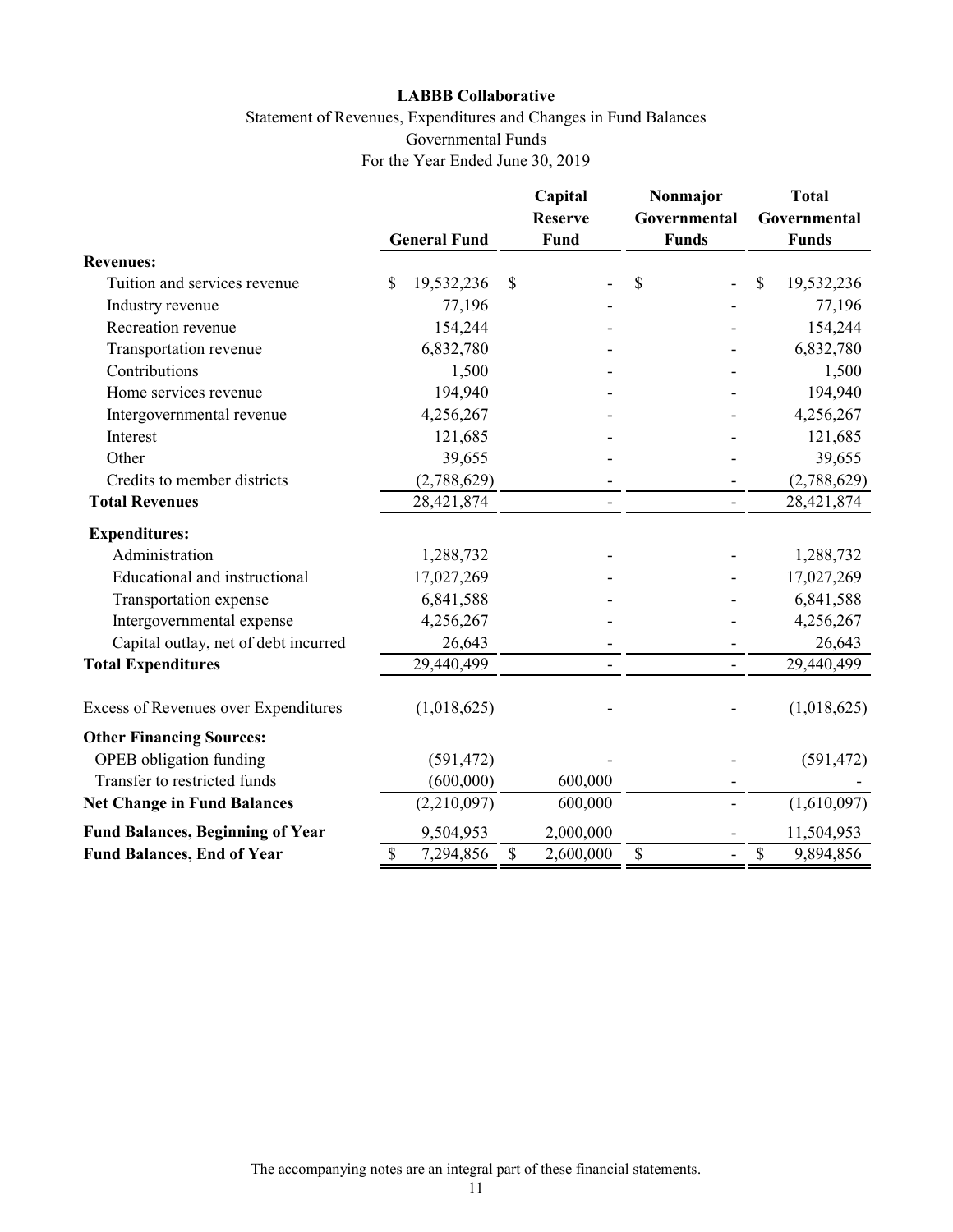Reconciliation of the Statement of Revenues, Expenditures and Changes in Fund Balances of Governmental Funds to the Statement of Activities For the Year Ended June 30, 2019

| Net change in fund balances - total governmental funds                                                                                                                                                                                                                                                                                | (1,610,097)         |
|---------------------------------------------------------------------------------------------------------------------------------------------------------------------------------------------------------------------------------------------------------------------------------------------------------------------------------------|---------------------|
| Amounts reported for governmental activities in the Statement of Activities are<br>different because:                                                                                                                                                                                                                                 |                     |
| Governmental funds report outlays for capital assets as expenditures because<br>such outlays use current financial resources. In contrast, the Statement of<br>Activities reports only a portion of the outlay as expense. The outlay is allocated<br>over the assets' estimated useful lives as depreciation expense for the period. |                     |
| Capital outlay, net of debt incurred<br>Depreciation                                                                                                                                                                                                                                                                                  | 26,643<br>(23, 922) |
| Governmental funds do not report certain expenses because they do not require<br>the use of current financial resources. In contrast, the Statement of Activities<br>reports such expenses.                                                                                                                                           |                     |
| Compensated absences                                                                                                                                                                                                                                                                                                                  | (15, 467)           |
| Other postemployment benefits reported in the Statement of Activities do not<br>require the use of current financial resources and, therefore, are not reported as<br>expenditures in the governmental funds.                                                                                                                         |                     |
| Net change in other postemployment benefits (OPEB) accrual                                                                                                                                                                                                                                                                            | (529, 325)          |
| Change in net position of governmental activities                                                                                                                                                                                                                                                                                     | (2,152,168)         |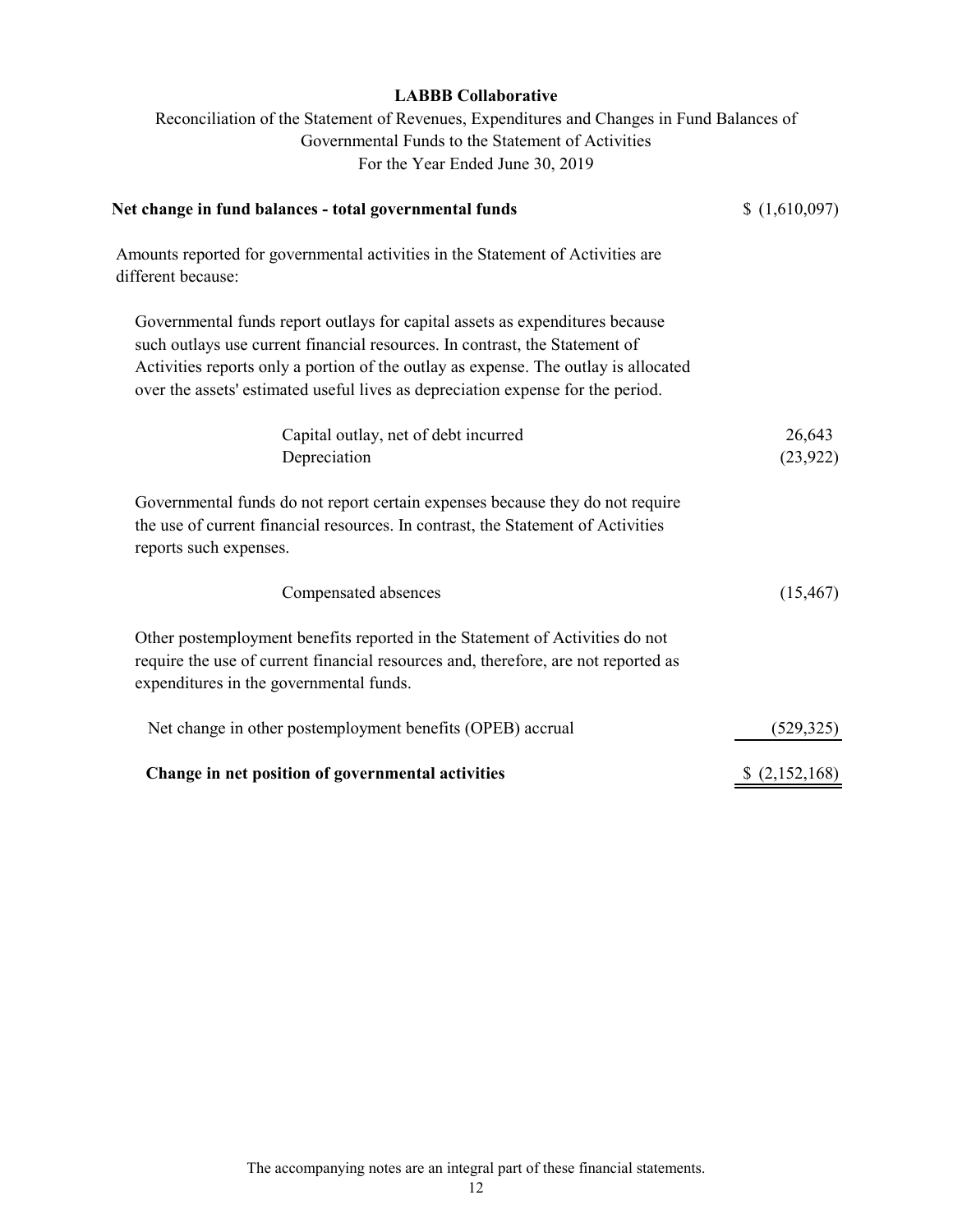Statement of Fiduciary Net Position Other Postemployment Benefits Trust June 30, 2019

## **ASSETS**

| Cash and cash equivalents                                    | \$3,858,988 |
|--------------------------------------------------------------|-------------|
| <b>Total Assets</b>                                          | \$3,858,988 |
| <b>NET POSITION</b>                                          |             |
| Net position held in trust for other postemployment benefits | \$3,858,988 |
| <b>Total Net Position</b>                                    | \$3,858,988 |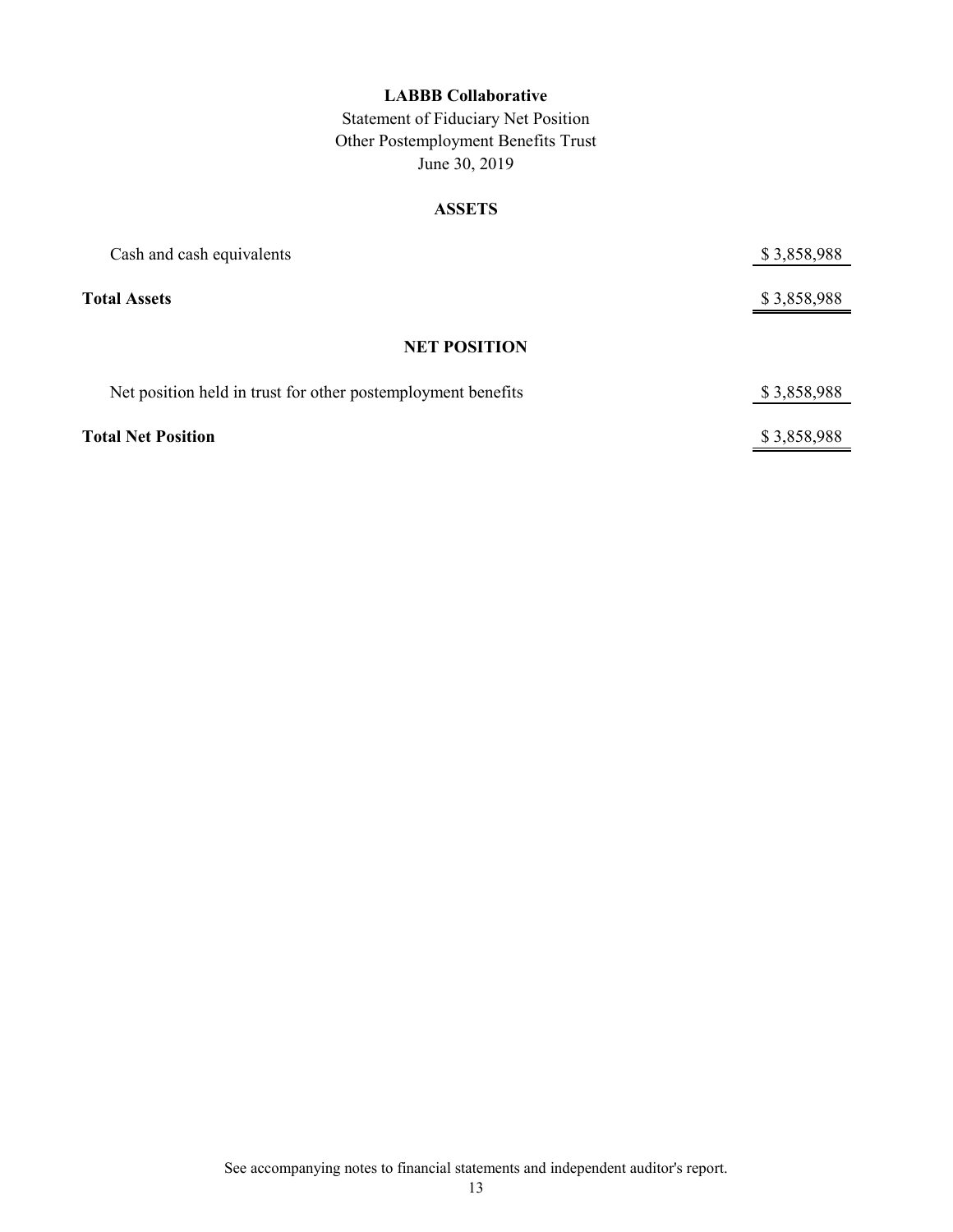Statement of Changes in Fiduciary Net Position Other Postemployment Benefits Trust For the year ended June 30, 2019

## **Additions:**

| Contributions<br>Investment gain | 591,472<br>\$<br>217,449 |
|----------------------------------|--------------------------|
| <b>Total Additions</b>           | 808,921                  |
| Change in Net Position           | 808,921                  |
| Net Position - Beginning of Year | 3,050,067                |
| Net Position - End of Year       | \$3,858,988              |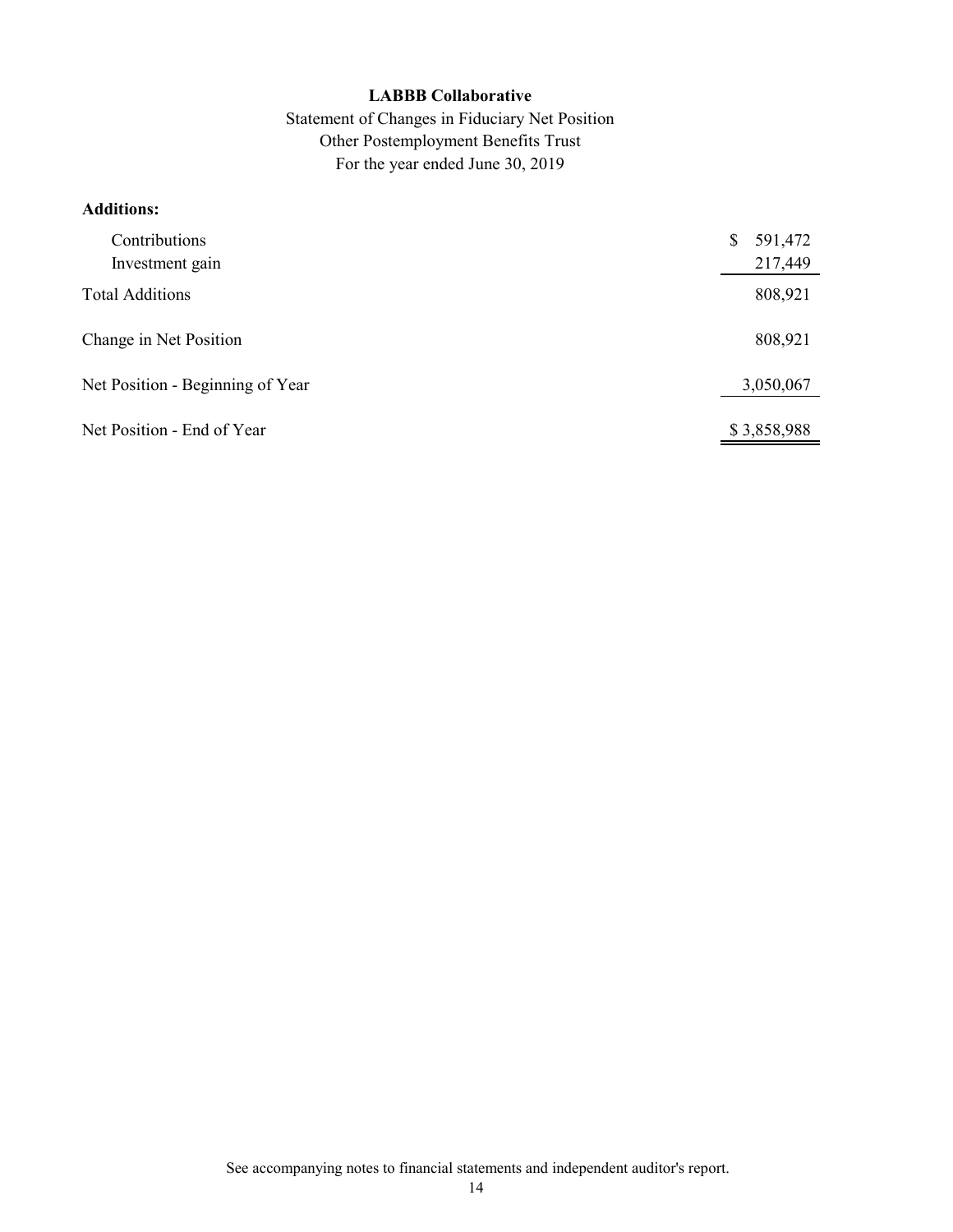## June 30, 2019

## **NOTE A – ORGANIZATION AND SUMMARY OF SIGNIFICANT ACCOUNTING POLICIES**

### **Organization**

LABBB Collaborative ("LABBB") is an educational collaborative organized under Chapter 40 of the general laws of the Commonwealth of Massachusetts. LABBB was entered into by the school committees of Lexington, Arlington and Burlington in April 1974, with the addition of Bedford in May 1980 and Belmont in July 1995. LABBB provides special education services and programs, as defined in the Regulations under Chapter 766, to students aged 3 to 21, with moderate to severe special needs.

LABBB is related to EDCO Collaborative ("EDCO") through common board members. Four members of EDCO's Board hold four of the five board seats of LABBB. EDCO obtained service fee income from LABBB for certain financial services. LABBB operates as a separate, independent, special education collaborative. Component units are included in the reporting entity if their operational and financial relationships with the reporting entity are significant. Pursuant to these criteria, LABBB did not identify EDCO as a component unit requiring inclusion in the accompanying financial statements.

A summary of accounting policies consistently applied in the financial statements follows:

### **Basis of Presentation**

LABBB's financial statements are prepared in accordance with accounting principles generally accepted in the United States of America ("GAAP"). The Governmental Accounting Standards Board ("GASB") is responsible for establishing GAAP for state and local governments through its pronouncements (Statements and Interpretations). The more significant accounting policies established in GAAP and used by LABBB are discussed below.

LABBB's basic financial statements include both government-wide (reporting LABBB as a whole) and fund financial statements (reporting LABBB's major funds). Both the government-wide and fund financial statements categorize primary activities as either governmental or business type. Governmental activities are generally financed through intergovernmental assessments or other nonexchange transactions. LABBB does not have any activities classified as business type activities.

## *Government-wide Financial Statements*

In the government-wide Statement of Net Position, governmental columns are presented on a consolidated basis and are reported on a full accrual, economic resource basis, which recognizes all longterm assets, receivables and deferred outflows of resources, as well as long-term liabilities, deferred inflows of resources and other liabilities reported on a full accrual basis. LABBB's net position is reported in three parts—net investment in capital assets; restricted, as applicable; and unrestricted. LABBB first utilizes restricted resources to finance qualifying activities.

The government-wide Statement of Activities demonstrates the degree to which the direct expenses of a given function or segment are offset by program revenues. Direct expenses are those that are clearly identifiable with a specific function or segment. LABBB does not allocate indirect expenses to functions in the statement of Activities. Program revenues included charges to customers or applicants who purchase, use or directly benefit from goods, services or privileges provided by a given function or segment and grants and contributions that are restricted to meeting the operational or capital requirements of a particular function or segment. Assessments and other items not properly included among program revenues are reported instead as general revenues.

The government-wide focus is more on the sustainability of LABBB as an entity and the change in LABBB's net position resulting from the current year's activities.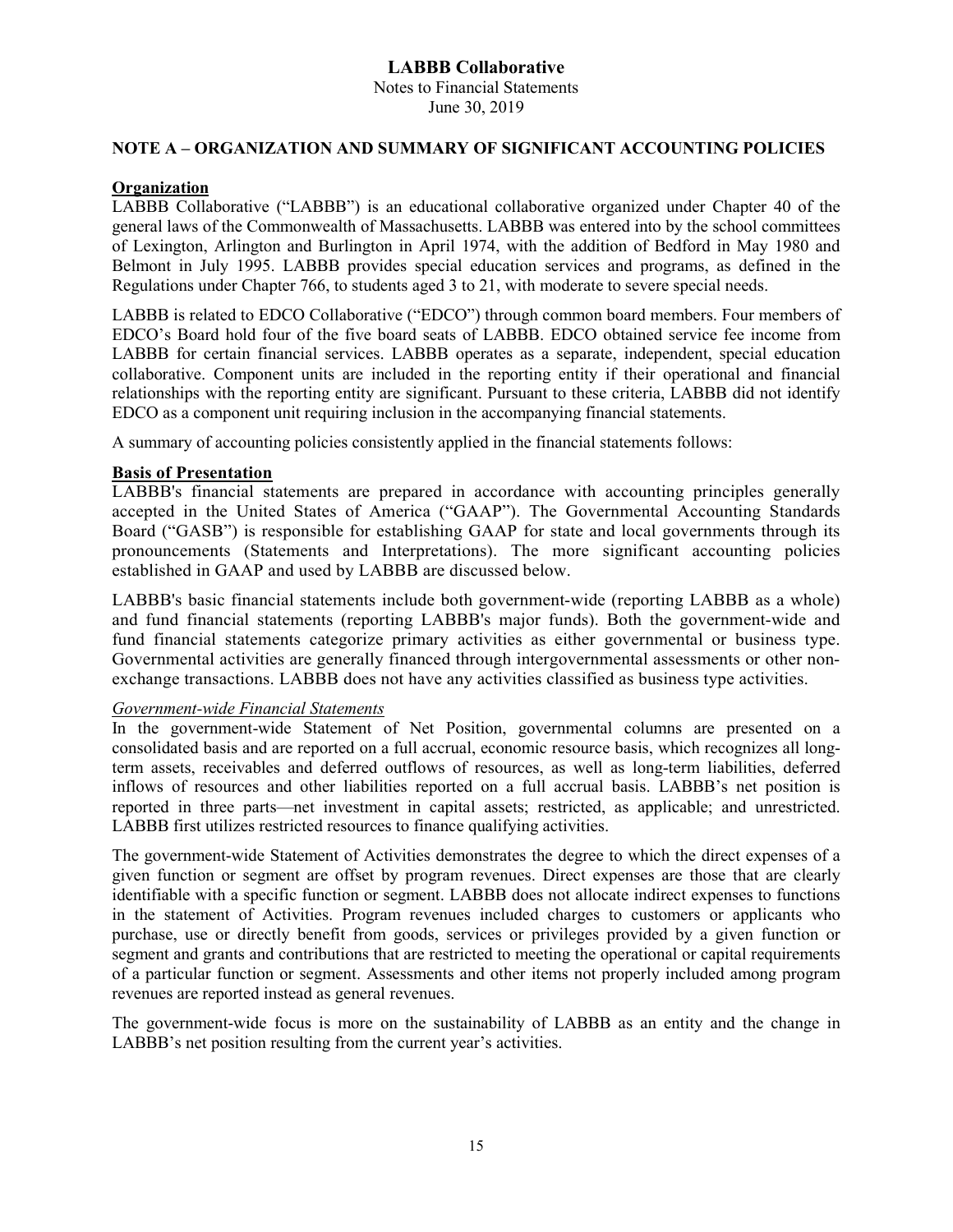## **NOTE A –** *continued*

#### *Fund Financial Statements*

Fund financial statements of the reporting entity are organized into funds each of which are considered to be separate accounting entities. Each fund is accounted for by providing a separate set of self-balancing accounts, which constitute its assets, liabilities, fund balance, revenues and expenditures.

The emphasis in fund financial statements is on the major funds in the governmental activities categories. GASB pronouncements set forth minimum criteria (percentage of the assets and deferred outflows of resources, liabilities and deferred inflows of resources, revenues or expenditures/expenses of either fund category or the governmental and enterprise combined) for the determination of major funds. LABBB may electively add funds, as major funds, which have specific community focus. The nonmajor funds are combined in a column in the fund financial statements.

The following governmental fund types are used by LABBB - LABBB does not use proprietary funds:

#### Governmental Funds:

The focus of the governmental funds' measurement (in the fund statements) is upon determination of financial position and changes in financial position (sources, uses, and balances of financial resources) rather than upon net income. The following is a description of the governmental funds of LABBB:

*General fund* - is the general operating fund of LABBB. It is used to account for all financial resources not accounted for and reported in another fund.

*Non-major governmental funds* - consist of other special revenue and permanent funds that are aggregated and presented in the non-major governmental funds column on the government funds financial statements.

#### Fiduciary Funds:

Fiduciary Funds are used to report assets held in a trustee or agency capacity for others and therefore are not available to support Collaborative programs. The reporting focus is on net position and changes in net position presented in fiduciary fund financial statements. Since by definition these assets are being held for the benefit of a third party (retiree health insurance participants) and cannot be used to address activities or obligations of LABBB, these funds are reported separately from that of LABBB's government-wide activities.

## **Basis of Accounting and Measurement Focus**

LABBB's government-wide financial statements are presented using the economic resources measurement focus and the accrual basis of accounting. Under the accrual basis of accounting, revenues are recognized when earned and expenses are recorded when the liability is incurred or economic asset used. Revenues, expenses, gain, losses, assets, and liabilities resulting from exchange and exchange-like transactions are recognized when the exchange takes place.

LABBB's governmental funds financial statements are reported using the current financial resources measurement focus and the modified accrual basis of accounting. Under the modified accrual basis of accounting, revenues are recorded when susceptible to accrual, i.e., both measurable and available. Available means collectible within the current period or soon enough thereafter to be used to pay liabilities of the current period. Expenditures are recorded when the related fund liability is incurred, except for unmatured interest on long-term debt, judgments, compensated absences and pension expenditures, which are recorded as a fund liability when expected to be paid with expendable available financial resources.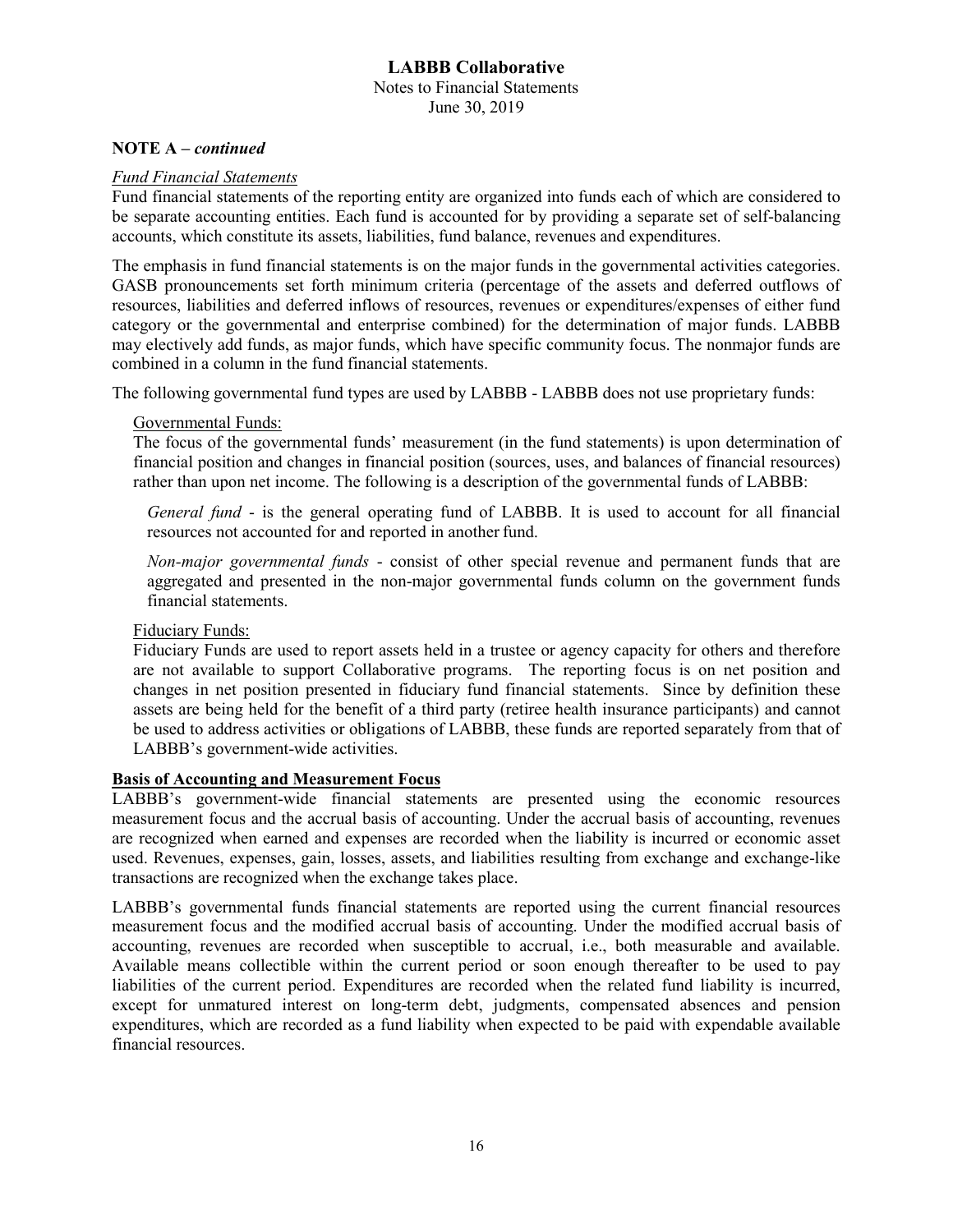Notes to Financial Statements June 30, 2019

## **NOTE A –** *continued*

#### **Fair Value Measurements and Investments**

LABBB has contributed \$3,591,472 to a public employee retirement trust account with U.S Bank National Association as trustee, on behalf of its retirees' health insurance trust fund. The trustee invests the funds in Vanguard mutual funds. As of June 30, 2019, the balance in these investments consisted of the following:

|                     |             | Fair        | Unrealized  |
|---------------------|-------------|-------------|-------------|
|                     | <u>Cost</u> | Value       | <u>Gain</u> |
| <b>Mutual Funds</b> | \$3,591,472 | \$3,858,988 | \$267,516   |

All investments of LABBB are measured at fair value, generally based on quoted market prices in accordance with level 1 of the Fair Value Hierarchy established under GASB Statement No. 72, *Fair Value Measurement and Application*.

Net increase in the fair value on investments for the year ended June 30, 2019 was \$217,449. There were no realized gains or losses during the year ended June 30, 2019. Investment fees for the year ended June 30, 2019 were \$7,948.

LABBB manages its investments in accordance with state public finance laws that require that all moneys held in the name of LABBB, which are not required to be kept liquid for purposes of distribution, shall be invested in such a manner as to require the payment of interest on the money at the highest possible rate reasonably available, taking account of safety, liquidity and yield. LABBB has directed a local investment management service to manage the funds as conservatively as possible. However, the investments are still subject to market risk of loss. For an investment, custodial credit risk is the risk that, in the event of the failure of the counterparty, LABBB will not be able to recover the value of its investments or collateral securities that are in possession of an outside party. LABBB's investments are uninsured, not registered in the name of LABBB, and held by the counterparty's trust department or agent but not in LABBB's name.

## **Revenues**

Expenditure-driven programs currently reimbursable are recognized as revenue when the qualifying expenditures have been incurred and the amounts are available. Charges for services provided to other education agencies and private parties are recognized as revenue when services are provided. Amounts owed to LABBB for services already performed, which are not available are recorded as receivables. Amounts received prior to the entitlement period are recorded as unearned revenue. Revenues susceptible to accrual include expenditure-driven programs and interest income.

## **Cash and Cash Equivalents**

Cash equivalents include cash balances maintained in checking accounts and money market accounts. For purposes of the statement of cash flows, LABBB considers all highly liquid instruments purchased with a maturity of three months or less to be cash equivalents.

LABBB maintains cash and cash equivalent balances at two institutions located in Massachusetts. Bank accounts are insured by the Federal Deposit Insurance Corporation up to \$250,000. LABBB's cash balances, at times, may exceed federally insured limits. LABBB monitors its exposure associated with cash and cash equivalents and has not experienced any losses in such accounts. LABBB also maintains cash and cash equivalents at the Massachusetts Municipal Depository Trust which is collateralized by its underlying assets.

The Board of Directors of LABBB has set aside cash in reserve for operations. The reserve for operations is based on 10% of LABBB's next fiscal year budget (see Note I), as approved by the Board of Directors. As of June 30, 2019, the cash reserved for operations was \$2,583,917.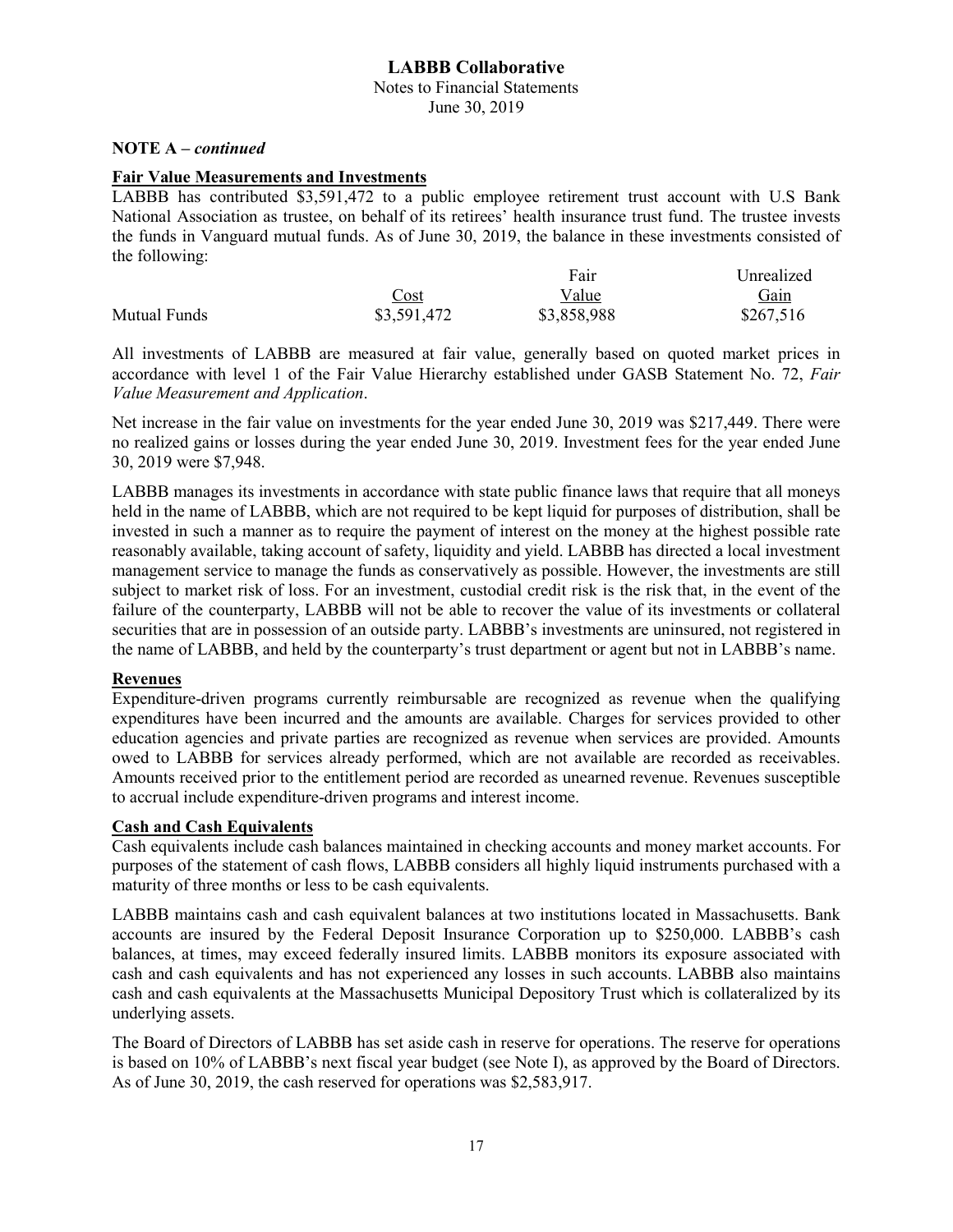#### **NOTE A –** *continued*

#### **Accounts Receivable**

Accounts receivable are carried at their net realized value. Management estimates the allowance for doubtful accounts by identifying troubled accounts and by using historical experience applied to an aging of accounts. Accounts receivable are written off when deemed uncollectible. Recoveries of accounts receivable previously written off are recorded as revenue when received. At June 30, 2019, management has recorded an allowance for doubtful accounts of \$16,321.

#### **Equipment and Improvements**

Equipment is stated at cost at the date of acquisition. Depreciation is provided in amounts sufficient to allocate the cost of depreciable assets to operations over their estimated service lives on the straight-line basis. Expenditures for repairs and maintenance are charged to expense as incurred. Equipment and improvements are being depreciated over useful lives ranging from three to five years.

#### **Deferred Revenue**

Deferred revenue consists primarily of amounts received from cities and towns for programs in which services have not yet been provided under the terms of the agreement.

## **Member Credits**

The member school districts have elected to make a portion of current and prior year surpluses available to them for future application to service and tuition billings. Member credits are recognized as obligations when approved by the board. During 2019, \$2,788,629 of new credits were issued to the member districts. All five member school districts have available credits totaling \$2,788,247 at June 30, 2019.

#### **Compensated Absences**

It is LABBB's policy to permit certain employees to accumulate earned but unused vacation pay benefits up to specified limits. Employees may use this time in addition to other vacation time earned each year. Unused time is paid to the employee upon termination or retirement. Compensated absences are recorded as a non-current liability in the Statement of Net Position.

#### **Postemployment Healthcare Plan**

LABBB follows standards which require the recognition and disclosure of the liability for benefits of current and former employees, as calculated in an actuarial study, over a period not to exceed thirty years, as well as the disclosure of actuarial assumptions and methods used (see Note G).

#### **Equity Classifications**

### *Government-wide Statements*

Equity is classified as net positon and displayed in three components:

*Net position invested in capital assets* **–** Consists of capital assets including restricted capital assets net of accumulated depreciation and reduced by the outstanding balances of any bonds, mortgages, notes or other borrowings that are attributed to the acquisition, construction or improvement of those assets. If there are significant unspent related debt proceeds at year-end the portion of the debt attributable to the unspent proceeds are not included in the calculation or invested in capital assets. LABBB has no bonded debt on Capital assets at June 30, 2019.

*Restricted net position (as applicable)* **–** Consists of net position with constraints placed on the use either by (1) external groups such as creditors, grantors, contributors or laws or regulations of other government or, (2) law through constitutional provisions or enabling legislation.

*Unrestricted net position – general and other purposes* **–** All other net position that do not meet the definition of "restricted" or "invested in capital assets, net of related debt."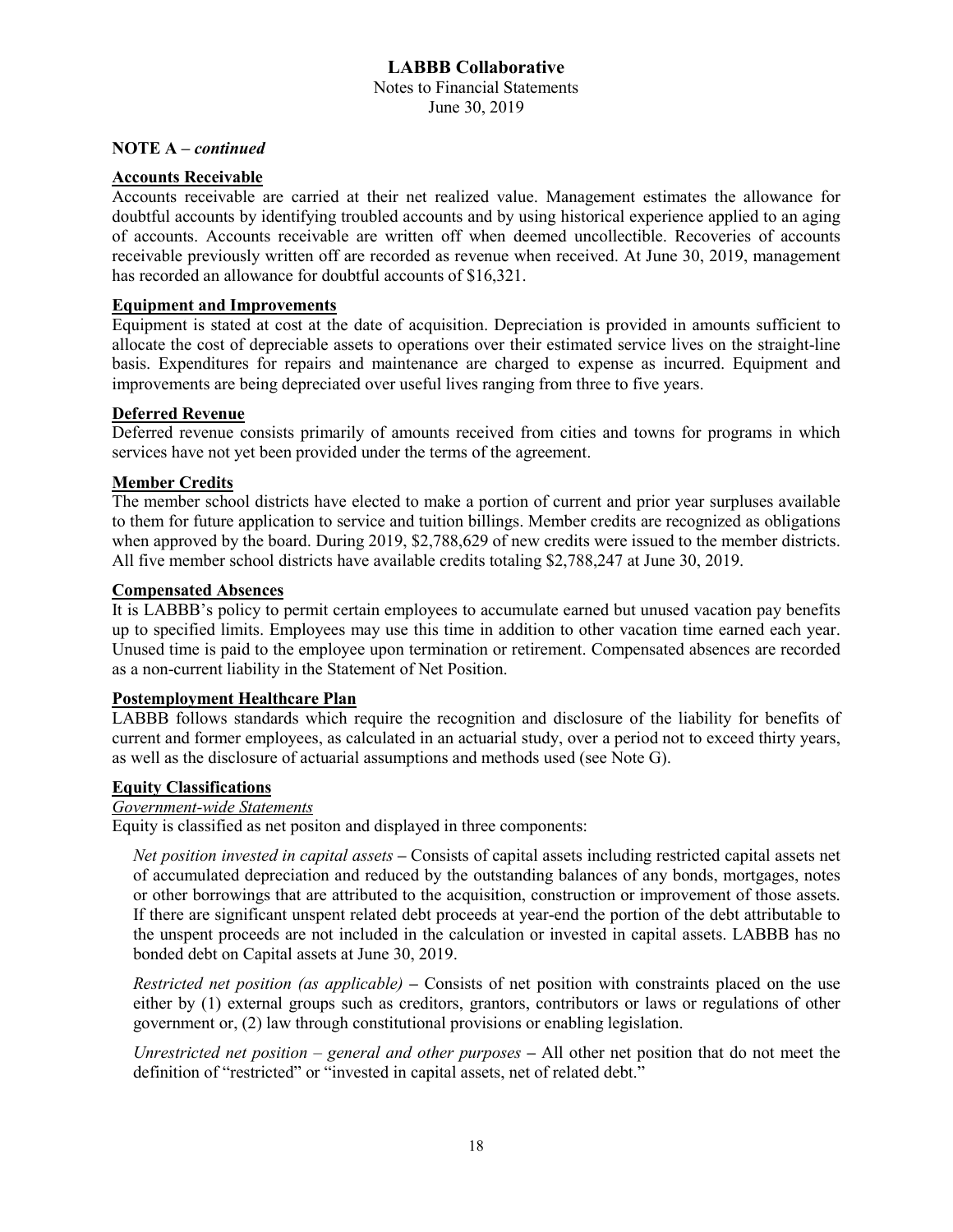## **NOTE A –** *continued*

#### *Fund Financial Statements*

Governmental fund equity is classified as fund balance. Fund balance in the fund financial statements is classified as nonspendable, restricted, committed, assigned or unassigned as described below:

*Nonspendable*: consists of amounts that cannot be spent because they are either (a) not in spendable form or (b) legally or contractually required to be maintained intact.

*Restricted*: Amounts that can be used only for specific purposes because of (a) constitutional provisions or enabling legislation or (b) externally imposed constraints. (External constraints might be imposed by creditors, grantors, contributors, or even the laws or regulations of other governments.)

*Committed*: Amounts that can be used only for specific purposes because of a formal action by the government's highest level of decision-making authority (Board of Directors). This classification might also include contractual obligations if existing resources have been committed for use in satisfying those contractual requirements.

*Assigned*: Amounts intended to be used for specific purposes but that do not meet the criteria to be classified as restricted or committed. Intent can be stipulated by the governing body, another body (such as a finance committee), or by an official to whom authority has been given.

*Unassigned*: This is residual classification for the General Fund – that is, everything that is not in another classification or in another fund. The General Fund is the only governmental fund that can report a positive unassigned fund balance. Other governmental funds might have a negative unassigned fund balance as a result of overspending for specific purposes for which amounts have been restricted, committed, or assigned.

LABBB's spending policy is to spend restricted fund balance first, followed by committed, assigned and unassigned fund balance.

#### **Functional Allocation of Expenses**

Fringe benefit and administrative costs have been allocated to functions based on a percentage of salary cost and have been summarized on a functional basis in the statement of revenues, expenses and changes in net position. Accordingly, these costs have been allocated among the programs and supporting services benefited.

#### **Use of Estimates**

The preparation of financial statements in conformity with U.S. generally accepted accounting principles requires management to make estimates and assumptions that affect the reported amounts of assets and liabilities and the disclosure of contingent assets and liabilities at the date of the financial statements and reported amounts of revenues and expenses during the reporting period. Actual results could differ from those estimates and assumptions. Significant management estimates included in the financial statements relate to the allowance for doubtful accounts receivable, useful lives of depreciable assets, fair value of certain investments, measurement of actuarial obligations for defined postemployment health care benefits, and the allocations of common expenses over program functions.

#### **Income Tax Status**

LABBB was established under Chapter 40 Section 4(e) under the general laws of Massachusetts and is therefore generally exempt from income taxes under Section 115 of the Internal Revenue Code. Accordingly, no provision for income taxes is made in the financial statements.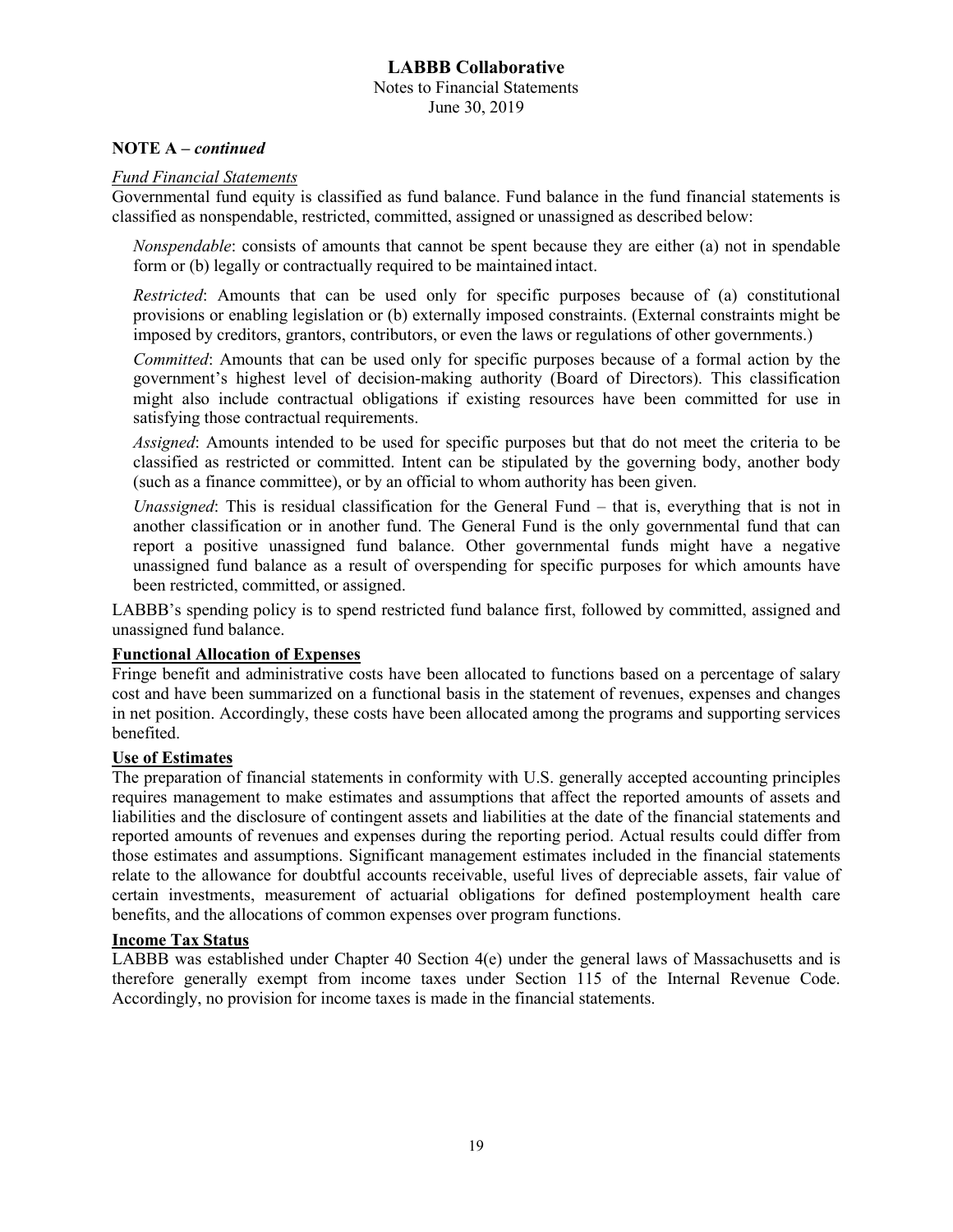#### **NOTE A –** *continued*

#### **Uncertain Tax Positions**

LABBB accounts for the effect of any uncertain tax positions based on a "more likely than not" threshold to the recognition of the tax positions being sustained on the technical merits of the position under scrutiny by the applicable taxing authority. If a tax position or positions are deemed to result in uncertainties of those positions, the unrecognized tax benefit is estimated based on a "cumulative probability assessment" that aggregates the estimated tax liability for all uncertain tax positions. LABBB has identified its tax status as a tax-exempt entity as its only significant tax position; however, LABBB has determined that such tax position does not result in an uncertainty requiring recognition. LABBB is not currently under examination by any taxing jurisdiction. As a Chapter 40 government entity, LABBB is exempt from filing certain non-profit filings and, accordingly, there are no returns currently open for examination.

#### **Subsequent events**

LABBB has evaluated subsequent events through December 19, 2019, the date the financial statements were available to be issued.

#### **NOTE B – CASH AND CASH EQUIVALENTS**

Cash and cash equivalents included the following at June 30, 2019:

| Bank balance of cash and cash equivalents           | \$7,695,512  |
|-----------------------------------------------------|--------------|
| Deposits held in a Massachusetts Municipal          |              |
| Depository Trust                                    | 4,733,499    |
| Reconciling items (deposits in transit, outstanding |              |
| checks, etc.), net                                  | (351,561)    |
| Total cash and cash equivalents as                  |              |
| reported on the statement of net position           | \$12,077,450 |
| Bank deposits insured by the Federal Deposit        |              |
| <b>Insurance Corporation</b>                        | 250,000      |

\*During the year ended June 30, 2019, LABBB transferred its cash and cash equivalents balances previously held with Rockland Trust to Brookline Bank. Brookline Bank is a member of the Depositors Insurance Fund which insures all balances in excess of the FDIC insured limit in full.

#### **NOTE C – EQUIPMENT AND IMPROVEMENTS**

Equipment and improvement activity for the year ended June 30, 2019 was as follows:

|                             | Beginning<br>Balance | Increases | Decreases                      | Ending<br>Balance |
|-----------------------------|----------------------|-----------|--------------------------------|-------------------|
| Equipment and improvements: |                      |           |                                |                   |
| Equipment                   | \$7,732              | Ξ.        | -8<br>$\overline{\phantom{a}}$ | \$7,732           |
| Leasehold improvements      | 107,711              | 26,643    |                                | 134,354           |
| Total at historic cost      | 115,443              | 26,643    |                                | 142,086           |
| Accumulated depreciation    | (35,317)             | (23, 922) |                                | (59,239)          |
|                             | \$80,126             | 2,721     |                                | \$82,847          |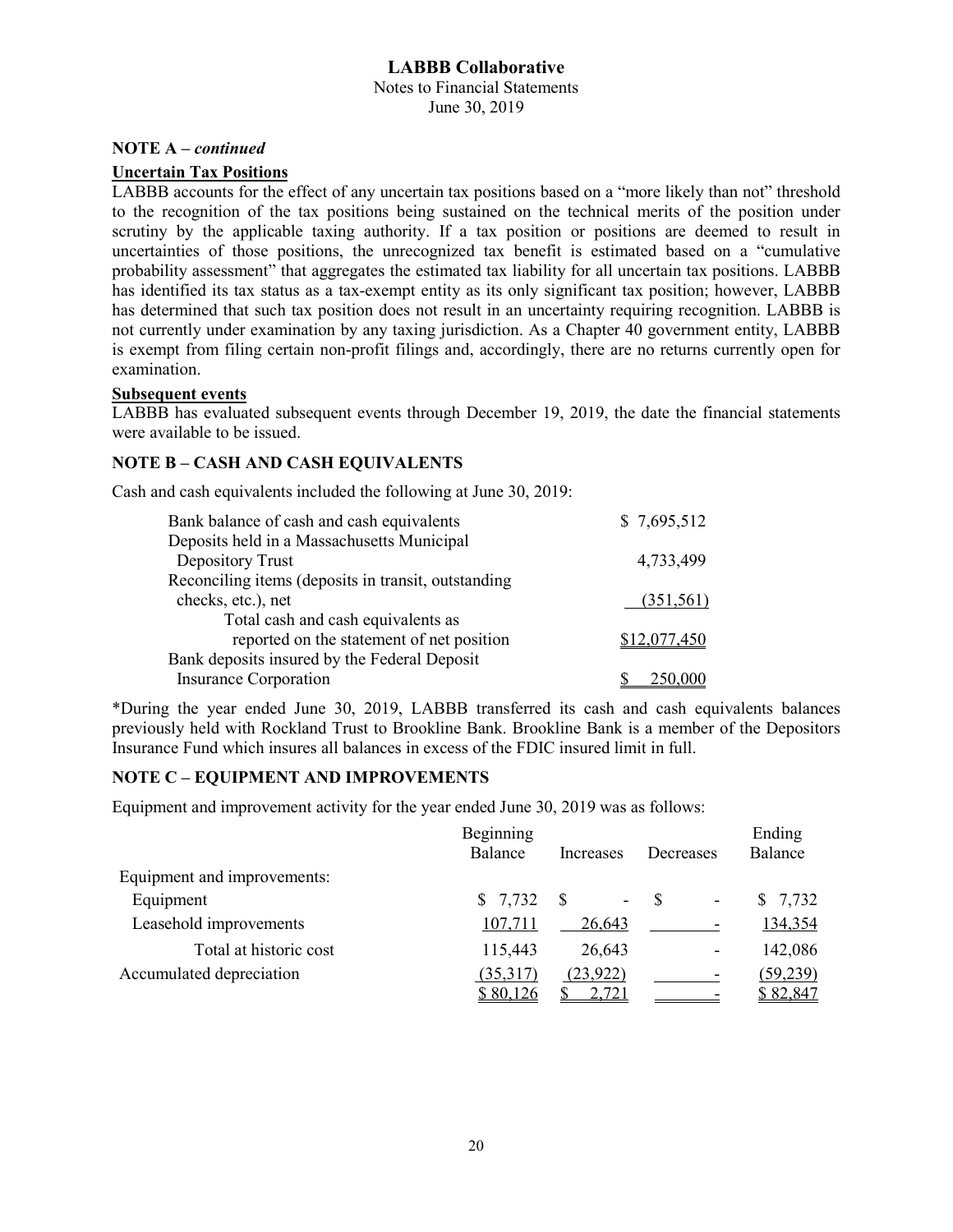Notes to Financial Statements June 30, 2019

## **NOTE D – LEASE COMMITMENTS**

LABBB has entered into operating lease agreements for office and program space, office equipment and vehicles used to transport students, which expire at various times through 2022. Under the vehicle lease arrangements, if LABBB terminates a vehicle lease prior to the full term of the lease, LABBB is obligated to pay one-half of the remaining monthly rentals. Total rental expense was approximately \$456,676 for the year ended June 30, 2019.

During the year ended June 30, 2019, LABBB entered into an operating lease agreement for office space in Burlington, Massachusetts. Monthly rent under the agreement is \$5,329 from August 1, 2018 to July 31, 2019, \$5,489 from August 1, 2019 to July 31, 2020, and \$5,654 from August 1, 2020 to July 31, 2021. The lease can be extended for up to three years in one-year increments based on approval of both parties.

The approximate minimum future obligations on the lease agreements at June 30, 2019 are as follows:

| 2020 | \$264,807        |
|------|------------------|
| 2021 | 222,282          |
| 2022 | 29,344           |
| 2023 |                  |
| 2024 |                  |
|      | <u>\$516,433</u> |

## **NOTE E – RELATED PARTY TRANSACTIONS**

LABBB obtained certain administrative, accounting, supporting services and other resources from EDCO Collaborative ("EDCO"). Service fee expense obtained from EDCO totaled \$17,286 for the year ended June 30, 2019. LABBB acquired their own space as well as used their own personnel during fiscal 2019 and the management fee for the accounting and other administrative services provided by EDCO on behalf of LABBB will no longer continue.

LABBB entered into a joint venture in fiscal 2009 with EDCO to establish the LABBB-EDCO Transportation Network ("the Transportation Network"). During fiscal 2019, EDCO provided accounting and financial services for the Transportation Network and charged LABBB \$17,568, which represents direct costs for these services. This joint venture is no longer expected to continue after fiscal 2019.

## **NOTE F - MASSACHUSETTS TEACHERS' AND STATE EMPLOYEES' RETIREE SYSTEMS**

## **Plan Descriptions**

LABBB's employees participate in the Massachusetts Teachers' (MTRS) or State Employee' Retirement System (MSERS), statewide cost-sharing multi-employer defined benefit plans public employee retirement systems (PERS) covering all employees of local school districts within the Commonwealth of Massachusetts. The retirement systems issue publicly available annual reports that includes financial statements and required supplementary information, which may be obtained by writing to Public Employee Retirement Administration Commission (PERAC), 5 Middlesex Avenue, Suite 304, Somerville, Massachusetts, 02145.

## **Benefits Provided**

MSERS provides retirement, disability, survivor and death benefits to members and their beneficiaries. Massachusetts General Laws (MGL) establishes uniform benefit and contribution requirements for all contributory PERS. These requirements provide for superannuation retirement allowance benefits up to a maximum of 80% of a member's highest three-year average annual rate of regular compensation. For employees hired after April 1, 2012, retirement allowances are calculated on the basis of the last five years or any five consecutive years, whichever is greater in terms of compensation. Benefit payments are based upon a member's age, length of creditable service, and group creditable service, and group classification. The authority for amending these provisions rests with the Legislature.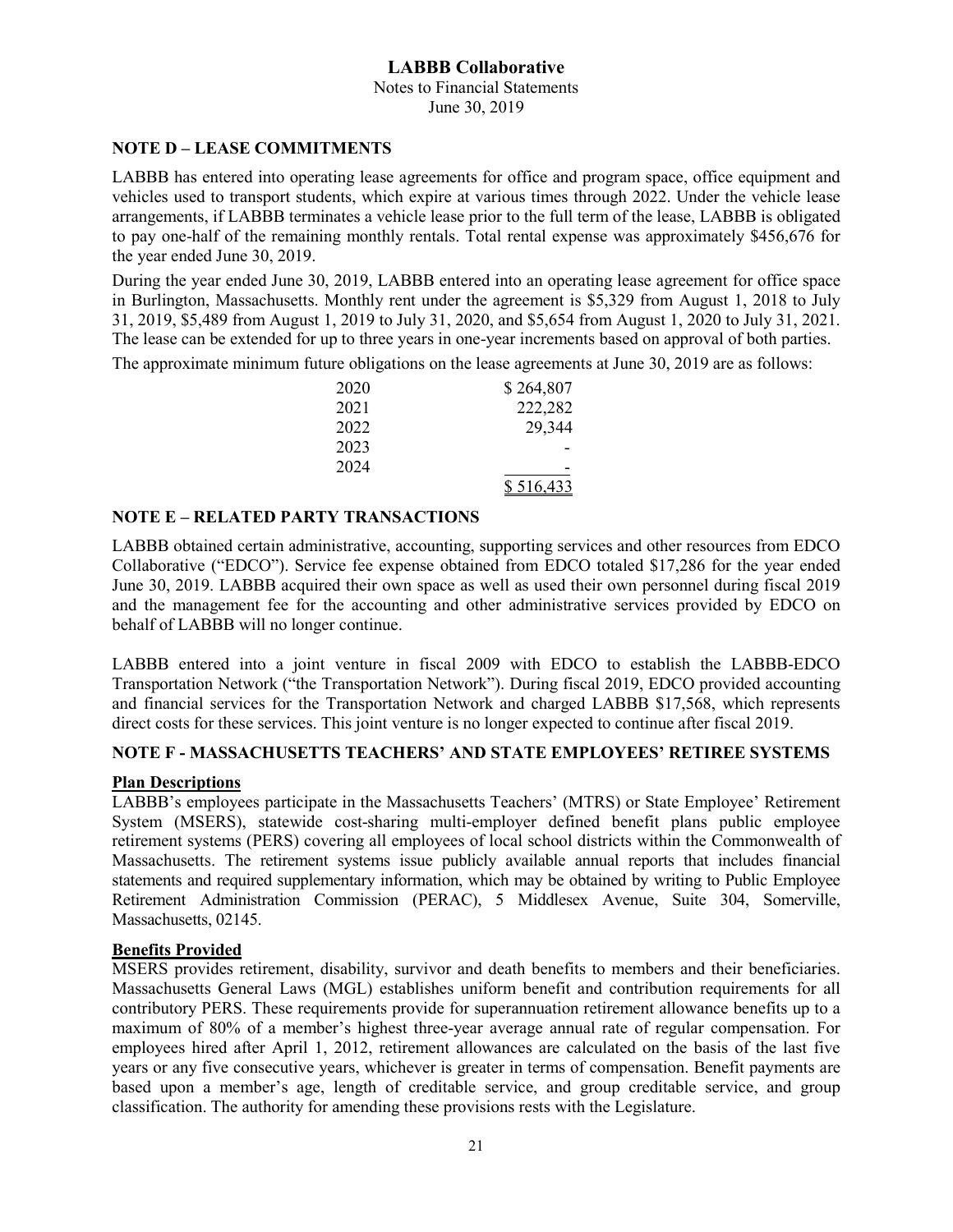June 30, 2019

## **NOTE F –** *continued*

Members become vested after ten years of creditable service. A superannuation retirement allowance may be received upon the completion of twenty years of creditable service or upon reaching the age of 55 with ten years of service. Normal retirement for most employees occurs at age 65; for certain hazardous duty and public safety positions, normal retirement is at age 55. Most employees who joined the system after April 1, 2012 cannot retire prior to age 60.

The MSERS' funding policies have been established by Chapter 32 of the MGL. The Legislature has the authority to amend these policies. The annuity portion of the MSERS retirement allowance is funded by employees, who contribute a percentage of their regular compensation. Costs of administering the plan are funded out of plan assets.

MTRS provides retirement, disability, survivor and death benefits to members and their beneficiaries. Massachusetts General Laws (MGL) establishes uniform benefit and contribution requirements for all contributory PERS. These requirements provide for superannuation retirement allowance benefits up to a maximum of 80% of a member's highest three-year average annual rate of regular compensation. For employees hired after April 1, 2012, retirement allowances are calculated on the basis of the last five years or any five consecutive years, whichever is greater in terms of compensation. Benefit payments are based upon a member's age, length of creditable service, and group creditable service, and group classification. The authority for amending these provisions rests with the Legislature.

Members become vested after ten years of creditable service. A superannuation retirement allowance may be received upon the completion of twenty years of creditable service or upon reaching the age of 55 with ten years of service. Normal retirement for most employees occurs at age 65. Most employees who joined the system after April 1, 2012 cannot retire prior to age 60.

The MTRS' funding policies have been established by Chapter 32 of the MGL. The Legislature has the authority to amend these policies. The annuity portion of the MTRS retirement allowance is funded by employees, who contribute a percentage of their regular compensation. Costs of administering the plan are funded out of plan assets.

## **Contributions**

Member contributions for MSERS vary depending on the most recent date of membership:

| Hire Date | % of Compensation                               |
|-----------|-------------------------------------------------|
|           | Prior to $1975$ 5% of regular compensation      |
|           |                                                 |
|           | 1984 to $6/30/1996$ 8% of regular compensation  |
|           | $7/1/1996$ to present9% of regular compensation |
|           |                                                 |

Educational Collaboratives contribute amounts equal to the normal cost of employees' benefits participating in MSERS at a rate established by the Public Employees' Retirement Administration Commission (PERAC), currently 6.1% of covered payroll. Legally, collaboratives are only responsible for contributing the annual normal cost of their employees' benefits (i.e., the present value of the benefits earned by those employees in any given year) and are not legally responsible for the past service cost attributable to those employees or previously retired employees of collaboratives. During fiscal year 2019, LABBB's contributions on behalf of employees totaled \$329,934.

Member contributions for MTRS vary depending on the most recent date of membership: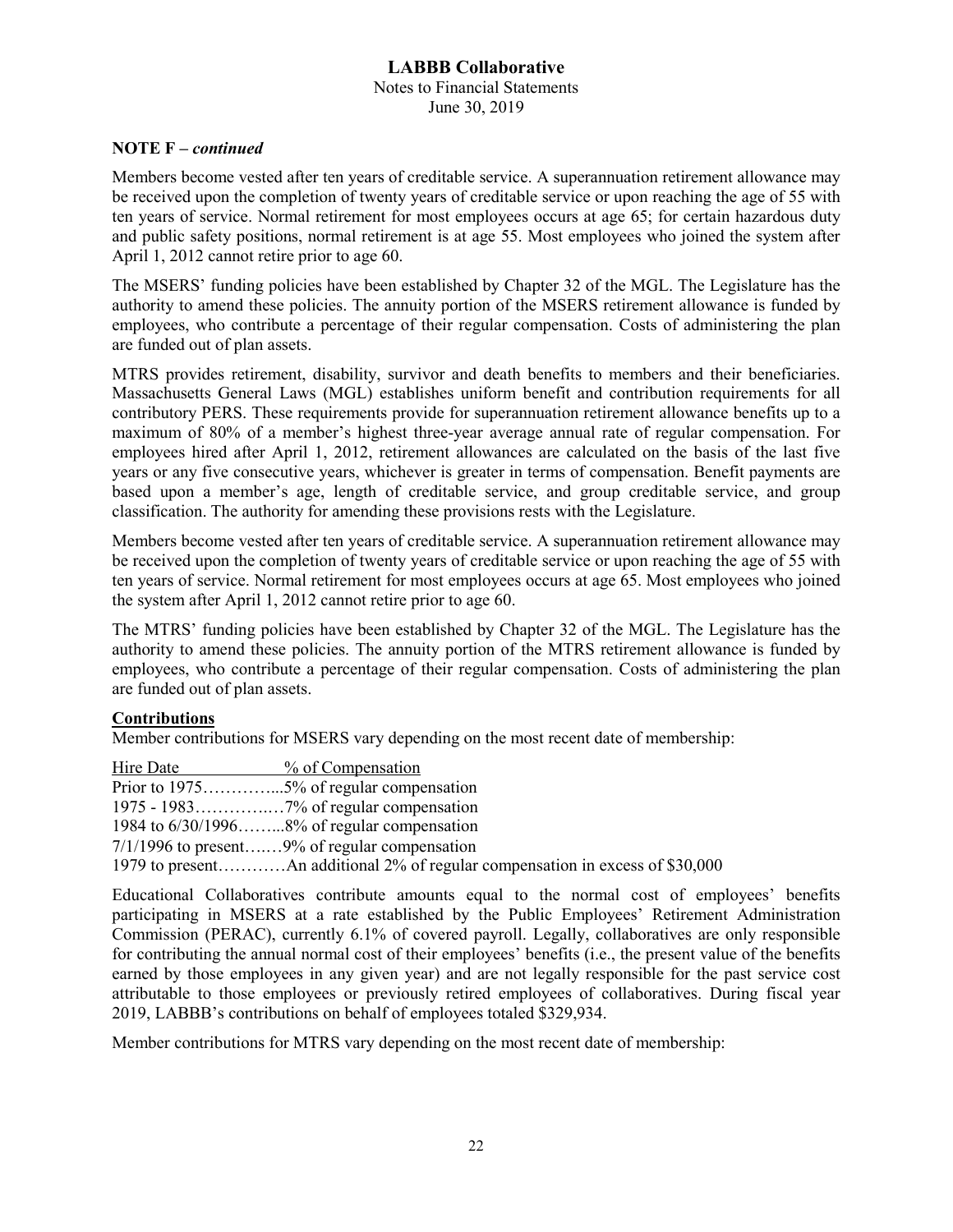Notes to Financial Statements June 30, 2019

## **NOTE F –** *continued*

| Hire Date                                      | % of Compensation                                                                                       |
|------------------------------------------------|---------------------------------------------------------------------------------------------------------|
|                                                | Prior to $1975$ 5% of regular compensation                                                              |
|                                                |                                                                                                         |
|                                                | 1984 to 6/30/19968% of regular compensation                                                             |
|                                                | $7/1/1996$ to present9% of regular compensation                                                         |
|                                                | $7/1/2001$ to present11% of regular compensation (for teachers hired after $7/1/01$ and those accepting |
| provisions of Chapter 114 of the Acts of 2000) |                                                                                                         |
|                                                |                                                                                                         |
|                                                |                                                                                                         |

The Commonwealth is a nonemployer contributor in MTRS and is required by statute to make all actuarially determined employer contributions on behalf of the member employers participating in MTRS.

LABBB is considered to be in a 100% special funding situation as defined by GASB Statement No. 68, *Accounting and Financial Reporting for Pensions* and the Commonwealth is a nonemployer contributing entity under both MSERS and MTRS. Since the employers do not contribute directly to each system beyond the MSERS annual normal cost, there is no net pension liability to recognize. However, the notes to the financial statements must disclose the portion of the nonemployer contributing entities' share of the collective net pension liability that is associated with the employer. In addition, LABBB must recognize its portion of the collective pension expense as both a revenue and pension expense.

The nonemployer contributing entities' share of the collective net pension liability that is associated with LABBB was measured as of June 30, 2018 and was \$12,893,915 and \$25,238,778 under MSERS and MTRS, respectively. In fiscal year 2019, LABBB recognized revenue and related expense of \$1,698,682 (under GASB Statement No. 68) for its portion of the collective pension expense under MSERS. In fiscal 2019, LABBB recognized revenue and related expense of \$2,557,585, (under GASB Statement No. 68) for its portion of the collective pension expense under MTRS. These amounts are recorded as Intergovernmental revenue and expense in the financial statements.

## **NOTE G – RETIREMENT HEALTH BENEFITS**

LABBB follows the provisions of GASB Statement No. 75, "Accounting and Financial Reporting for Postemployment Benefits other than Pensions."

## **Description**

LABBB offers comprehensive medical, dental and life insurance through the Group Insurance Commission to eligible employees. Eight retirees/spouses have been grandfathered into medical insurance plans through Blue Cross Blue Shield or Harvard Pilgrim. An employee hired before April 2, 2012 shall become eligible to retire under these programs upon meeting the following conditions:

- i. Completion of 10 years of continuous service at LABBB
- ii. And attainment of age 55 as an active member
- iii. Or completion of 20 years of continuous service at LABBB, regardless of age

An employee hired after April 2, 2012 shall become eligible to retire under these programs upon meeting the following conditions:

- i. Completion of 10 years of continuous service at LABBB
- ii. And attainment of age 60 as an active member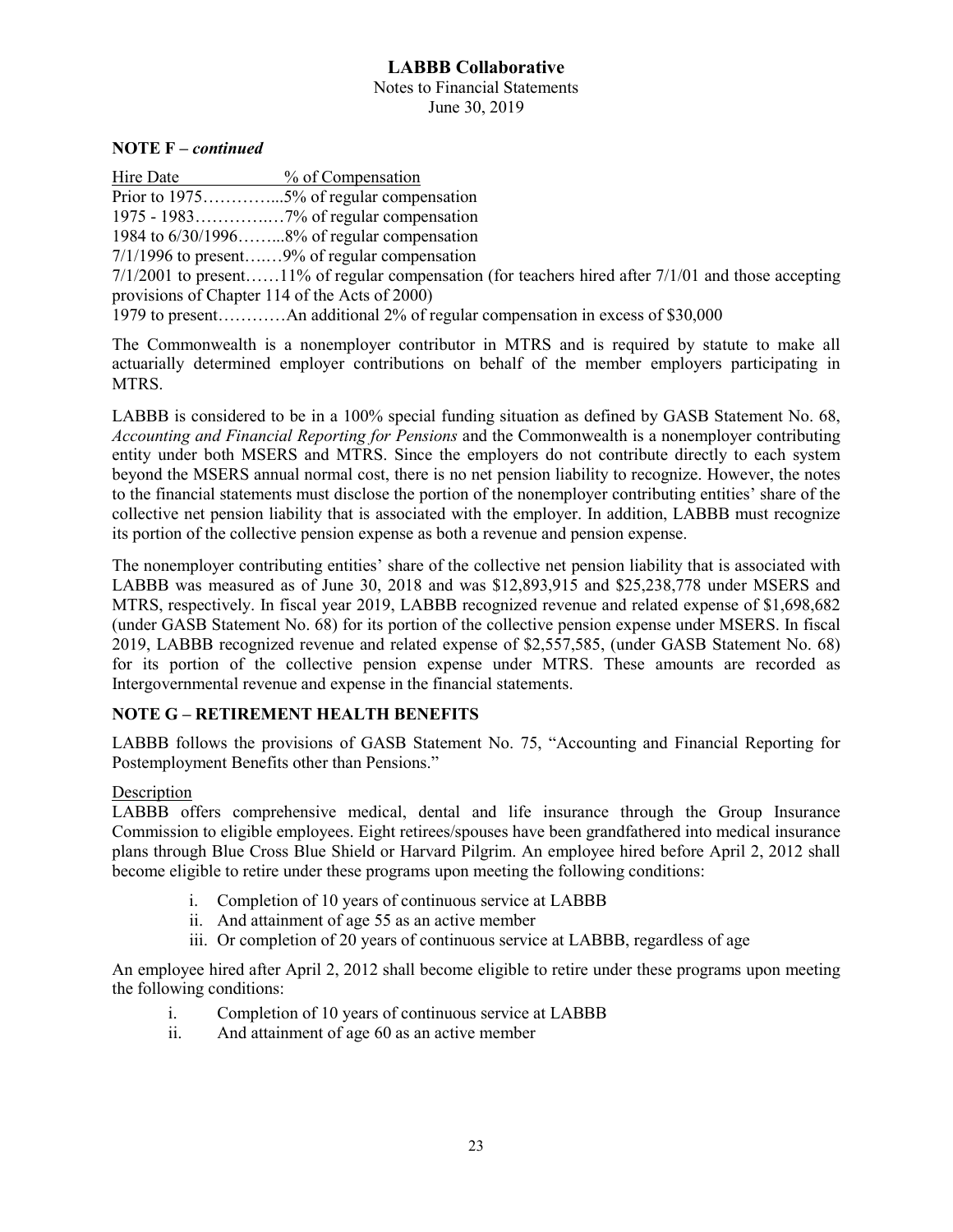Notes to Financial Statements June 30, 2019

## **NOTE G –** *continued*

The plan is administered by LABBB and LABBB shares in 40% of premiums for medical insurance. Eleven retirees are grandfathered into cost sharing arrangements where they pay 10%-25% of premiums. LABBB does not share in the premiums for dental insurance. LABBB shares in 50% of the premiums for life insurance.

## Funding Policy

The contribution requirements of plan members and LABBB are established and may be amended through LABBB ordinances. For the 2019 fiscal year total LABBB premiums plus implicit costs for the retiree medical program were \$376,144. LABBB made a contribution to an OPEB Trust of \$591,472 for the fiscal year 2019 for a total contribution of \$967,616.

#### Investment Policy

LABBB has not established a formal Investment Policy.

## Actuarially Determined Contribution (ADC)

LABBB's Actuarially Determined Contribution (ADC) is an amount actuarially determined in accordance with the parameters of GASB Statement No. 74/75 which represents a level of funding that, if paid on an ongoing basis, is projected to cover the service cost each year and amortize any unfunded actuarial liabilities (or funding excess). The following table shows the components of LABBB's annual ADC for the fiscal year and the amount actually contributed to the plan:

|                | <b>Actuarially Determined Contribution - Deficiency / (Excess)</b>   |               |
|----------------|----------------------------------------------------------------------|---------------|
|                |                                                                      | June 30, 2018 |
| $\mathbf{I}$ . | Service Cost                                                         | 987,151<br>\$ |
| П.             | 30-year amortization of NOL at 3.00%                                 | 897,810       |
| III.           | Actuarial Determined Contribution $[I. + II.]$                       | 1,884,961     |
| IV.            | Contributions in relation to the actuarially determined contribution | (352, 674)    |
| V              | Contribution deficiency / (excess) $[III. + IV.]$                    | \$1,532,287   |
|                |                                                                      |               |
|                | Covered employee payroll                                             | \$13,550,247  |
|                | Contribution as a % of covered employee payroll                      | 2.60%         |

## Funded Status and Funding Progress

As of the June 30, 2017 Measurement Date, the plan was 0.00% funded. However, during fiscal years 2018 and 2019, LABBB funded the OPEB Trust with \$3,591,472. The Total OPEB Liability (TOL) for benefits was \$20,167,011, and the Fiduciary Net Position was \$3,858,988, resulting in a Net OPEB Liability (NOL) of \$16,308,023 for fiscal year 2019. The plan was 19.14% funded. The covered payroll (annual payroll of active employees covered by the plan) was \$13,956,754 and the ratio of the NOL to the covered payroll was 116.85% at the Measurement Date.

Actuarial valuations of an ongoing plan involve estimates of the value of reported amounts and assumptions about the probability of occurrence of events far into the future. Examples include assumptions about future employment, mortality, and the healthcare cost trend. Amounts determined regarding the funded status of the plan and the actuarially determined contribution of the employer are subject to continual revision as actual results are compared with past expectations and new estimates are made about the future. The schedule of funding process, presented in the required supplementary information following the financial statements, presents multiyear trend information about whether the actuarial value of plan assets is increasing or decreasing over time relative to the Total OPEB Liabilities for benefits.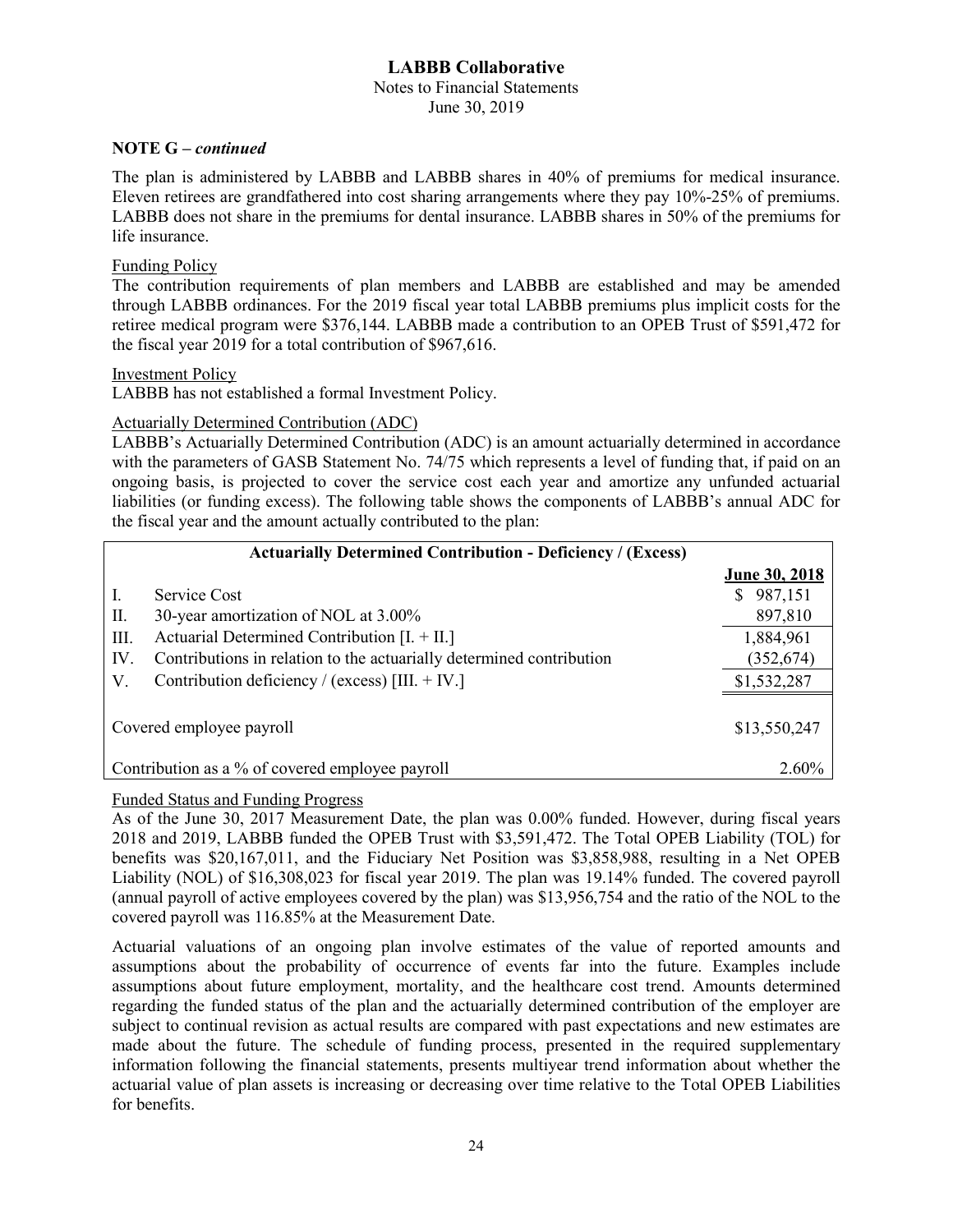## **NOTE G –** *continued*

Schedule of Funding Progress

|                    | <b>Fiduciary</b>                          |                   |                 |               |                | NOL as a $%$ |
|--------------------|-------------------------------------------|-------------------|-----------------|---------------|----------------|--------------|
| <b>Measurement</b> | <b>Net</b>                                | <b>Total OPEB</b> | <b>Net OPEB</b> | <b>Funded</b> | Covered        | of Covered   |
| Date               | <b>Position</b>                           | Liability         | Liability       | Ratio         | <b>Payroll</b> | Payroll      |
|                    |                                           |                   |                 |               |                |              |
| $6/30/2019$ (est.) | \$3,858,988                               | \$20,167,011      | \$16,308,023    | 19.1%         | \$13,956,754   | 116.9%       |
|                    |                                           |                   |                 |               |                |              |
| $6/30/2018$ (est.) | \$3,050,067                               | \$18,828,765      | \$15,778,698    | 16.2%         | \$13,550,247   | 116.5%       |
| 6/30/2017          | S<br>$\overline{\phantom{a}}$             | \$17,596,020      | \$17,596,020    | $0.0\%$       | \$13,550,247   | 129.9%       |
|                    |                                           |                   |                 |               |                |              |
| 6/30/2016          | <sup>\$</sup><br>$\overline{\phantom{a}}$ | \$14,370,716      | \$14,370,716    | $0.0\%$       | \$13,155,579   | 109.2%       |
| 6/30/2015          | N/A                                       | N/A               | N/A             | N/A           | N/A            | N/A          |
| 6/30/2014          | \$<br>$\overline{\phantom{a}}$            | \$10,386,432      | \$10,386,432    | $0.0\%$       | N/A            | N/A          |

OPEB Liability, OPEB Expense and ADC

|                                                | <b>Fiscal Year Ended June 30, 2019</b>    |               |
|------------------------------------------------|-------------------------------------------|---------------|
|                                                | <b>District Employees</b><br>and Retirees | <b>Total</b>  |
| I. Total OPEB Liability                        | \$20,167,011                              | \$20,167,011  |
| II. Fiduciary Net Position as of June 30, 2019 | 3,858,988                                 | 3,858,988     |
| III. Net OPEB Liability (Asset) [I.-II.]       | 16,308,023                                | 16,308,023    |
| <b>IV.</b> Service Cost                        | 1,062,020                                 | 1,062,020     |
| V. Interest on Net OPEB Liability (Asset) and  |                                           |               |
| <b>Service Cost</b>                            | 652,370                                   | 652,370       |
| VI. Deferred (Inflows)/Outflows from Plan      |                                           |               |
| Design Changes                                 |                                           |               |
| VII. Deferred (Inflows)/Outflows from Plan     |                                           |               |
| Experience                                     |                                           |               |
| VIII. Deferred (Inflows)/Outflows from         |                                           |               |
| Changes in Assumptions                         |                                           |               |
| IX. Projected Earnings on OPEB Plan            |                                           |               |
| Investments                                    | (217, 449)                                | (217, 449)    |
| X. Deferred (Inflows)/Outflows from Earnings   |                                           |               |
| on Investments                                 |                                           |               |
| XI. Employer Share of Costs                    | (376, 144)                                | (376, 144)    |
| XII. Employer Payments (Withdrawals) to/from   |                                           |               |
| <b>OPEB</b> Trust                              |                                           |               |
| XIII. Total Employer Contribution [XI.+XII.]   | (376, 144)                                | (376, 144)    |
| XIV. Net OPEB Expense                          |                                           |               |
| $[IV.+V.+VI.+VII.+VIII.+IX.+X.+XIII.]$         | \$1,120,797                               | \$1,120,797   |
| XV. Actuarial Determined Contribution (ADC)    | \$1,884,961                               | \$1,884,961   |
| - as of June 30, 2017 measurement date         |                                           |               |
| XVI. Total Expected Contribution               | \$<br>376,144                             | 376,144<br>\$ |
| XVII. Percentage of ADC Contributed            |                                           |               |
| [XVI./XV.]                                     | 20%                                       | 20%           |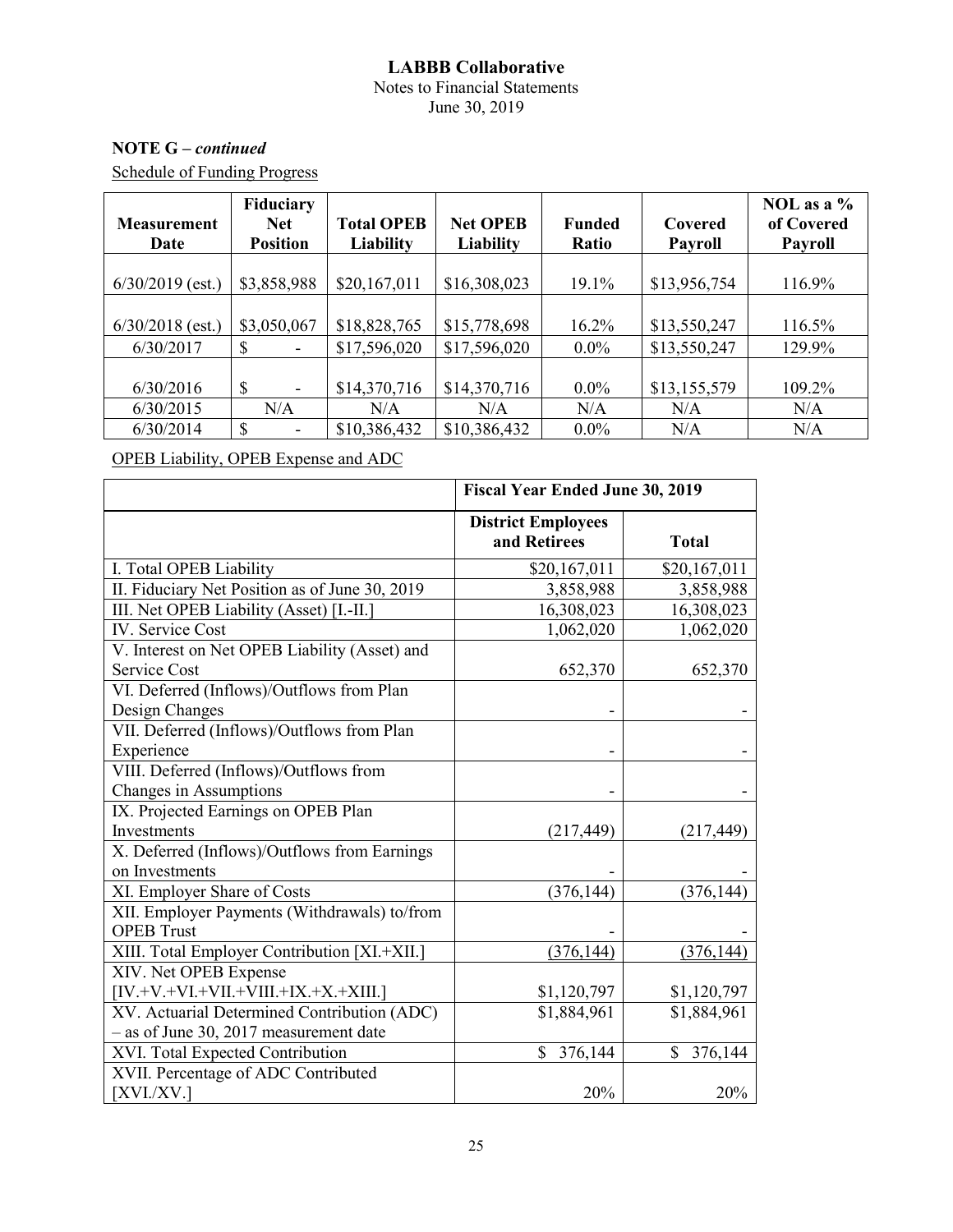#### **NOTE G –** *continued*

#### Effect of 1% Change in Healthcare Trend

In the event that healthcare trend rates were 1% higher than forecast and employee contributions were to increase at the forecast rates, the Net OPEB Liability as of the July 30, 2017 Measurement Date would increase to \$24,504,126 or by 39.3% and the corresponding Service Cost would increase to \$1,561,086 or by 58.1%. If such healthcare trend rates were 1% less than forecast and employee contributions were to increase at the forecast rate, the Net OPEB Liability would decrease to \$12,426,316 or by 29.4% and the corresponding Service Cost would decrease to \$588,279 or by 40.4%.

#### Effect of 1% Change in Discount Rates

As of the June 30, 2017 Measurement Date, if the discount rate were 1% higher than what was used in this valuation, the Net OPEB Liability would decrease to \$14,778,183 or by 16.0% and the corresponding Service Cost would decrease to \$747,753 or by 24.3%. If the discount rate were 1% lower than was used in this valuation, the Net OPEB Liability would increase to \$21,232,755 or by 20.7% and the corresponding Service Cost would increase to \$1,320,735 or by 33.8%.

#### Actuarial Methods and Assumptions

Projections of benefits for financial reporting purposes are based on the substantive plan (the plan as understood by the employer and plan members) and include the types of benefits provided at the time of each valuation and the historical pattern of sharing of benefits costs between the employer and plan members to that point. The actuarial methods and assumptions used include techniques that are designed to reduce the effects of short-term volatility in actuarial accrued liabilities and the actuarial value of assets, consistent with the long-term perspective of the calculations.

Actuarial Cost Method: Individual Entry Age Normal Healthcare Trend Rates:

Discount Rate: 3.25% per annum (previously 4.00%)

| Year      | Medical | Dental  |
|-----------|---------|---------|
| FY 2013   | 6.0%    | 5.5%    |
| FY 2014   | 5.0%    | 5.0%    |
| FY 2015   | $5.0\%$ | $5.0\%$ |
| FY 2016   | $5.0\%$ | $5.0\%$ |
| FY 2017   | 5.0%    | 5.0%    |
| FY 2018   | 5.0%    | 5.0%    |
| FY 2019   | 5.0%    | 5.0%    |
| FY 2020 + | $5.0\%$ | 5.0%    |

General Inflation Assumption: 2.75% per annum Annual Compensation Increases: 3.00% per annum Actuarial Value of Assets: Market Value

## Recognition of OPEB Trust Assets

The state of Massachusetts has passed legislation allowing municipal entities to establish a Trust for Other Postemployment Benefits ("OPEB") under M.G.L. Chapter 32B, Section 20 for purposes of accumulating assets to pre-fund the liabilities under GASB 75. This legislation was amended effective November 9, 2016 to clarify who may adopt such a Trust and provide guidance on the ongoing operation of such a Trust. LABBB has established an irrevocable trust for the purposes of prefunding liabilities under GASB 74/75.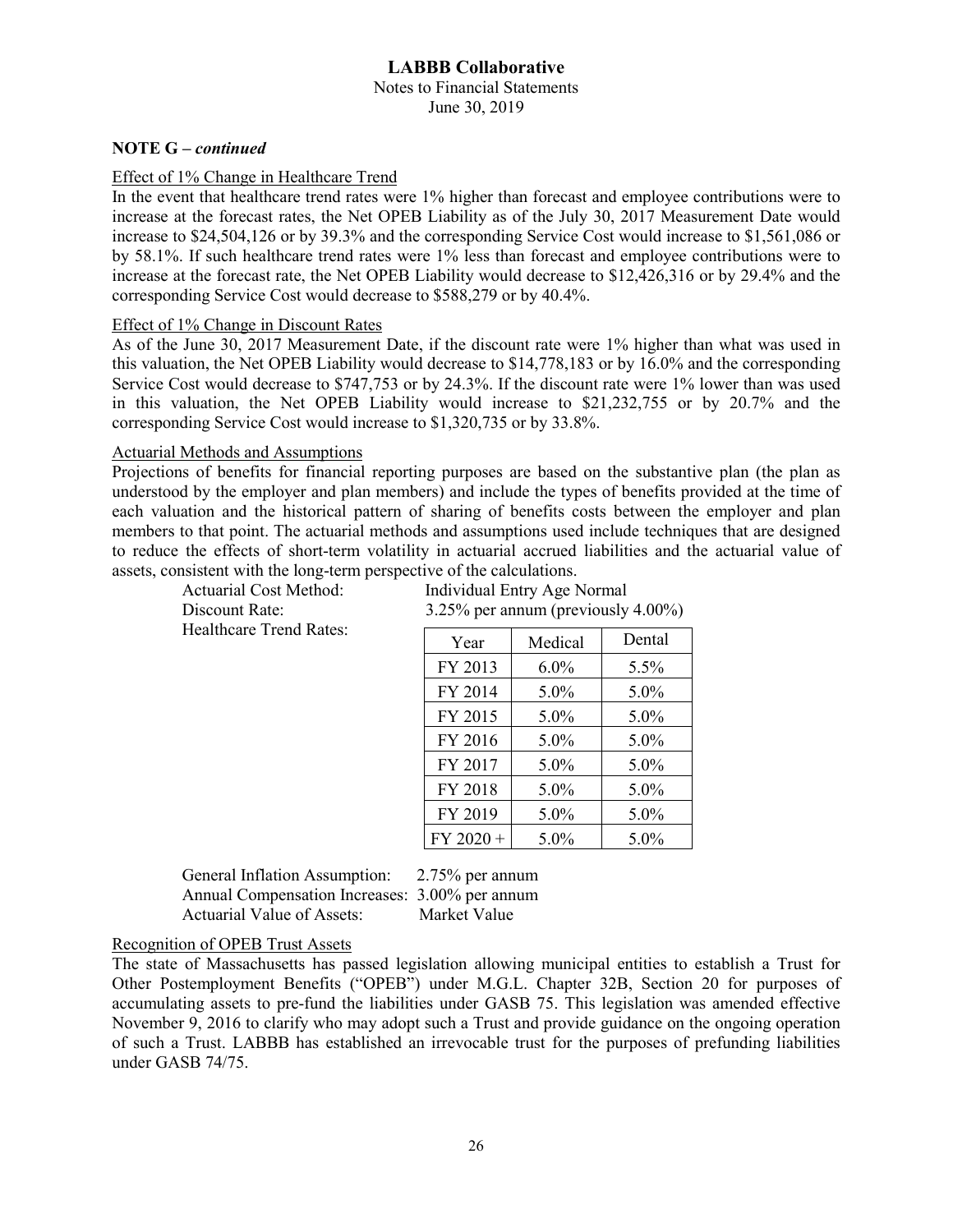### **NOTE G –** *continued*

Impact of Patient Protection and Affordable Care Act ("PPACA") Excise Tax

Under the Patient Protection and Affordable Care Act ("PPACA"), an excise tax will be imposed for tax years beginning after December 31, 2019 (formerly December 31, 2017, but amended by Congressional Legislation) for high cost employer sponsored health coverage. The law specified a 40% excise tax to be paid by the provider of such coverage of the excess value beyond a basic dollar amount plus an additional "kicker" for qualified retirees or those engaged in a high-risk profession. The projected 2020 threshold amounts are \$11,850 for single coverage and \$30,950 for family coverage and a "kicker" amount of \$1,650 for single coverage and \$3,450 for family coverage.

For the fiscal year ended June 30, 2018, the TOL for the excise tax is \$55,712 and the increase in OPEB Expense is \$12,280. Given LABBB's premiums through the 2018 fiscal year and the excise tax threshold, LABBB's average single premiums are \$5,085 below the excise tax threshold and LABBB's average family premiums are \$10,503 below the excise tax threshold. As more regulatory guidance becomes available, the calculation of the excise tax liability will evolve.

## **NOTE H – CONCENTRATIONS OF CREDIT RISK**

Approximately 54% of all program revenues are derived from the member school districts in 2019. Two member towns represented 30% of all revenue in 2019. At June 30, 2019, two member towns represented approximately 45% of total accounts receivable.

## **NOTE I – FISCAL 2019 BUDGET**

LABBB has authorized a fiscal 2020 operating budget totaling approximately \$25,800,000 which management expects to fully fund through tuitions, governmental grants, and other receipts.

## **NOTE J – DISCLOSURES REQUIRED UNDER MASSACHUSETTS GENERAL LAW CHAPTER 40 § 4E**

#### **Names, duties and total compensation for the five most highly compensated employees**

The Commonwealth of Massachusetts requires educational collaboratives to disclose the name, duties and total compensation of the 5 most highly compensated employees.

|                      |                               |               | Health Insurance        |           |
|----------------------|-------------------------------|---------------|-------------------------|-----------|
| <b>Employee Name</b> | Title                         | <b>Salary</b> | <b>Employer Portion</b> | Total     |
| Patric Barbieri      | <b>Executive Director</b>     | \$172,239     | \$15,227                | \$187,466 |
| Margaret Sheehan     | Special Education Teacher     | \$112,931     | \$17,945                | \$130,876 |
| James Kelly          | Program Director              | \$122,900     | \$17,945                | \$140,845 |
| Donna Goodell        | Program Director              | \$122,900     | \$15,227                | \$138,127 |
|                      | <b>Integration Recreation</b> |               |                         |           |
| Paula Rizzo          | Coordinator                   | \$119,294     | \$14,950                | \$134,244 |

Executive Director –The duties of the executive director include providing leadership in planning, development and operation of LABBB programs and services, insuring proper fiscal management of LABBB programs and services, developing and presenting a budget to the Board of Directors, implementing policies and procedures established by the Board of Directors, recommending changes as necessary, and representing LABBB on various local and state task forces, committees and advisory boards.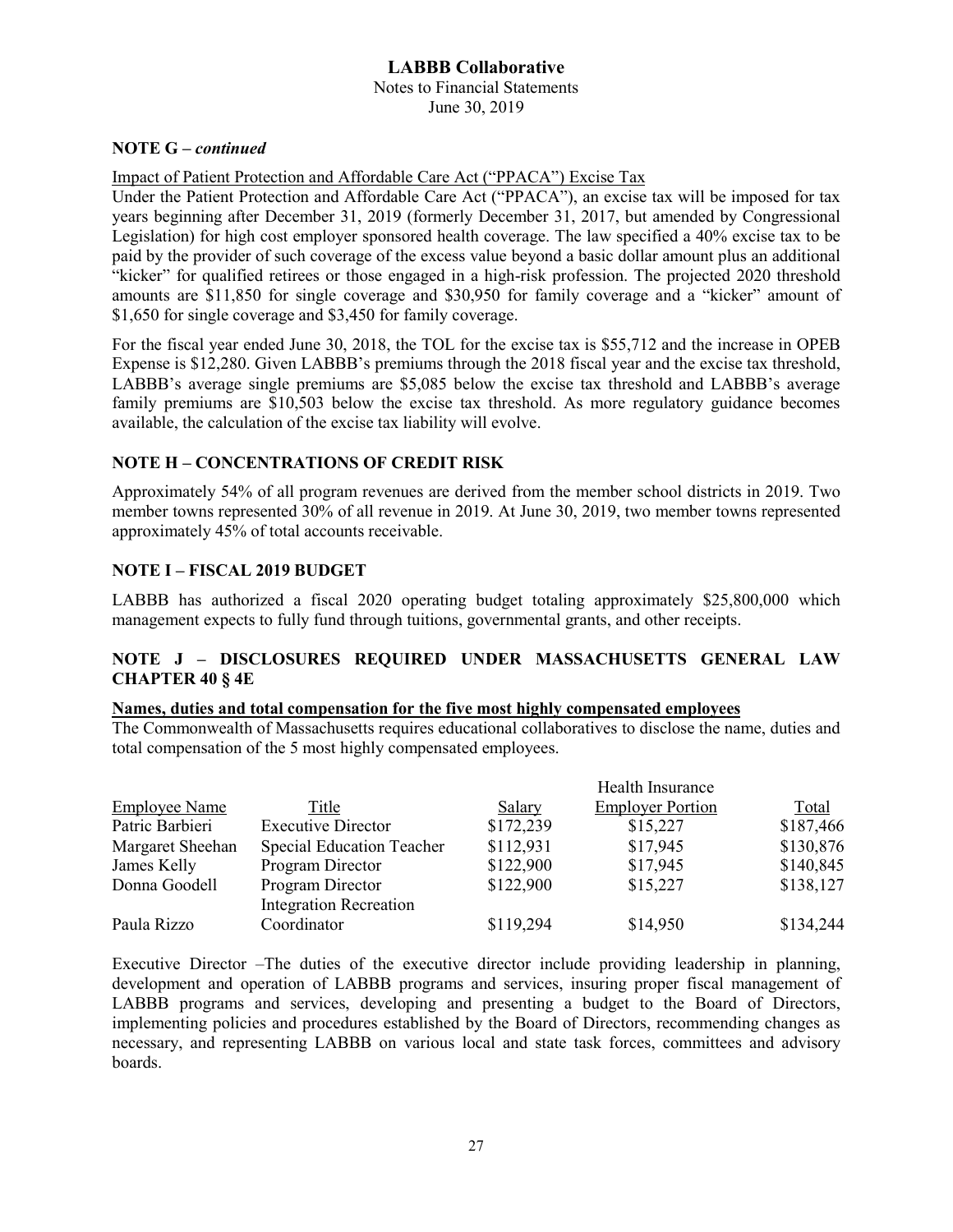#### **NOTE J –** *continued*

Program Director – The duties of the program director include advertising, interviewing and hiring all staff with final Executive Director approval, supervising and evaluating all professional staff, designing program handbooks, resources and training manuals and staff policy manuals, designing all professional development programs and conferences for all staff, conducting meetings on IEPs, transitions and parent's council, and attending meetings on case conferences, student progress and professional consults.

Special Education Teacher – The duties of the special education teacher include designing and implementing curriculum, consulting with vocational, educational and specialist staff, developing and implementing appropriate behavioral programming that stresses positive reinforcement practices, attending student and staff meetings, and communicating with parents.

Integration Recreation Coordinator – The duties of the integration recreation coordinator include supervising and evaluating APE teachers, aides, assistants and specialists assigned to all gym classes and field trips, overseeing all after school recreation programs including field trips and extended day, coordinating all Belmont LABBB recreational activities and all weekend field trips, and attending meetings with coordinators, quality planning, IEPs, progress meetings and case conferences.

#### **Amounts expended on services for individuals aged 22 years and older**

LABBB does not provide services to individuals age 22 or older.

**Accounts held by the collaborative that may be spent at the discretion of another person or entity**

LABBB does not hold any accounts on behalf of others, except for member credits held for future use described in Note A.

**Transactions between the collaborative and any related for-profit or non-profit organization**

Related party transactions are described in Note E to the financial statements.

## **Transactions or contracts related to purchase, sale, rental or lease of real property**

Transactions or contracts related to the purchase, sale, rental, or lease of real property are described in Note D to the financial statements.

#### **Amounts expended on administration and overhead**

Total administrative costs incurred by LABBB totaled \$1,288,732 for the year ended June 30, 2019. Administrative expenses include all costs that cannot be directly or reasonably applied to a program of LABBB. Administrative expenses include salaries, related benefits and payroll taxes, associated with LABBB's administrative office (i.e., Executive Director, finance staff, human resources, etc.), as well as other costs associated with maintaining that office (i.e. occupancy, supplies, etc.). LABBB directly applies salaries, where appropriate, to its programs and allocates related employee benefits and taxes to those programs. Occupancy, supplies, maintenance and any other cost that can be directly applied, or reasonably allocated, are reported under program expense. See Note A for a description of the functional allocation of expenses.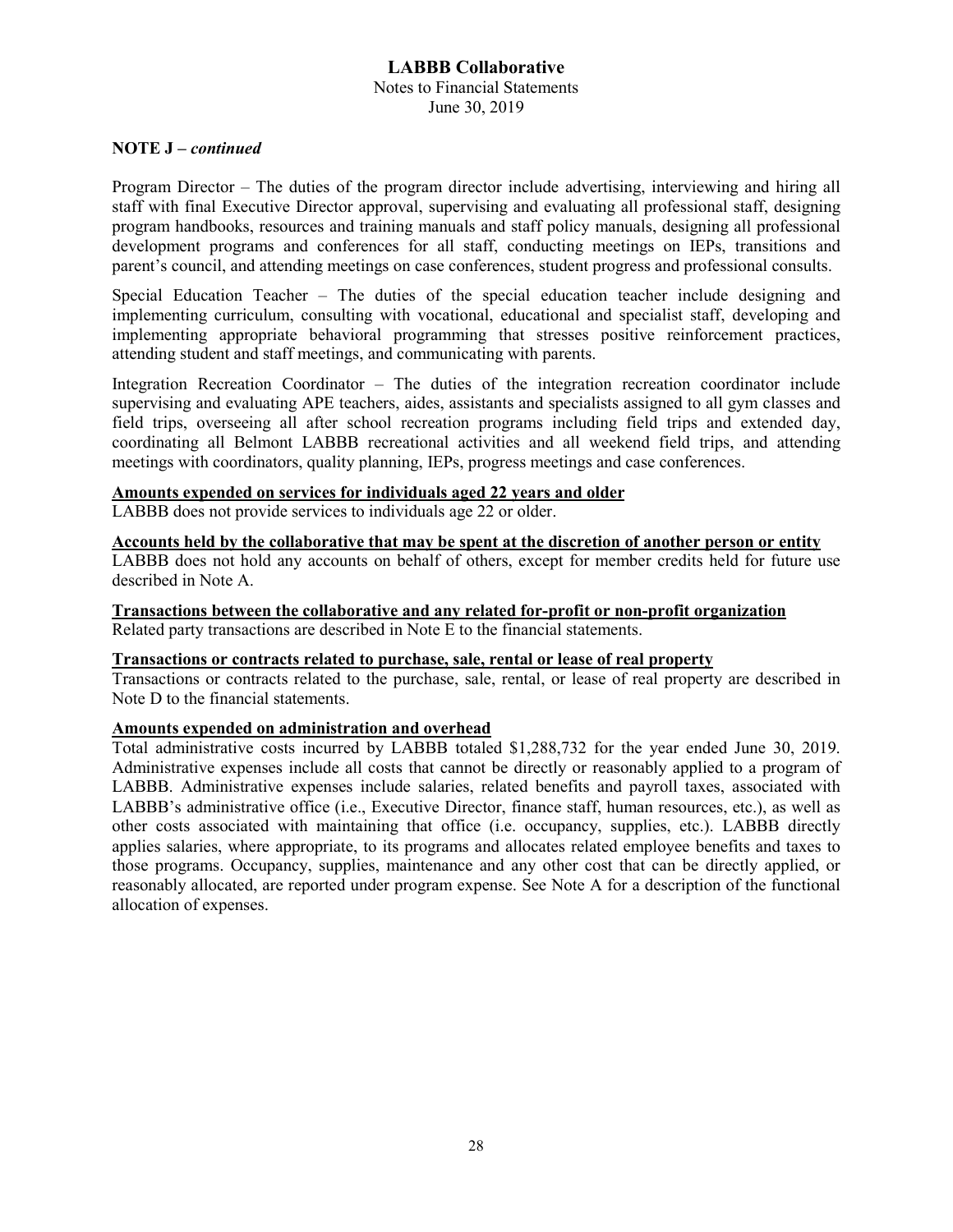Notes to Financial Statements June 30, 2019

## **NOTE J –** *continued*

## **Annual determination and disclosure of cumulative surplus**

|     |                             | Cumulative Surplus Calculation - FY19                                                      |                        | Page $(s)$ in<br>financial<br>statements |
|-----|-----------------------------|--------------------------------------------------------------------------------------------|------------------------|------------------------------------------|
| (A) |                             | Voted Cumulative Surplus as of 6/30/18                                                     | 9,504,953<br>(A)<br>\$ | p. 11                                    |
| (B) |                             | Amount of (A) used to support the FY19 Budget<br>(B)1<br>S<br>$\overline{\phantom{a}}$     |                        |                                          |
|     | $\mathcal{D}_{\mathcal{L}}$ | Amount of $(A)$ returned to member districts<br>\$2,788,629<br>(B)2<br>$(B)1 + (B)2 = (B)$ | (B)<br>2,788,629       |                                          |
| (C) |                             | Unexpended FY19 General Funds                                                              | (C)<br>578,532<br>S.   | p. 11                                    |
| (D) |                             | Cumulative Surplus as of $6/30/19$ (A) - (B) + (C) = (D)                                   | (D)<br>7,294,856       |                                          |
| (E) |                             | FY19 Total General Fund Expenditures*                                                      | (E)<br>\$26,375,704    | p. 11                                    |
| (F) |                             | <b>Cumulative Surplus Percentage</b><br>$(D) \div (E)$                                     | (F)<br>28%             |                                          |
|     |                             | Estimated Amount of Excess Cumulative Surplus as of 6/30/19                                | 700,930                |                                          |

\* Excludes intergovernmental expense, includes transfers to postemployment benefits trust and Capital Reserve Fund.

\*\*Subsequent to year-end, LABBB's Board of Directors voted to return the excess cumulative surplus in the amount of \$700,930 to the member districts in accordance with its collaborative agreement.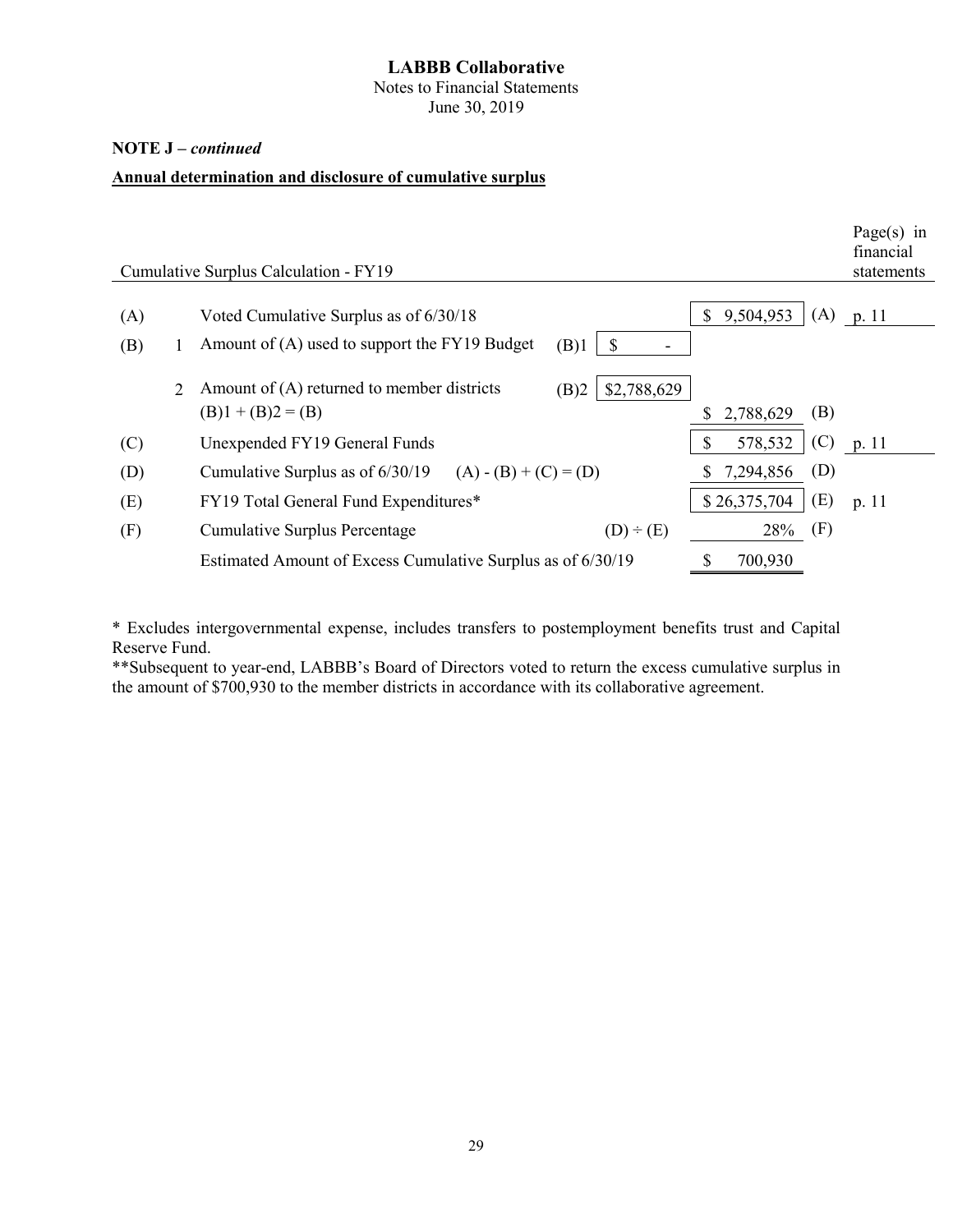## Statement of Revenues, Expenditures and Changes in Fund Balance of the General Fund - Budget to Actual - Budgetary Basis For the Year Ended June 30, 2019

|                                        |                                      |                 | <b>Variance with</b><br><b>Final Budget</b> |  |  |
|----------------------------------------|--------------------------------------|-----------------|---------------------------------------------|--|--|
|                                        | Original and                         |                 | Favorable                                   |  |  |
|                                        | <b>Final Budget</b>                  | <b>Actual</b>   | (Unfavorable)                               |  |  |
| <b>Revenues:</b>                       |                                      |                 |                                             |  |  |
| Tuition and services revenue           | 18,342,918<br>\$                     | \$19,532,236    | \$<br>1,189,318                             |  |  |
| Industry revenue                       | 80,955                               | 77,196          | (3,759)                                     |  |  |
| Recreation revenue                     | 242,670                              | 154,244         | (88, 426)                                   |  |  |
| Transportation revenue                 | 6,720,931                            | 6,832,780       | 111,849                                     |  |  |
| Contributions                          |                                      | 1,500           | 1,500                                       |  |  |
| Home services revenue                  | 218,819                              | 194,940         | (23, 879)                                   |  |  |
| Intergovernmental revenue*             |                                      | 4,256,267       | 4,256,267                                   |  |  |
| Interest                               |                                      | 121,685         | 121,685                                     |  |  |
| Other                                  |                                      | 39,655          | 39,655                                      |  |  |
| <b>Total Revenues</b>                  | 25,606,293                           | 31,210,503      | 5,604,210                                   |  |  |
| <b>Expenditures:</b>                   |                                      |                 |                                             |  |  |
| Administration                         | 957,550                              | 1,288,732       | (331, 182)                                  |  |  |
| Educational and instructional          | 17,718,537                           | 17,027,269      | 691,268                                     |  |  |
| Transportation expense                 | 6,724,192                            | 6,841,588       | (117,396)                                   |  |  |
| Intergovernmental expense*             |                                      | 4,256,267       | (4,256,267)                                 |  |  |
| Capital outlay, net of debt incurred   |                                      | 26,643          | (26, 643)                                   |  |  |
| <b>Total Expenditures</b>              | 25,400,279<br>$\mathbb{S}$           | \$29,440,499    | $\boldsymbol{\mathsf{S}}$<br>(4,040,220)    |  |  |
| <b>Excess (Deficiency) of Revenues</b> |                                      |                 |                                             |  |  |
| <b>Over (Under) Expenditures</b>       | $\boldsymbol{\mathsf{S}}$<br>206,014 | 1,770,004<br>\$ | \$<br>1,563,990                             |  |  |
| <b>Other Budget Items:</b>             |                                      |                 |                                             |  |  |
| <b>OPEB</b> obligation funding         |                                      | 591,472         | (591, 472)                                  |  |  |
| Transfer to restricted funds           |                                      | 600,000         | (600,000)                                   |  |  |
| Credits to member districts            |                                      | 2,788,629       | (2,788,629)                                 |  |  |
|                                        | \$                                   | \$<br>3,980,101 | \$<br>(3,980,101)                           |  |  |

\*The Collaborative prepares its annual budget on a basis (budget basis), which differs from generally accepted principles (GAAP basis). The budget and all transactions are presented in accordance with the Collaborative's method (budget basis) in the above schedule to provide meaningful comparison of actual results with budget. There are no reconciling items between GAAP and budget basis in this statement. Intergovernmental revenue and expense is not budgeted by the Collaborative because it is actuarially determined annually and does not require actual expenditure by the Collaborative. Certain expenses may be grouped differently than the actual amounts presented.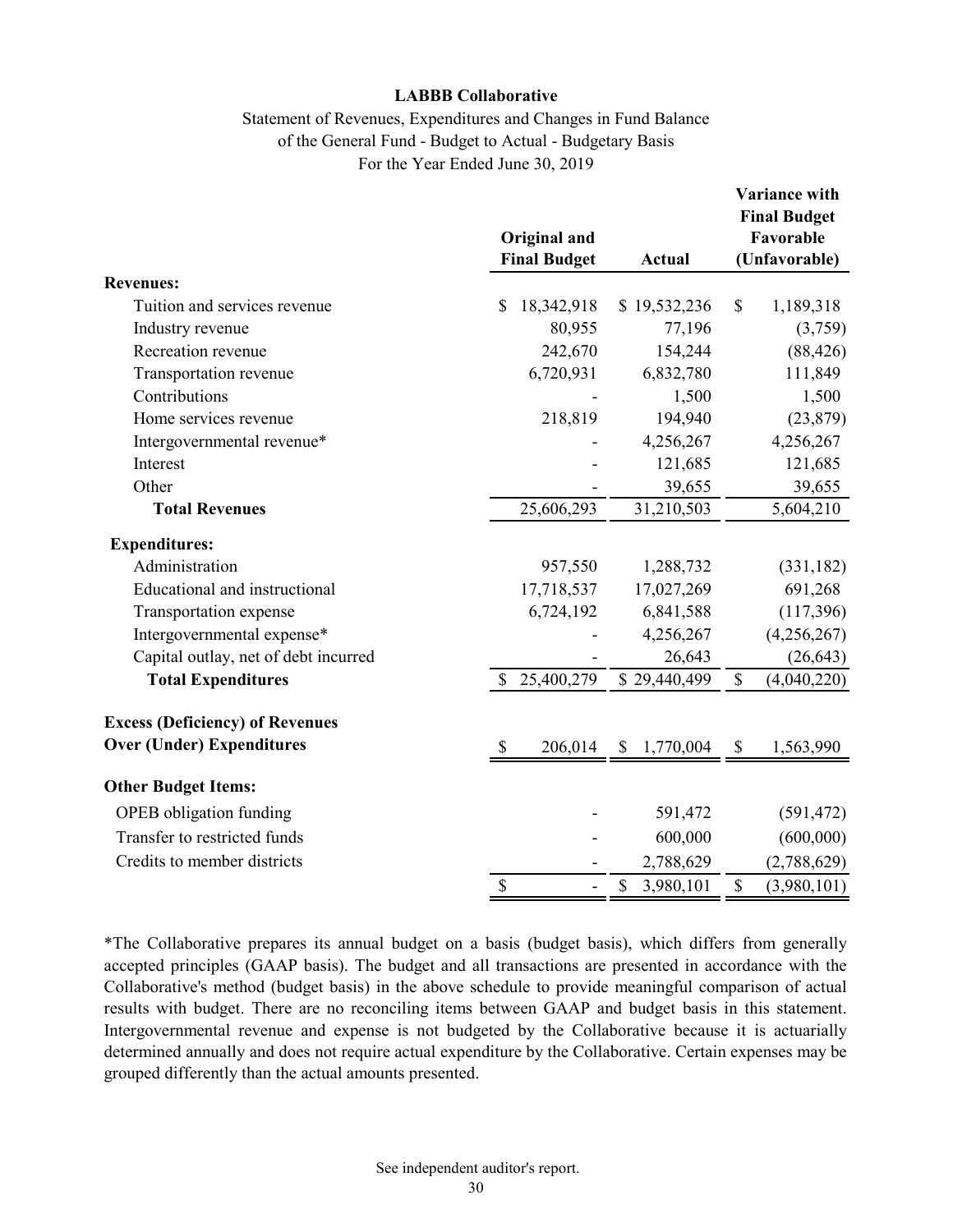## **LABBB Collaborative** OPEB Plan - Required Supplementary Information June 30, 2019

| Year          |    | <b>Actuarially</b><br><b>Determined</b><br><b>Contribution</b> |          | <b>Contributions</b><br>in relation to<br>the actuarially<br>determined<br>contribution |    | <b>Contribution</b><br>deficiency<br>(excess) | Covered<br>employee<br>payroll | <b>Contributions</b><br>as a percentage<br>of covered<br>employee<br>payroll |
|---------------|----|----------------------------------------------------------------|----------|-----------------------------------------------------------------------------------------|----|-----------------------------------------------|--------------------------------|------------------------------------------------------------------------------|
| June 30, 2018 | -S | 1,884,961                                                      | <b>S</b> | (352, 674)                                                                              | S. | 1,532,287                                     | \$13,550,247                   | $2.60\%$                                                                     |

## Schedule Presentation

This schedule is intended to present information for 10 years. Until a 10-year trend is compiled, information is presented for those years for which information is available.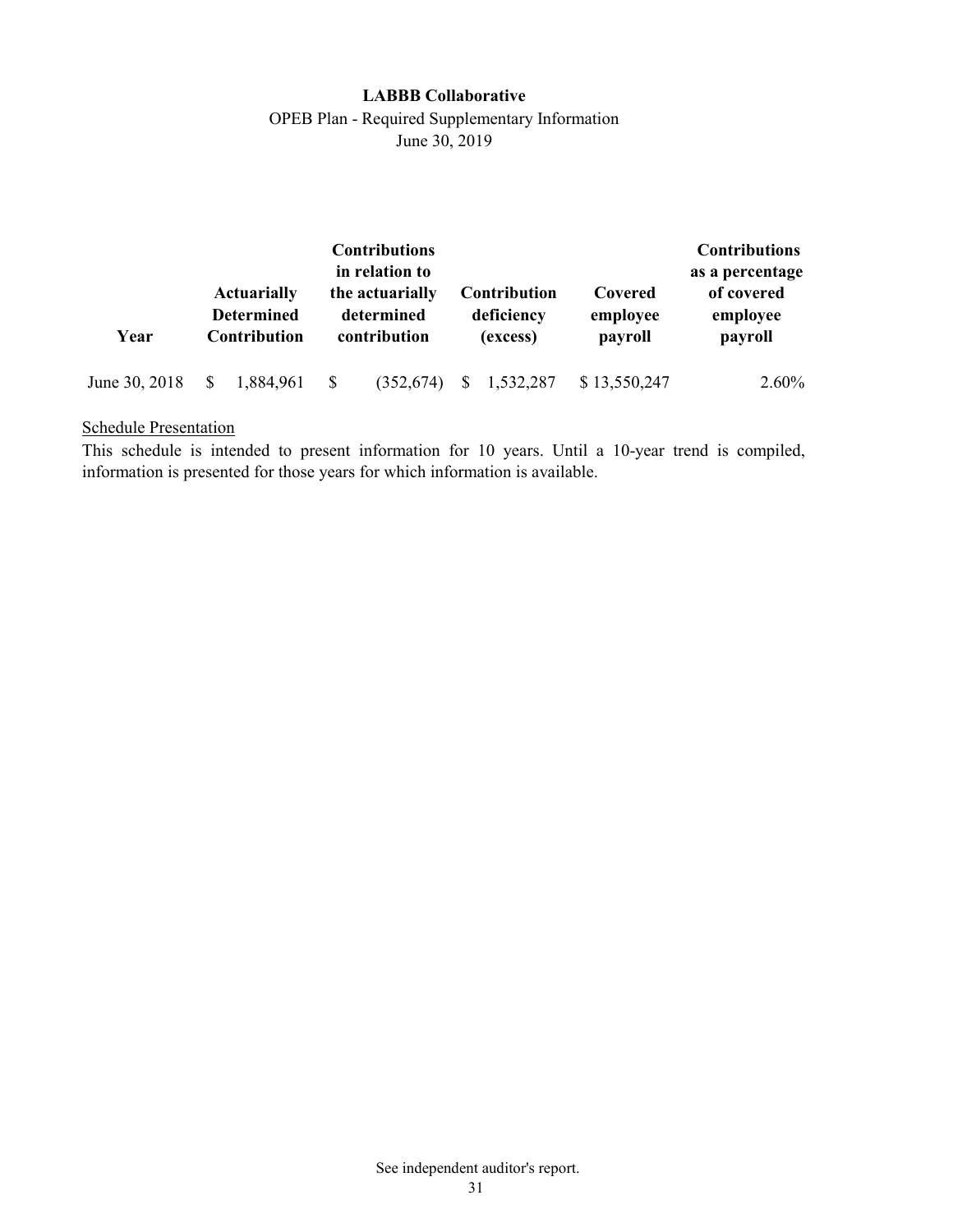| <b>OPEB Plan - Required Supplementary Information</b> |  |
|-------------------------------------------------------|--|
| As of the June 30, 2019 Measurement Date              |  |

| Schedule of Changes in the Collaborative's Net OPEB Liability and Related Ratios<br>June 30, 2017<br>June 30, 2017<br><b>Measurement Date</b><br>June 30, 2019<br>June 30, 2018<br>For the Reporting Period & Fiscal Year ending on:<br><b>Total OPEB Liability</b><br>I. Service Cost<br>1,062,020<br>987,151 | 598,268   |
|----------------------------------------------------------------------------------------------------------------------------------------------------------------------------------------------------------------------------------------------------------------------------------------------------------------|-----------|
|                                                                                                                                                                                                                                                                                                                |           |
|                                                                                                                                                                                                                                                                                                                |           |
|                                                                                                                                                                                                                                                                                                                |           |
|                                                                                                                                                                                                                                                                                                                |           |
| 652,370<br>II. Interest on Total OPEB Liability, Service Cost, and                                                                                                                                                                                                                                             |           |
| <b>Benefit Payments</b>                                                                                                                                                                                                                                                                                        |           |
| III. Changes in Benefit terms                                                                                                                                                                                                                                                                                  |           |
| IV. Difference between Expected & Actual Plan                                                                                                                                                                                                                                                                  |           |
| Experience                                                                                                                                                                                                                                                                                                     |           |
| V. Changes of Assumption                                                                                                                                                                                                                                                                                       |           |
| VI. Benefit Payments Excluding Implicit Cost<br>(280, 451)<br>(262, 952)                                                                                                                                                                                                                                       |           |
| VII. Implicit Cost Amount<br>(95, 693)                                                                                                                                                                                                                                                                         | (89, 722) |
| VIII. Total Benefit payments including Implicit Cost<br>(376, 144)<br>(352, 674)<br>$[VI.+VII.]$                                                                                                                                                                                                               |           |
| IX. Net Change in OPEB liability<br>1,338,246<br>1,232,745                                                                                                                                                                                                                                                     |           |
| $[I.+II.+III.+IV.+V.+VIII.]$                                                                                                                                                                                                                                                                                   |           |
| X. Total OPEB liability - beginning of period<br>17,596,020<br>18,828,765                                                                                                                                                                                                                                      |           |
| XI. Prior Period Adjustment for Retirees not Previously                                                                                                                                                                                                                                                        |           |
| Reflected                                                                                                                                                                                                                                                                                                      |           |
| 20,167,011<br>XII. Total OPEB Liability - end of period [IX.+X.+XI.]<br>18,828,765                                                                                                                                                                                                                             |           |
| <b>Plan Fiduciary Net Position</b>                                                                                                                                                                                                                                                                             |           |
| XIII. Earning from Plan Investments<br>217,449                                                                                                                                                                                                                                                                 | 50,067    |
| XIV. Employer Contribution to trust<br>591,472<br>3,000,000                                                                                                                                                                                                                                                    |           |
| XV. Benefit payments from trust, including refunds of                                                                                                                                                                                                                                                          |           |
| member contributions                                                                                                                                                                                                                                                                                           |           |
| XVI. Administrative expense                                                                                                                                                                                                                                                                                    |           |
| XVII. Other                                                                                                                                                                                                                                                                                                    |           |
| XVIII. Net change in plan fiduciary net position<br>808,921<br>3,050,067<br>$[XIII.+XIV.+XV.+XVI.+XVII.]$                                                                                                                                                                                                      |           |
| XIX. Plan fiduciary net position - beginning of period<br>3,050,067                                                                                                                                                                                                                                            |           |
| XX. Plan fiduciary net position - end of period<br>3,858,988<br>3,050,067                                                                                                                                                                                                                                      |           |
| $[XVIII.+XIX.]$                                                                                                                                                                                                                                                                                                |           |
| XXI. Net OPEB Liability [XII.-XX.]<br>16,308,023<br>15,778,698                                                                                                                                                                                                                                                 |           |
| XXII. Plan fiduciary net position as a % of total OPEB<br>19.14%                                                                                                                                                                                                                                               | 16.20%    |
| liability [XX./XII.]                                                                                                                                                                                                                                                                                           |           |
| XXIII. Covered employee payroll<br>13,956,754<br>13,550,247                                                                                                                                                                                                                                                    |           |
| XXIV. Plan NOL as % of covered employee payroll                                                                                                                                                                                                                                                                |           |
| [XXI]/XXIII]<br>116.85%                                                                                                                                                                                                                                                                                        | 116.45%   |
| Single Discount Rate to calculate Plan Liabilities<br>3.25%                                                                                                                                                                                                                                                    | 3.25%     |

Schedule Presentation

This schedule is intended to present information for 10 years. Until a 10-year trend is compiled, information is presented for those years for which information is available.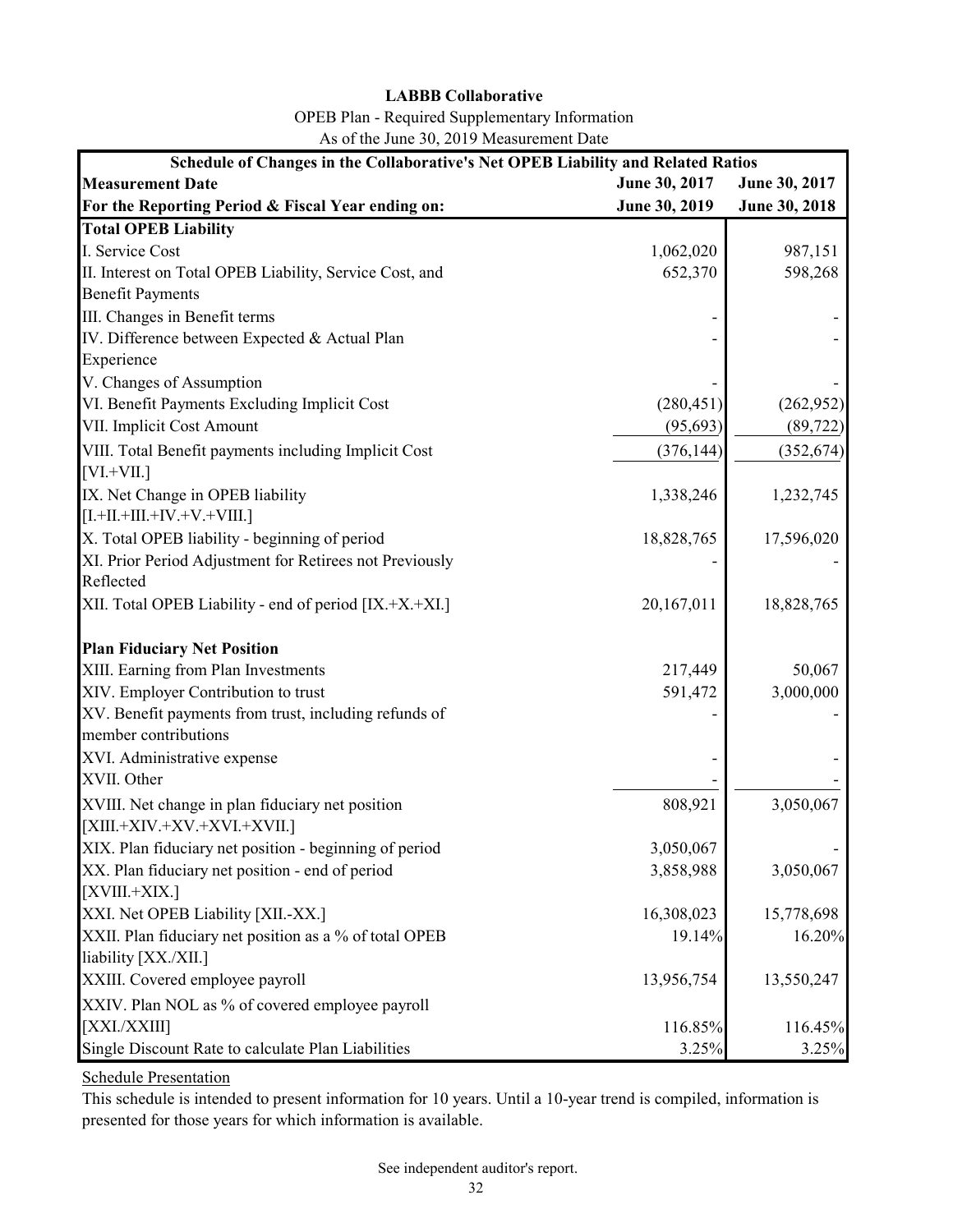OPEB Plan - Required Supplementary Information As of Actuarial Measurement Date - June 30, 2017

# Notes to Required Supplementary Information:

| Valuation Date:                  | Actuarially Determined Contribution was calculated as of June 30,<br>2018.                                                                        |
|----------------------------------|---------------------------------------------------------------------------------------------------------------------------------------------------|
| <b>Actuarial Cost Method:</b>    | Individual Entry Age Normal                                                                                                                       |
| Asset-Valuation Method:          | Market Value of Assets as of the Measurement Date, June 30, 2017.                                                                                 |
| <b>Actuarial Assumptions:</b>    |                                                                                                                                                   |
| Investment Rate of Return:       | 6.50%, net of OPEB plan investment expense, including inflation.                                                                                  |
| Single Equivalent Discount Rate: | 3.25%, net of OPEB plan investment expense, including inflation.                                                                                  |
| Inflation:                       | 2.75% as of June 30, 2017 and for future periods                                                                                                  |
| Salary Increases:                | 3.00% annually as of June 30, 2017 and for future periods                                                                                         |
| Cost of Living Adjustment:       | Not Applicable                                                                                                                                    |
| Pre-Retirement Mortality:        | RP-2000 Employees Mortality Table projected generationally with<br>scale BB and a base year 2009 for males and females.                           |
| Post-Retirement Mortality:       | RP-2000<br>Healthy<br>Annuitant<br>Mortality<br>Table<br>projected<br>generationally with scale BB and a base year 2009 for males and<br>females. |
| Disabled Mortality:              | RP-2000 Healthy Annuitant Table projected generationally with<br>Scale BB and a base year 2012 for males and females.                             |
| Plan Membership                  |                                                                                                                                                   |
|                                  | Plan Membership: At June 30, 2016, the OPEB plan membership consisted for the following                                                           |

| Inactive employees or beneficiaries currently receiving benefits: |     |  |  |  |
|-------------------------------------------------------------------|-----|--|--|--|
| Active Employees:                                                 | 213 |  |  |  |
| Total:                                                            | 269 |  |  |  |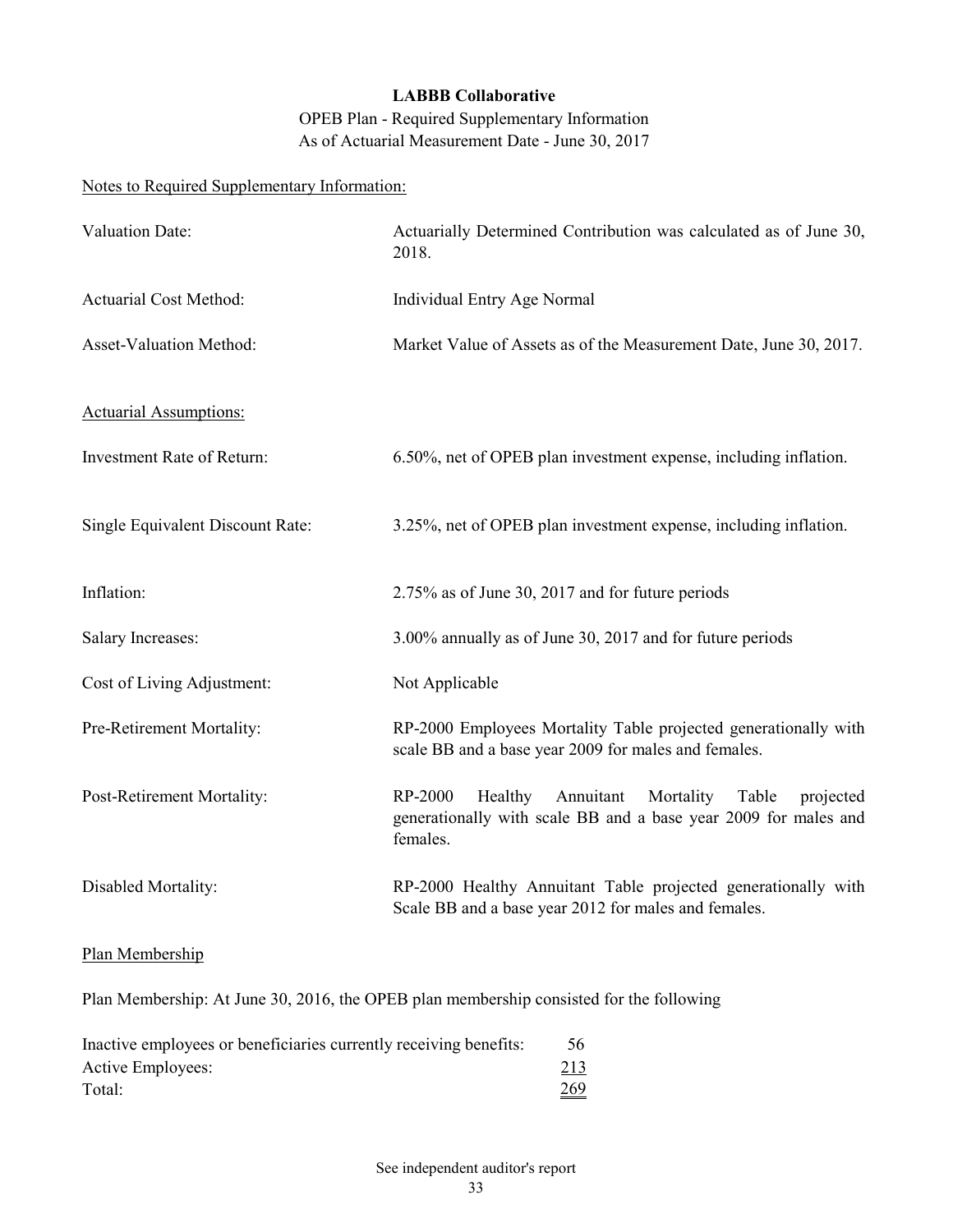OPEB Plan - Required Supplementary Information As of Actuarial Measurement Date - June 30, 2017

## Notes to Required Supplementary Information (Continued):

Changes in Assumptions: Effective June 30, 2017

\* Discount rate is 3.25% previously 4.00%

## Contributions:

The contribution requirements of plan members and the Collaborative are established and may be amended through Collaborative ordinances. The required contribution is based on the projected pay-as-you-go financing requirement. Total Collaborative premiums plus implicit costs for the retiree medical program are \$376,144 for the 2019 fiscal year.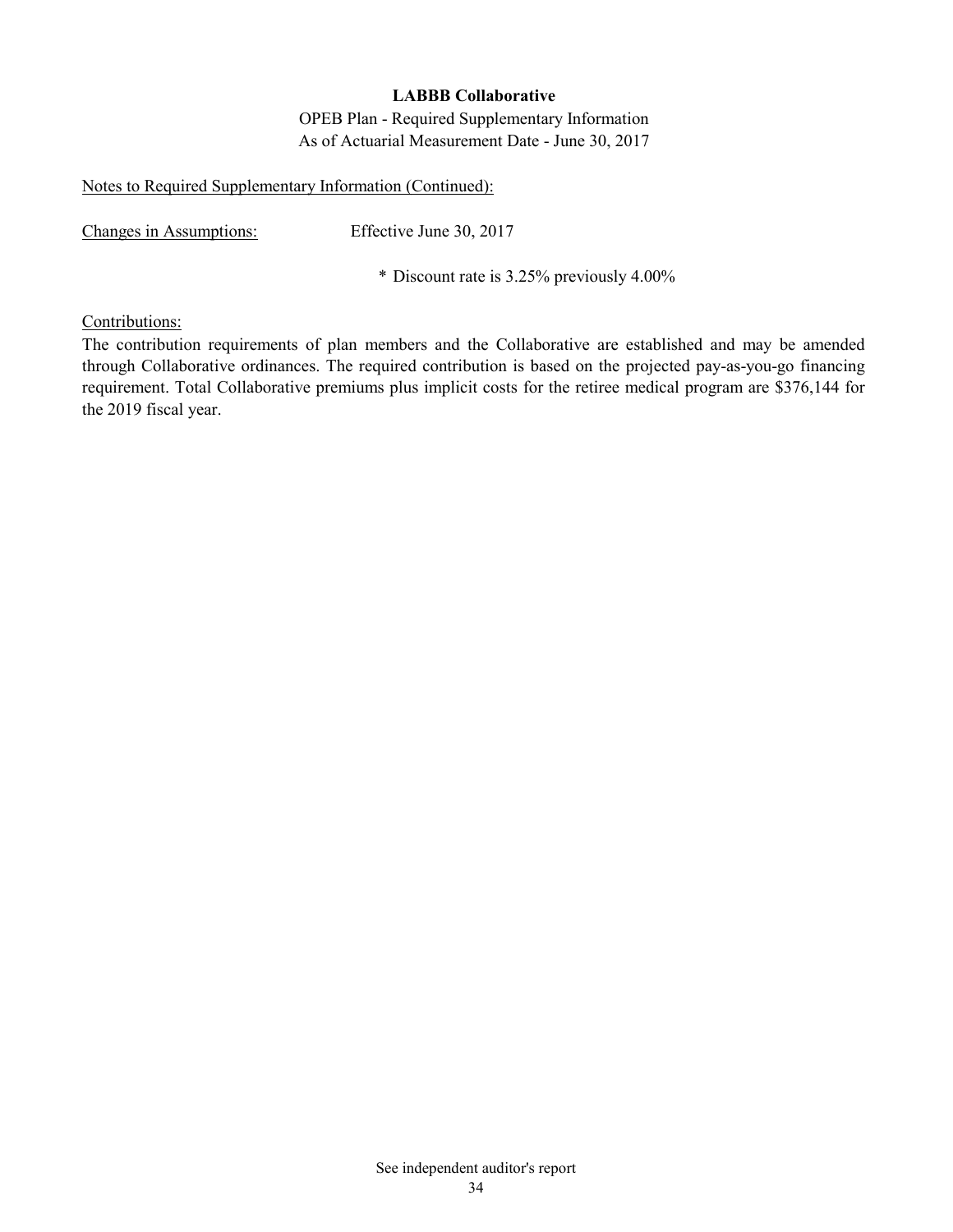## Schedule of the Collaborative's Proportionate Share of Net Pension Liability For the Year Ended June 30, 2019

|                                                                        |        | <b>MTRS</b>               | <b>MSERS</b>              |
|------------------------------------------------------------------------|--------|---------------------------|---------------------------|
| Collaborative's proportion of net pension liability                    | FY2014 | 0.11531%                  | 0.09117%                  |
|                                                                        | FY2015 | 0.11190%                  | 0.09117%                  |
|                                                                        | FY2016 | 0.10806%                  | 0.09557%                  |
|                                                                        | FY2017 | 0.10760%                  | 0.09243%                  |
|                                                                        | FY2018 | 0.10644%                  | 0.09746%                  |
| Collaborative's proportionate share of net pension liability           | FY2014 | \$18,330,401              | \$6,965,184               |
|                                                                        | FY2015 | \$22,927,185              | \$10,377,586              |
|                                                                        | FY2016 | \$24,159,633              | \$13,177,680              |
|                                                                        | FY2017 | \$24,623,917              | \$11,853,589              |
|                                                                        | FY2018 | \$25,238,778              | \$12,893,915              |
| Collaborative's covered-employee payroll                               | FY2014 | \$6,953,746               | \$<br>4,970,167           |
|                                                                        | FY2015 | 7,035,045                 | 4,989,671<br>\$           |
|                                                                        | FY2016 | 6,174,790<br>\$           | \$<br>5,340,375           |
|                                                                        | FY2017 | 7,222,908<br>S            | 5,543,671<br>$\mathbb{S}$ |
|                                                                        | FY2018 | 7,503,142<br>$\mathbb{S}$ | \$6,143,732               |
| Collaborative's proportionate share of net pension liability as a      |        |                           |                           |
| percentage of its covered-employee payroll                             | FY2014 | 263.60%                   | 140.14%                   |
|                                                                        | FY2015 | 325.90%                   | 207.98%                   |
|                                                                        | FY2016 | 391.26%                   | 246.76%                   |
|                                                                        | FY2017 | 340.91%                   | 213.82%                   |
|                                                                        | FY2018 | 336.38%                   | 209.87%                   |
| Plan fiduciary net position as a percentage of total pension liability |        |                           |                           |
|                                                                        | FY2014 | 61.64%                    | 76.32%                    |
|                                                                        | FY2015 | 55.38%                    | 67.87%                    |
|                                                                        | FY2016 | 52.73%                    | 63.48%                    |
|                                                                        | FY2017 | 54.25%                    | 67.21%                    |
|                                                                        | FY2018 | 54.84%                    | 67.91%                    |
|                                                                        |        |                           |                           |

Notes to Required Supplementary Information MTRS is the Massachusetts Teachers' Retirement System MSERS is the Massachusetts State Employees' Retirement System

Also, see Note F to financial statements

## Measurement Date

The amounts presented in this schedule were determined as of June 30, 2018.

## Schedule Presentation

This schedule is intended to present information for 10 years. Until a 10-year trend is compiled, information is presented for those years for which information is available.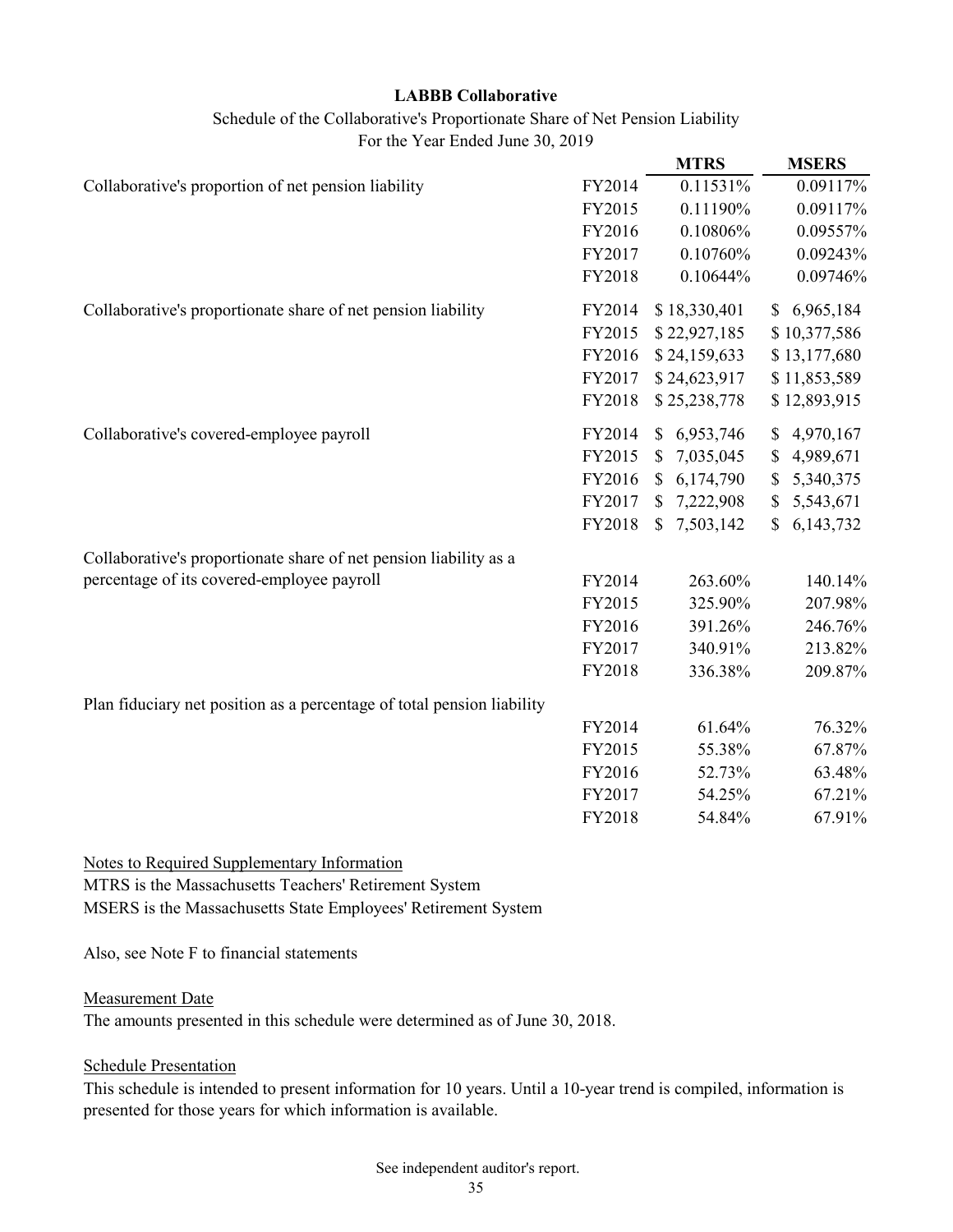Schedule of Pension Contributions For the Year Ended June 30, 2019

|                                                                                     |              | <b>FY2014</b> |                    | <b>FY2015</b> |             | <b>FY2016</b> |    | <b>FY2017</b> |               | <b>FY2018</b> |
|-------------------------------------------------------------------------------------|--------------|---------------|--------------------|---------------|-------------|---------------|----|---------------|---------------|---------------|
| <b>MTRS</b>                                                                         |              |               |                    |               |             |               |    |               |               |               |
| Contractually required contribution                                                 | \$           |               |                    |               |             |               |    |               |               |               |
| Contributions<br>in relation<br>the \$<br>to<br>contractually required contribution |              |               |                    |               |             |               |    |               | $\mathcal{S}$ |               |
| Contribution deficiency (excess)                                                    | \$           |               | \$                 |               | $\mathbf S$ |               | \$ |               | $\mathbb{S}$  |               |
| Collaborative's<br>covered-employee<br>payroll                                      |              | \$6,953,749   |                    | \$7,034,045   |             | \$6,174,790   |    | \$7,222,908   |               | \$7,503,142   |
| Contributions<br>a percentage<br>as<br>of<br>covered-employee payroll               |              | $0.00\%$      |                    | $0.00\%$      |             | $0.00\%$      |    | $0.00\%$      |               | $0.00\%$      |
| <b>MSERS</b>                                                                        |              |               |                    |               |             |               |    |               |               |               |
| Contractually required contribution                                                 | \$           | 278,330       | \$                 | 279,422       | \$          | 298,090       | S. | 310,469       | \$            | 339,486       |
| Contributions<br>relation<br>in<br>to<br>the<br>contractually required contribution | $\mathbb{S}$ | 278,330       | \$                 | 279,422       | \$          | 298,090       | \$ | 310,469       | <sup>\$</sup> | 339,486       |
| Contribution deficiency (excess)                                                    | $\mathbf S$  |               | $\mathbf{\hat{S}}$ |               | \$          |               | \$ |               | \$            |               |
| Collaborative's<br>covered-employee<br>payroll                                      |              | \$4,970,167   |                    | \$4,989,671   |             | \$5,340,375   |    | \$5,543,671   |               | \$6,143,732   |
| Contributions<br>as a percentage<br>of<br>covered-employee payroll                  |              | 5.60%         |                    | 5.60%         |             | 5.58%         |    | 5.60%         |               | 5.53%         |

Notes to Required Supplementary Information

MTRS is the Massachusetts Teachers' Retirement System

MSERS is the Massachusetts State Employees' Retirement System

Also, see Note F to financial statements

## Measurement Date

The amounts presented in this schedule were determined as of June 30, 2018.

## Schedule Presentation

This schedule is intended to present information for 10 years. Until a 10-year trend is compiled,

## Contributions

The Collaborative is required to pay an annual appropriation as established by the Public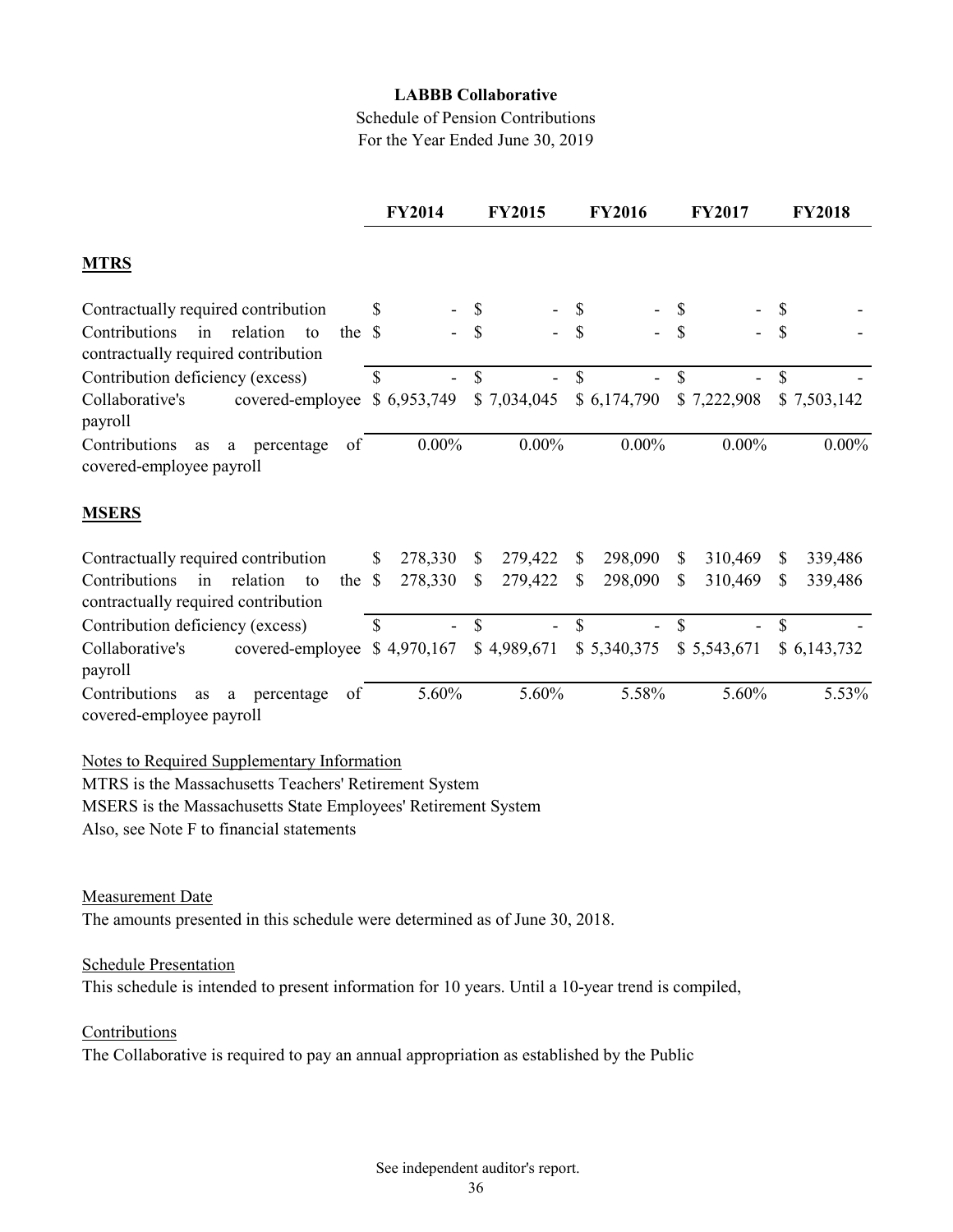

## **INDEPENDENT AUDITOR'S REPORT ON INTERNAL CONTROL OVER FINANCIAL** REPORTING AND ON COMPLIANCE AND OTHER MATTERS BASED ON AN AUDIT OF FINANCIAL STATEMENTS PERFORMED IN ACCORDANCE WITH GOVERNMENT AUDITING STANDARDS

To the Board of Directors of **LABBB** Collaborative Burlington, Massachusetts

We have audited, in accordance with the auditing standards generally accepted in the United States of America and the standards applicable to financial audits contained in Government Auditing Standards issued by the Comptroller General of the United States, the financial statements of the governmental activities, each major fund, and the aggregate remaining fund information of LABBB Collaborative (a collaborative organized under the Laws of the Commonwealth of Massachusetts), as of and for the year ended June 30, 2019, and the related notes to the financial statements, which collectively comprise LABBB Collaborative's basic financial statements, and have issued our report thereon dated December 19, 2019.

## **Internal Control Over Financial Reporting**

In planning and performing our audit of the financial statements, we considered LABBB Collaborative's internal control over financial reporting (internal control) to determine the audit procedures that are appropriate in the circumstances for the purpose of expressing our opinions on the financial statements, but not for the purpose of expressing an opinion on the effectiveness of LABBB Collaborative's internal control. Accordingly, we do not express an opinion on the effectiveness of LABBB Collaborative's internal control.

A deficiency in internal control exists when the design or operation of a control does not allow management or employees, in the normal course of performing their assigned functions, to prevent, or detect and correct, misstatements on a timely basis. A *material weakness* is a deficiency, or a combination of deficiencies, in internal control, such that there is a reasonable possibility that a material misstatement of the entity's financial statements will not be prevented, or detected and corrected on a timely basis. A *significant deficiency* is a deficiency, or a combination of deficiencies, in internal control that is less severe than a material weakness, yet important enough to merit attention by those charged with governance.

Our consideration of internal control was for the limited purpose described in the first paragraph of this section and was not designed to identify all deficiencies in internal control that might be material weaknesses or significant deficiencies. Given these limitations, during our audit we did not identify any deficiencies in internal control that we consider to be material weaknesses. However, material weaknesses may exist that have not been identified.

## **Compliance and Other Matters**

As part of obtaining reasonable assurance about whether LABBB Collaborative's financial statements are free from material misstatement, we performed tests of its compliance with certain provisions of laws, regulations, contracts, and grant agreements, noncompliance with which could have a direct and material effect on the determination of financial statement amounts. However, providing an opinion on compliance with those provisions was not an objective of our audit, and accordingly, we do not express such an opinion. The results of our tests disclosed no instances of noncompliance or other matters that are required to be reported under Government Auditing Standards.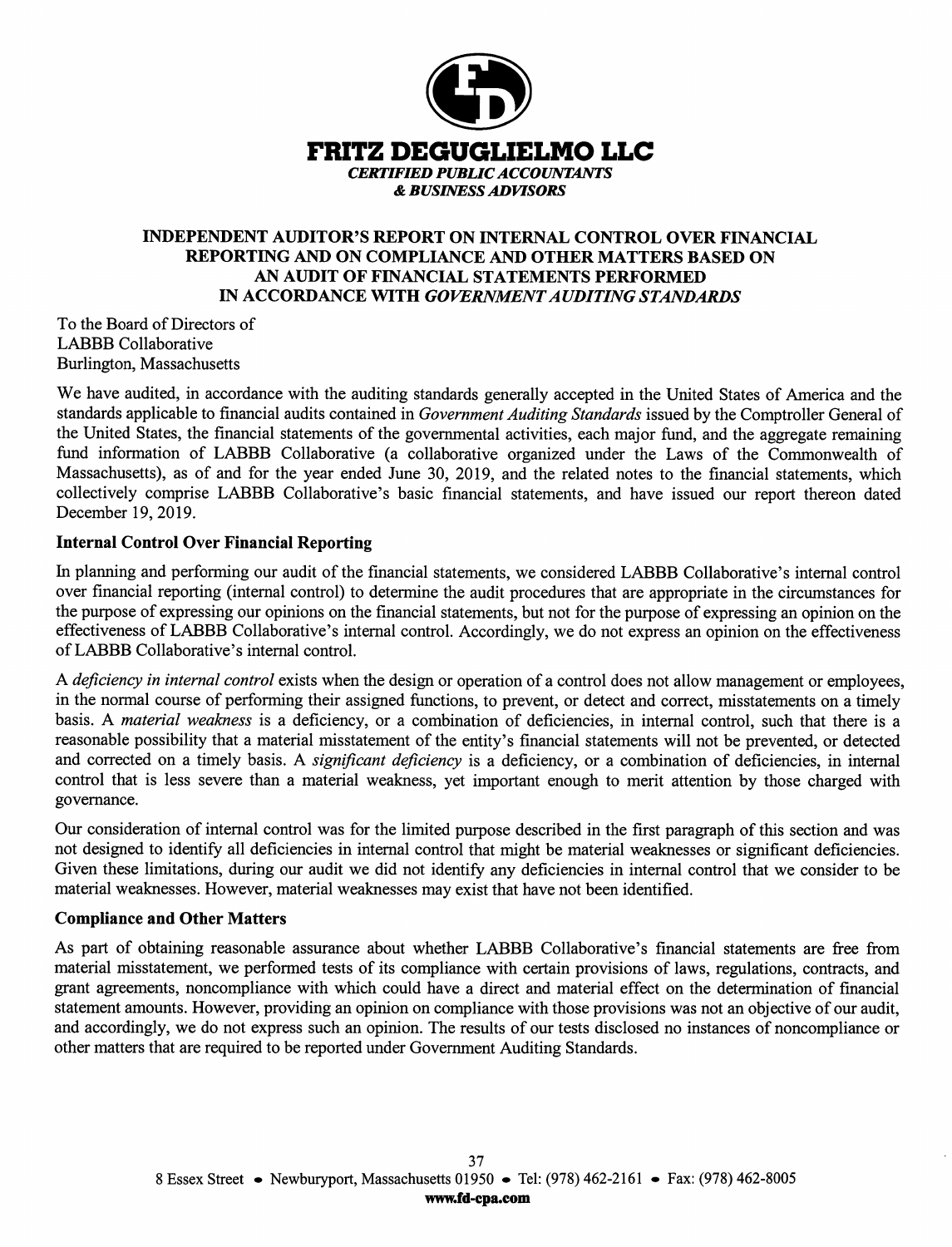## **Purpose of this Report**

The purpose of this report is solely to describe the scope of our testing of internal control and compliance and the results of that testing, and not to provide an opinion on the effectiveness of the entity's internal control or on compliance. This report is an integral part of an audit performed in accordance with Government Auditing Standards in considering the entity's internal control and compliance. Accordingly, this communication is not suitable for any other purpose.

Lity Orlanglichus LL

**Certified Public Accountants** 

Newburyport, Massachusetts December 19, 2019